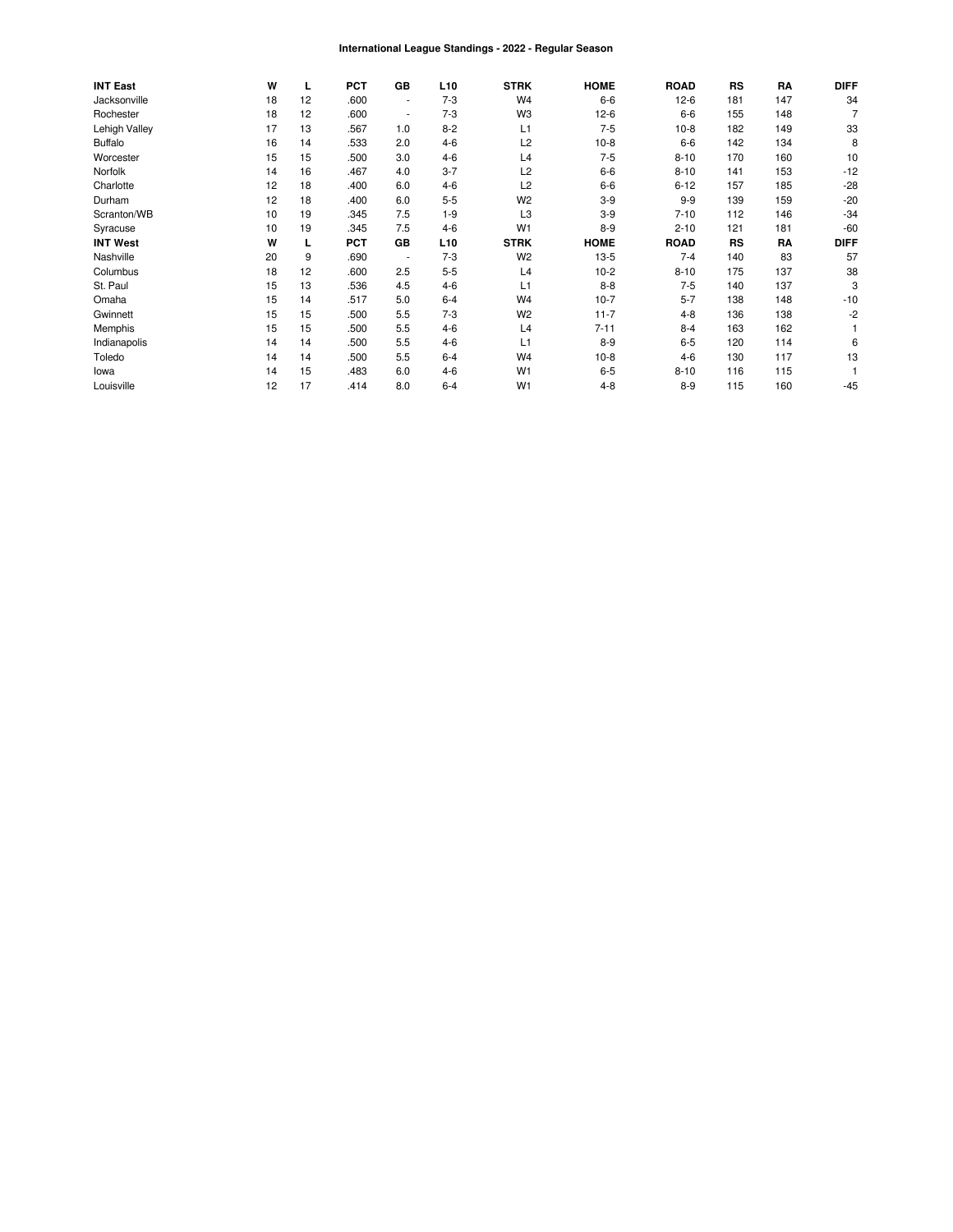## **International Hitting Leaders - 2022 - Regular Season - Qualified Players**

|                                                                          |                                                                                                                                                 | <b>AVG</b>                                                                                                               |                                                                                                                                    |                                                                                            |                                                                   |                                                                                                                                                  | HR         |                                                                                                                                           |                                                                                                 |                                                                                             |                                                                                                                                               | RBI     |                                                                                                                      |                                                               |                                                                                           |                                                                                                                                                | <b>OBP</b> |                                                                                                                             |                                                                |
|--------------------------------------------------------------------------|-------------------------------------------------------------------------------------------------------------------------------------------------|--------------------------------------------------------------------------------------------------------------------------|------------------------------------------------------------------------------------------------------------------------------------|--------------------------------------------------------------------------------------------|-------------------------------------------------------------------|--------------------------------------------------------------------------------------------------------------------------------------------------|------------|-------------------------------------------------------------------------------------------------------------------------------------------|-------------------------------------------------------------------------------------------------|---------------------------------------------------------------------------------------------|-----------------------------------------------------------------------------------------------------------------------------------------------|---------|----------------------------------------------------------------------------------------------------------------------|---------------------------------------------------------------|-------------------------------------------------------------------------------------------|------------------------------------------------------------------------------------------------------------------------------------------------|------------|-----------------------------------------------------------------------------------------------------------------------------|----------------------------------------------------------------|
| #<br>1<br>$\overline{c}$<br>3<br>4                                       | Player<br>González, E<br>Leblanc, C<br>Banks, N<br>García, L                                                                                    | <b>AVG</b><br>Team<br><b>JAX</b><br>.392<br><b>JAX</b><br>.374<br><b>ROC</b><br>.355<br><b>ROC</b><br>.352<br><b>SYR</b> |                                                                                                                                    |                                                                                            |                                                                   | Player<br>Gorman, N<br>Hall, D<br>Yepez, J<br>Fitzgerald, R                                                                                      |            | Team<br><b>MEM</b><br>LHV<br><b>MEM</b><br><b>WOR</b>                                                                                     | <b>HR</b><br>12<br>10<br>9<br>8                                                                 | 4                                                                                           | # Player<br>1 Hall, D<br>2 Díaz, L<br>2 Yepez, J<br>Gonzalez, O                                                                               |         | Team<br>LHV<br><b>JAX</b><br><b>MEM</b><br><b>COL</b>                                                                | RBI<br>33<br>26<br>26<br>25                                   | #<br>$\mathbf{1}$<br>$\overline{c}$<br>3<br>4                                             | Player<br>Sands, D<br>Young, W<br>Tolman, M<br>Leblanc, C                                                                                      |            | Team<br>LHV<br><b>SYR</b><br>COL<br><b>JAX</b>                                                                              | <b>OBP</b><br>476<br>.446<br>.444<br>.438                      |
| 5<br>6<br>7<br>8<br>9                                                    | Young, W<br>Muñoz, Y<br>Lavarnway, R<br>Aranda, J<br>Sands, D                                                                                   |                                                                                                                          | LHV<br><b>TOL</b><br><b>DUR</b><br>LHV                                                                                             | .352<br>.346<br>.344<br>.339<br>.333                                                       | 4<br>4<br>4<br>8<br>8                                             | Gonzalez, O<br>Palka, D<br>Young, J<br>Pérez, C<br>Quintana, L                                                                                   |            | COL<br><b>SYR</b><br><b>IOW</b><br><b>CLT</b><br><b>JAX</b>                                                                               | 8<br>8<br>8<br>$\overline{7}$<br>$\overline{7}$                                                 | 5<br>6<br>9                                                                                 | Cordero, F<br>6 Fitzgerald, R<br>6 Leblanc, C<br>Pérez, C                                                                                     | 4 tied  | <b>WOR</b><br><b>WOR</b><br><b>JAX</b><br><b>CLT</b>                                                                 | 24<br>23<br>23<br>23<br>22                                    | 5<br>6<br>$\overline{7}$<br>8<br>9                                                        | Lavarnway, R<br>Lewis, R<br>Sánchez, Y<br>Stevenson, C<br>Warmoth, L                                                                           |            | <b>TOL</b><br><b>STP</b><br><b>WOR</b><br><b>DUR</b><br><b>BUF</b>                                                          | .434<br>.430<br>.427<br>.425<br>420                            |
|                                                                          | 10 Remillard, Z                                                                                                                                 |                                                                                                                          | <b>CLT</b>                                                                                                                         | .329                                                                                       | 10                                                                |                                                                                                                                                  | 12 tied    |                                                                                                                                           | 6                                                                                               |                                                                                             |                                                                                                                                               |         |                                                                                                                      |                                                               |                                                                                           | 10 González, E                                                                                                                                 |            | <b>JAX</b>                                                                                                                  | .417                                                           |
|                                                                          |                                                                                                                                                 | <b>SLG</b>                                                                                                               |                                                                                                                                    |                                                                                            |                                                                   |                                                                                                                                                  | <b>OPS</b> |                                                                                                                                           |                                                                                                 |                                                                                             |                                                                                                                                               | н       |                                                                                                                      |                                                               |                                                                                           |                                                                                                                                                | 2B         |                                                                                                                             |                                                                |
| #<br>1<br>$\overline{c}$<br>3<br>4<br>5<br>6<br>$\overline{7}$<br>8<br>9 | Player<br>Gorman, N<br>Fitzgerald, R<br>Yepez, J<br>Hall, D<br>García, L<br>Quintana, L<br>Leblanc, C<br>Pérez, C<br>Palka, D<br>10 Gonzalez, O |                                                                                                                          | Team<br><b>MEM</b><br><b>WOR</b><br><b>MEM</b><br>LHV<br><b>ROC</b><br><b>JAX</b><br><b>JAX</b><br><b>CLT</b><br><b>SYR</b><br>COL | <b>SLG</b><br>.693<br>.653<br>.651<br>.636<br>.629<br>.626<br>.626<br>.598<br>.598<br>.590 | #<br>1<br>2<br>3<br>4<br>5<br>6<br>$\overline{7}$<br>8<br>9       | Player<br>Leblanc, C<br>Gorman, N<br>García, L<br>Fitzgerald, R<br>Hall, D<br>Lewis, R<br>Quintana, L<br>Lavarnway, R<br>Yepez, J<br>10 Palka, D |            | Team<br><b>JAX</b><br><b>MEM</b><br><b>ROC</b><br><b>WOR</b><br>LHV<br><b>STP</b><br><b>JAX</b><br><b>TOL</b><br><b>MEM</b><br><b>SYR</b> | <b>OPS</b><br>1.064<br>1.053<br>1.046<br>1.017<br>1.000<br>.993<br>.990<br>.981<br>.974<br>.972 | #<br>1<br>$\overline{c}$<br>2<br>4<br>4<br>6<br>$\overline{7}$<br>$\overline{7}$<br>7<br>10 | Player<br>Aranda, J<br>González, E<br>Gonzalez, O<br>García, L<br>Leblanc, C<br>Meneses, J<br>Cedrola, L<br>Clemens, K<br>Hall, D<br>Lukes, N |         | Team<br><b>DUR</b><br><b>JAX</b><br>COL<br><b>ROC</b><br><b>JAX</b><br><b>ROC</b><br>LOU<br>TOL<br>LHV<br><b>BUF</b> | н<br>39<br>38<br>38<br>37<br>37<br>36<br>34<br>34<br>34<br>33 | #<br>$\mathbf{1}$<br>$\mathbf{1}$<br>3<br>3<br>3<br>6<br>6<br>6<br>6<br>10                | Player<br>Hall, D<br>Lewis, R<br>Miranda, J<br>Noll, J<br>Short, Z<br>Aranda, J<br>Lester, J<br>Lukes, N<br>Maton, N                           | 10 tied    | Team<br>LHV<br><b>STP</b><br><b>STP</b><br><b>ROC</b><br>TOL<br><b>DUR</b><br>TOL<br><b>BUF</b><br>LHV                      | 2Β<br>11<br>11<br>10<br>10<br>10<br>9<br>9<br>9<br>9<br>8      |
|                                                                          |                                                                                                                                                 | 3B                                                                                                                       |                                                                                                                                    |                                                                                            |                                                                   |                                                                                                                                                  | BB         |                                                                                                                                           |                                                                                                 |                                                                                             |                                                                                                                                               | XBH     |                                                                                                                      |                                                               |                                                                                           |                                                                                                                                                | TB         |                                                                                                                             |                                                                |
| 1<br>1<br>4<br>5                                                         | # Player<br>1 Clemens, K<br>Martin, M<br>Vargas, I<br>García, L                                                                                 | 11 tied                                                                                                                  | Team<br>TOL<br><b>IND</b><br><b>IOW</b><br><b>ROC</b>                                                                              | 3B<br>$\overline{4}$<br>$\overline{4}$<br>$\overline{4}$<br>3<br>$\overline{c}$            | #<br>1<br>$\overline{c}$<br>3<br>3<br>3<br>6<br>6<br>6<br>6<br>10 | Player<br>Sands, D<br>Andreoli, J<br>Bleday, J<br>Sánchez, Y<br>Tolman, M<br>Benson, W<br>Fermin, J<br>Singleton, J<br>Terry, C                  | 5 tied     | Team<br>LHV<br>LHV<br><b>JAX</b><br><b>WOR</b><br>COL<br>COL<br>COL<br><b>NAS</b><br><b>STP</b>                                           | BB<br>23<br>22<br>21<br>21<br>21<br>20<br>20<br>20<br>20<br>19                                  | 6<br>6<br>9                                                                                 | # Player<br>1 Hall, D<br>2 Fitzgerald, R<br>2 Gonzalez, O<br>2 Martin, M<br>2 Short, Z<br>6 Clemens, K<br>Gorman, N<br>Lewis. R               | 7 tied  | Team<br>LHV<br><b>WOR</b><br>COL<br><b>IND</b><br><b>TOL</b><br><b>TOL</b><br>MEM<br><b>STP</b>                      | XBH<br>21<br>16<br>16<br>16<br>16<br>15<br>15<br>15<br>14     | #<br>$\mathbf{1}$<br>$\overline{c}$<br>3<br>$\overline{4}$<br>5<br>6<br>6<br>6<br>6<br>10 | Player<br>Hall, D<br>Gonzalez, O<br>Gorman, N<br>García, L<br>Clemens, K<br>Aranda, J<br>Fitzgerald, R<br>Leblanc, C<br>Meneses, J<br>Pérez, C |            | Team<br>LHV<br>COL<br><b>MEM</b><br><b>ROC</b><br><b>TOL</b><br><b>DUR</b><br><b>WOR</b><br><b>JAX</b><br><b>ROC</b><br>CLT | TВ<br>75<br>72<br>70<br>66<br>65<br>62<br>62<br>62<br>62<br>58 |
|                                                                          |                                                                                                                                                 | R                                                                                                                        |                                                                                                                                    |                                                                                            |                                                                   |                                                                                                                                                  | <b>SB</b>  |                                                                                                                                           |                                                                                                 |                                                                                             |                                                                                                                                               | CS      |                                                                                                                      |                                                               |                                                                                           |                                                                                                                                                |            |                                                                                                                             |                                                                |
| #<br>1<br>$\overline{c}$<br>3<br>3<br>3<br>3<br>3<br>8<br>8<br>10        | Player<br>García, L<br>Fermin, J<br>Bleday, J<br>Burdick, P<br>Gorman, N<br>Hall, D<br>Remillard, Z<br>Downs, J<br>Taylor, S                    | 2 tied                                                                                                                   | Team<br><b>ROC</b><br>COL<br>JAX<br><b>JAX</b><br><b>MEM</b><br>LHV<br><b>CLT</b><br><b>WOR</b><br><b>BUF</b>                      | R<br>28<br>24<br>23<br>23<br>23<br>23<br>23<br>22<br>22<br>21                              | 1.<br>3<br>4<br>6                                                 | # Player<br>Taylor, S<br>2 Stevenson, A<br>Smith, M<br>4 Blanco, D<br>Córdoba, A                                                                 | 7 tied     | Team<br><b>BUF</b><br><b>ROC</b><br><b>BUF</b><br>OMA<br>LOU                                                                              | SB<br>12<br>11<br>10<br>9<br>9<br>8                                                             | 8                                                                                           | # Player<br>1 Bruján, V<br>2 Bae, J<br>2 Cruz, O<br>2 DeShields, D<br>2 Miller, B<br>2 Palacios, J<br>2 Robson, J                             | 16 tied | Team<br><b>DUR</b><br><b>IND</b><br><b>IND</b><br><b>GWN</b><br><b>JAX</b><br>2 Teams<br>TOL                         | CS<br>5<br>3<br>3<br>3<br>3<br>3<br>3<br>$\overline{c}$       |                                                                                           |                                                                                                                                                |            |                                                                                                                             |                                                                |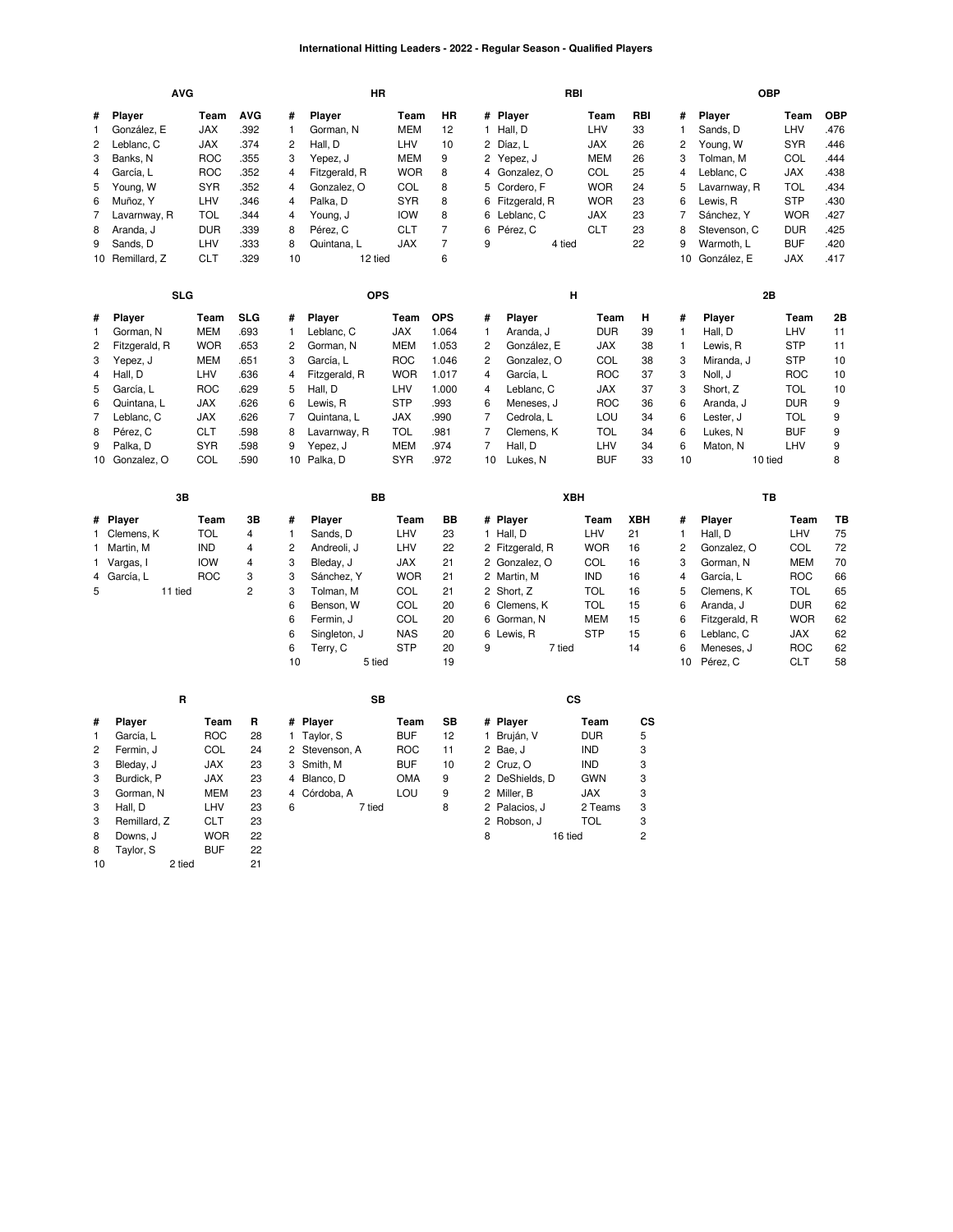# **International Pitching Leaders - 2022 - Regular Season - Qualified Players**

|    | <b>ERA</b>     |            |              |   |              | W          |            |   |   |                  | <b>SO</b>  |    |   |               | GS      |            |           |
|----|----------------|------------|--------------|---|--------------|------------|------------|---|---|------------------|------------|----|---|---------------|---------|------------|-----------|
| #  | Player         | Team       | <b>ERA</b>   |   | # Player     |            | Team       | W |   | # Player         | Team       | SO | # | Player        |         | Team       | GS        |
| 1  | Kilian, C      | <b>IOW</b> | 1.46         |   | Alexander, J |            | <b>NAS</b> | 4 |   | Liberatore, M    | <b>MEM</b> | 41 |   |               | 28 tied |            | 6         |
| 2  | Ashcraft, G    | LOU        | 1.63         |   | Appel, M     |            | LHV        | 4 | 2 | Meyer, M         | <b>JAX</b> | 39 |   |               |         |            |           |
| 2  | Seabold, C     | <b>WOR</b> | 1.63         |   | Hart, K      |            | <b>WOR</b> | 4 |   | 3 Rodriguez, G   | <b>NOR</b> | 38 |   |               |         |            |           |
| 4  | Meyer, M       | <b>JAX</b> | 1.72         | 4 |              | 11 tied    |            | 3 |   | 4 Small, E       | <b>NAS</b> | 37 |   |               |         |            |           |
| 5  | Swarmer, M     | <b>IOW</b> | 1.93         |   |              |            |            |   |   | 5 Krook, M       | <b>SWB</b> | 34 |   |               |         |            |           |
| 6  | Small, E       | <b>NAS</b> | 1.98         |   |              |            |            |   | 5 | Thompson, Z      | <b>MEM</b> | 34 |   |               |         |            |           |
| 7  | Lindblom, J    | <b>NAS</b> | 2.33         |   |              |            |            |   |   | 7 Allgeyer, N    | <b>BUF</b> | 32 |   |               |         |            |           |
| 8  | Wesneski, H    | <b>SWB</b> | 2.48         |   |              |            |            |   |   | 7 Muller, K      | <b>GWN</b> | 32 |   |               |         |            |           |
| 9  | Alexander, J   | <b>NAS</b> | 2.73         |   |              |            |            |   |   | 7 Pannone, T     | <b>WOR</b> | 32 |   |               |         |            |           |
| 10 | Battenfield, P | COL        | 2.81         |   |              |            |            |   |   | 7 Wesneski, H    | <b>SWB</b> | 32 |   |               |         |            |           |
|    | cc             |            |              |   |              | <b>SHO</b> |            |   |   |                  | G          |    |   |               | SV      |            |           |
|    | # Player       | Team       | CG           |   | # Player     | Team       | SHO        |   |   | # Player         | Team       | G  |   | # Player      |         | Team       | <b>SV</b> |
|    | 1 Lawrence, C  | <b>BUF</b> | 1            |   |              |            |            |   |   | 1 Baldonado, A   | <b>ROC</b> | 13 |   | Cruz, F       |         | LOU        | 6         |
|    | 1 Sulser, B    | <b>IND</b> | $\mathbf{1}$ |   |              |            |            |   |   | 1 Clippard, T    | <b>ROC</b> | 13 |   | Walsh, J      |         | <b>MEM</b> | 6         |
|    |                |            |              |   |              |            |            |   |   | 1 Edwards Jr., C | <b>ROC</b> | 13 |   | 3 Knight, D   |         | <b>DUR</b> | 4         |
|    |                |            |              |   |              |            |            |   |   | 4 Cuas, J        | <b>OMA</b> | 12 |   | 3 Uvila, C    |         | <b>NOR</b> | 4         |
|    |                |            |              |   |              |            |            |   |   | 4 Fernández, J   | MEM        | 12 |   | 3 Vizcaíno, A |         | <b>OMA</b> | 4         |
|    |                |            |              |   |              |            |            |   |   | 4 Holland, D     | 2 Teams    | 12 | 6 |               | 9 tied  |            | 3         |
|    |                |            |              |   |              |            |            |   |   | 4 Naile, J       | <b>MEM</b> | 12 |   |               |         |            |           |

|                | IP               |            |      |        | <b>AVG</b>    |            |            |    | <b>WHIP</b>    |            |             |             | <b>WPCT</b> |             |
|----------------|------------------|------------|------|--------|---------------|------------|------------|----|----------------|------------|-------------|-------------|-------------|-------------|
|                | # Player         | Team       | ΙP   | #      | <b>Player</b> | Team       | <b>AVG</b> | #  | <b>Plaver</b>  | Team       | <b>WHIP</b> | # Player    | Team        | <b>WPCT</b> |
|                | Liberatore, M    | <b>MEM</b> | 34.0 |        | Small, E      | <b>NAS</b> | .135       |    | Seabold, C     | <b>WOR</b> | 0.83        | Beniamin, W | CLT         | 1.000       |
|                | 2 Battenfield, P | COL        | 32.0 | $^{2}$ | Mever, M      | <b>JAX</b> | .159       | 2  | Mever, M       | <b>JAX</b> | 0.86        | File. D     | <b>NAS</b>  | 1.000       |
|                | 3 Mever, M       | <b>JAX</b> | 31.1 | 3      | Seabold, C    | <b>WOR</b> | .173       | 3  | Wesneski, H    | <b>SWB</b> | 0.86        | Heaslev, J  | <b>OMA</b>  | 1.000       |
| $\overline{4}$ | Wynne, R         | LOU        | 30.1 | 4      | Wesneski, H   | <b>SWB</b> | .184       | 4  | Thompson. Z    | <b>MEM</b> | 0.94        | Kilian, C   | <b>IOW</b>  | 1.000       |
|                | 5 Parke. J       | <b>CLT</b> | 30.0 | 5.     | Heaslev, J    | <b>OMA</b> | .198       | 5  | Heasley, J     | <b>OMA</b> | 0.95        | Mariot. M   | LHV         | 1.000       |
| 6              | Alexander, J     | <b>NAS</b> | 29.2 | 5.     | Lindblom. J   | <b>NAS</b> | .198       | 6  | Lindblom. J    | <b>NAS</b> | 0.96        | Mever. M    | <b>JAX</b>  | 1.000       |
| 6              | Pannone. T       | <b>WOR</b> | 29.2 | 5.     | Rodriguez, G  | <b>NOR</b> | .198       |    | Rodriguez. G   | <b>NOR</b> | 1.00        | Scott. A    | COL         | 1.000       |
| 8              | Allgever, N      | <b>BUF</b> | 29.0 | 8      | Swarmer, M    | <b>IOW</b> | .200       | 8  | Swarmer, M     | <b>IOW</b> | 1.11        | Seabold, C  | <b>WOR</b>  | 1.000       |
| 8              | Wesneski, H      | <b>SWB</b> | 29.0 | 8      | Thompson, Z   | <b>MEM</b> | .200       | 9  | Small, E       | <b>NAS</b> | 1.13        | Swarmer. M  | <b>IOW</b>  | 1.000       |
| 10             | 3 tied           |            | 28.2 | 10     | Kilian, C     | <b>IOW</b> | .211       | 10 | Battenfield, P | COL        | 1.16        | Thompson, Z | <b>MEM</b>  | 000، ا      |

4 [Perez,](https://research.mlb.com/players/680970/stats#orgId=117) A [CLT](https://research.mlb.com/teams/494/stats#timeframe=2022) 12 4 [Sánchez,](https://research.mlb.com/players/667376/stats#orgId=117) M [NAS](https://research.mlb.com/teams/556/stats#timeframe=2022) 12 4 [Weems,](https://research.mlb.com/players/607179/stats#orgId=117) J [ROC](https://research.mlb.com/teams/534/stats#timeframe=2022) 12

## **Triple-A Team Hitting - 2022 - Regular Season**

| Team                             | League     | AVG G                          | AВ                  | R | н                     |  |    |    | TB 2B 3B HR RBI |      |    | BB IBB SO SB CS |     |    | <b>OBP</b> |      | SLG OPS SAC SF |          |    | HBP | <b>GIDP</b> | <b>LOB</b> |
|----------------------------------|------------|--------------------------------|---------------------|---|-----------------------|--|----|----|-----------------|------|----|-----------------|-----|----|------------|------|----------------|----------|----|-----|-------------|------------|
| Round Rock Express               | <b>PCL</b> | .285 30 1052 186 300 506 59 12 |                     |   |                       |  |    | 41 | 172             | 90   |    | 0.282           | 31  | 10 | .349       | .481 | .830           |          | 5  | 16  | 24          | 196        |
| Albuquerque Isotopes             | <b>PCL</b> | .284 30 1043 194 296 503 53 11 |                     |   |                       |  |    | 44 | 179 118         |      |    | 0.255           | 21  | 4  | .364       | .482 | .846           | 1        | 12 | 20  | 24          | 223        |
| Jacksonville Jumbo Shrimp        | INT        | 277 30 1051 181 291 490 60     |                     |   |                       |  | 5  | 43 | 172 113         |      |    | 0.271           | 19  | 7  | .356       | .466 | .822           | 0        | 10 | 21  | 27          | 221        |
| Oklahoma City Dodgers            | <b>PCL</b> | 275 30 1006 191 277 459 45 16  |                     |   |                       |  |    | 35 | 182 146         |      |    | 1 240           | 14  | 10 | .373       | .456 | .829           | 2        | 11 | 17  | 20          | 229        |
| Salt Lake Bees                   | PCL        | .275 30                        | 1000 179 275 429 46 |   |                       |  | 9  | 30 | 163 121         |      |    | 1 215           | 28  | 10 | .357       | .429 | .786           | 2        | 11 | 12  | 28          | 207        |
| <b>Rochester Red Wings</b>       | INT        | .269 30 1015 155 273 435 55    |                     |   |                       |  | 10 | 29 | 145 102         |      |    | 5 2 5 4         | 34  | 3  | .342       | .429 | .771           | 2        | 9  | 16  | 17          | 234        |
| Reno Aces                        | <b>PCL</b> | .262 30 1022 168 268 456 59    |                     |   |                       |  | 6  | 39 | 161 131         |      |    | 1 232           | 36  | 12 | .351       | .446 | .797           | 1        | 9  | 13  | 23          | 225        |
| <b>Charlotte Knights</b>         | INT        | .259 30 1036 157 268 426 52    |                     |   |                       |  | 2  | 34 | 149             | 101  |    | 1 276           | 17  | 10 | .328       | .411 | .739           | 3        | 8  | 10  | 22          | 200        |
| <b>Tacoma Rainiers</b>           | PCL        | .258 30 1040 160 268 462 53    |                     |   |                       |  | 6  | 43 | 155 117         |      |    | 1 294           | 49  | 8  | .338       | .444 | .782           | 5        | 10 | 14  | 15          | 227        |
| <b>Gwinnett Stripers</b>         | INT        | .255 30                        |                     |   | 996 136 254 397 54    |  | 4  | 27 | 123             | -99  | 1. | 235             | 24  | 7  | .324       | .399 | .723           |          | 16 | 10  | 22          | 201        |
| Sacramento River Cats            | <b>PCL</b> | .255 30                        | 1032 158 263 430 46 |   |                       |  | 8  | 35 | 155 131         |      |    | 2 301           | 27  | 5  | .346       | .417 | .763           | 2        | 7  | 17  | 16          | 240        |
| Lehigh Valley IronPigs           | INT        | .252 30                        |                     |   | 960 182 242 399 63    |  | 5  | 28 | 157 152         |      |    | 2 2 6 1         | 26  | 5  | .362       | .416 | .778           | 3        | 6  | 17  | 19          | 204        |
| Las Vegas Aviators               | <b>PCL</b> | .252 30 1001 151 252 402 47    |                     |   |                       |  | 5  | 31 | 138             | 128  |    | 0.287           | 24  | 5  | .345       | .402 | .747           | 2        | 5  | 18  | 15          | 232        |
| <b>Worcester Red Sox</b>         | INT        | .251 30                        |                     |   | 955 170 240 430 48    |  | 5  | 44 | 161 134         |      |    | 2 2 8 6         | 23  | 9  | .349       | .450 | .799           | $\Omega$ | 9  | 14  | 14          | 197        |
| <b>Buffalo Bisons</b>            | INT        | .250 30                        |                     |   | 951 142 238 343 48    |  | 3  | 17 | 132             | 112  |    | 244             | 45  | 8  | .339       | .361 | .700           |          | 8  | 20  | 15          | 223        |
| El Paso Chihuahuas               | <b>PCL</b> | .248 30                        | 1004 159 249 416 47 |   |                       |  | 3  | 38 | 149 138         |      |    | 1 268           | 15  | 9  | .341       | .414 | .755           | 2        | 12 | 10  | 19          | 215        |
| <b>Memphis Redbirds</b>          | INT        | .248 30                        | 1000 163 248 454 37 |   |                       |  | 2  | 55 | 151             | 100  |    | 0.264           | 25  | 4  | .323       | .454 | .777           | 0        | 8  | 14  | 20          | 177        |
| <b>Columbus Clippers</b>         | INT        | .246 30 1004 175 247 442 53    |                     |   |                       |  | 5  | 44 | 165 140         |      |    | 0.245           | 23  | 5  | .349       | .440 | .789           | 4        |    | 22  | 22          | 226        |
| Louisville Bats                  | INT        | 244 29                         |                     |   | 990 115 242 369 43    |  | 0  | 28 | 104 100         |      |    | 0.246           | 20  | 8  | .320       | .373 | .693           | 1        | 3  | 12  | 24          | 211        |
| Nashville Sounds                 | INT        | .244 29                        |                     |   | 938 140 229 362 46    |  | 6  | 25 | 131             | 129  |    | 0.263           | 30  | 3  | .340       | .386 | .726           | 0        | 8  | 12  | 18          | 212        |
| Durham Bulls                     | INT        | .244 30                        |                     |   | 996 139 243 395 52    |  | 8  | 28 | 130 115         |      |    | 0 304           | 29  | 15 | .325       | .397 | .722           | 1        |    | 8   | 18          | 199        |
| Omaha Storm Chasers              | INT        | .243 29                        |                     |   | 938 138 228 373 45    |  | 5  | 30 | 129 118         |      |    | 0.248           | 35  | 6  | .334       | .398 | .732           | 2        | 11 | 16  | 20          | 205        |
| Norfolk Tides                    | INT        | .239 30                        |                     |   | 997 141 238 392 51    |  | 5  | 31 | 128 129         |      |    | 1 272           | -27 | 6  | .339       | .393 | .732           | 3        | 6  | 25  | 20          | 234        |
| Iowa Cubs                        | INT        | .237 29                        |                     |   | 957 116 227 347 39    |  | 6  | 23 | 106 107         |      |    | 2 274           | 32  |    | .317       | .363 | .680           | 2        | 12 | 10  | 10          | 212        |
| <b>Toledo Mud Hens</b>           | INT        | .235 28                        |                     |   | 913 130 215 378 49    |  | 9  | 32 | 123             | 104  |    | 291             | 27  | 10 | .319       | .414 | .733           | 2        | 11 | 13  | 10          | 192        |
| St. Paul Saints                  | INT        | .234 28                        |                     |   | 906 140 212 356 59    |  | 5  | 25 | 124 134         |      |    | 1 246           | 26  | 4  | .336       | .393 | .729           | 0        | 6  | 8   | 21          | 204        |
| Indianapolis Indians             | INT        | .233 28                        |                     |   | 889 120 207 330 44 11 |  |    | 19 | 108             | 136  |    | 1 256           | 44  | 10 | .342       | .371 | .713           | 4        | 6  | 15  | 20          | 214        |
| <b>Sugar Land Space Cowboys</b>  | <b>PCL</b> | .223 30                        | 1006 123 224 369 54 |   |                       |  | 8  | 25 | 110 134         |      |    | 2 2 9 9         | 37  | 9  | .324       | .367 | .691           | $\Omega$ | 5  | 19  | 23          | 228        |
| Scranton/Wilkes-Barre RailRiders | INT        | .221 29                        |                     |   | 902 112 199 318 46    |  | 2  | 23 | 101             | -113 |    | 1 232           | -32 | 6  | .316       | .353 | .669           |          | 5  | 15  | 24          | 195        |
| <b>Syracuse Mets</b>             | INT        | .219 29                        |                     |   | 887 121 194 322 31    |  | 2  | 31 | 111 110         |      |    | 0.257           | 23  | 9  | .313       | .363 | .676           | 3        | հ  | 14  | 30          | 167        |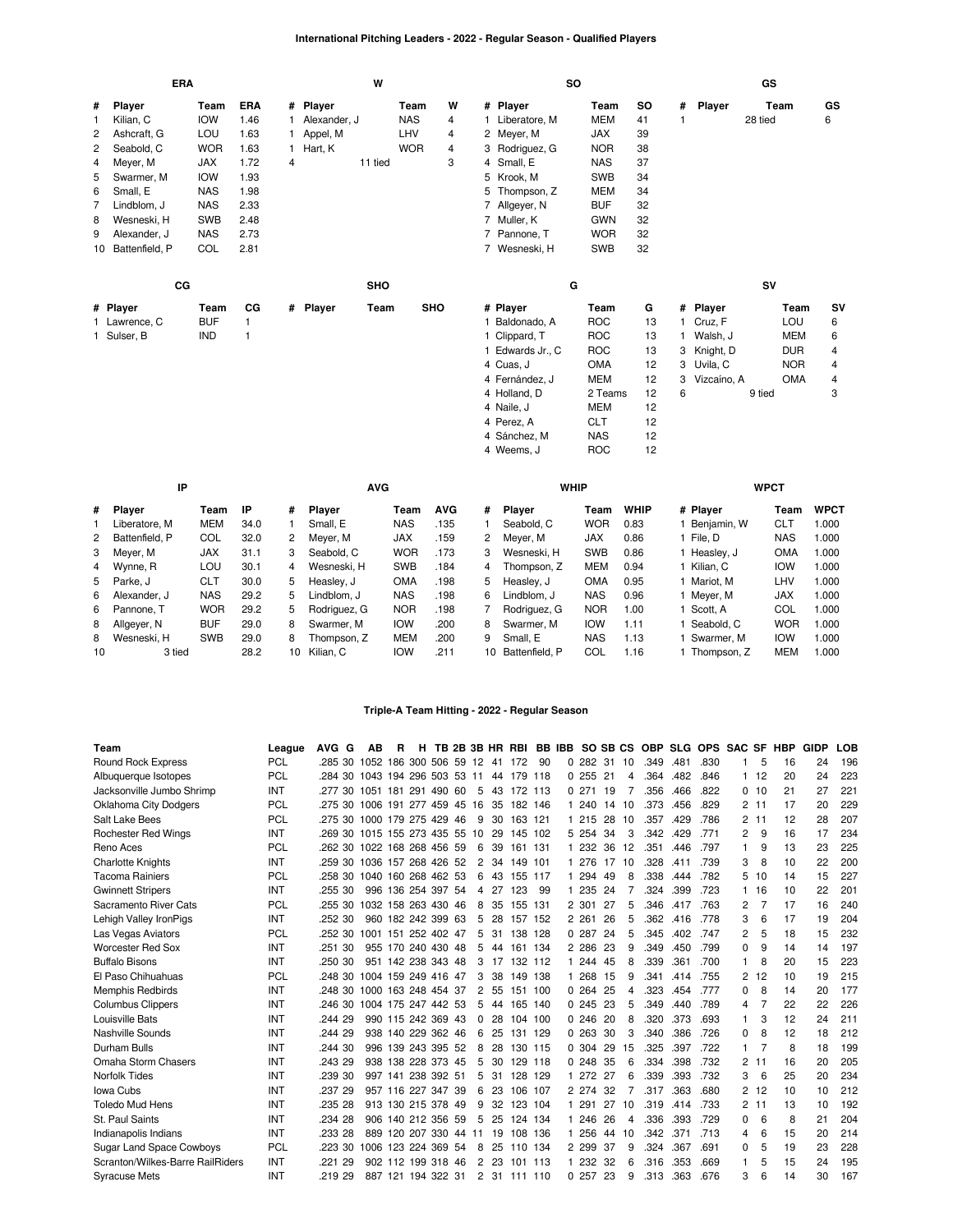## **Triple-A Team Pitching - 2022 - Regular Season**

| Team                                 | League W L ERA G GS CG SHO GF HLD SV SVO |                  |                |       |       |   | IP                      | н |  |                                |          |    |              |             |      | R ER HR HB BB IBB SO WP BK WHIP AVG GO/AO GIDP TBF |          |              | AB  |
|--------------------------------------|------------------------------------------|------------------|----------------|-------|-------|---|-------------------------|---|--|--------------------------------|----------|----|--------------|-------------|------|----------------------------------------------------|----------|--------------|-----|
| Nashville Sounds                     | INT                                      | 20 9 2.68 29 29  | $\Omega$       | 5 29  | 19    | 9 |                         |   |  | 12 255.0 193 83 76 15 14 113   | 0 261 11 |    | 2            | 1.20 .208   |      | 0.97                                               | 14 1063  |              | 928 |
| Indianapolis Indians                 | <b>INT</b>                               | 14 14 3.61 28 28 | -1             | 2 27  | 6     | 4 |                         |   |  | 12 242.0 193 114 97 29 12 104  | 0 260    | 22 | 3            | 1.23 .215   |      | 1.10                                               | 12 10 20 |              | 896 |
| Iowa Cubs                            | INT                                      | 14 15 3.61 29 29 | $\Omega$       | 0.29  | 9     | 6 |                         |   |  | 13 249 1 220 115 100 26 17 126 | 1 2 8 1  | 20 | 2            | 1.39 .233   |      | 1.14                                               | 22 1091  |              | 944 |
| <b>Toledo Mud Hens</b>               | <b>INT</b>                               | 14 14 3.90 28 28 | $\Omega$       | 3 28  | 15    | 5 | 11 247.0 207 117 107 26 |   |  | 7 1 0 7                        | 2 2 5 0  | 17 | 3            | 1.27 .225   |      | 1.00                                               | 16 1046  |              | 920 |
| <b>Columbus Clippers</b>             | INT                                      | 18 12 3.92 30 30 | 0              | 3 30  | 17    | 8 |                         |   |  | 16 259 2 231 137 113 23 16 113 | 2 2 4 1  | 24 | 3            | 1.32 .236   |      | 0.93                                               | 24 1114  |              | 979 |
| <b>Round Rock Express</b>            | <b>PCL</b>                               | 19 11 4.11 30 30 | 0              | 0.30  | 15 11 |   | 12 264 2 232 140 121 28 |   |  | 3 1 4 5                        | 1 2 6 9  | 22 | 4            | 1.42 .234   |      | 1.00                                               |          | 24 1154 990  |     |
| <b>Sugar Land Space Cowboys</b>      | PCL                                      | 12 18 4.17 30 30 | 0              | 1 30  | 12    | 6 |                         |   |  | 9 267.2 246 144 124 31 15 145  | 3311     | 14 | 4            | 1.46 .241   |      | 0.98                                               |          | 13 1191 1021 |     |
| <b>Gwinnett Stripers</b>             | INT                                      | 15 15 4.18 30 30 | 0              | 2 30  | 10    | 5 |                         |   |  | 10 265.0 239 138 123 30 18 90  | 0 3 0 6  | 12 |              | 1.24 .240   |      | 1.40                                               |          | 22 1114 996  |     |
| Salt Lake Bees                       | PCL                                      | 16 14 4.25 30 30 | $\overline{c}$ | 2 2 8 | 11    | 4 |                         |   |  | 12 256.0 236 136 121 27 11 99  | 0235     | 20 | 3            | 1.31 .242   |      | 0.90                                               |          | 22 1095 976  |     |
| Las Vegas Aviators                   | PCL                                      | 17 13 4.31 30 30 | $\Omega$       | 2 30  | 15    | 8 |                         |   |  | 14 261.0 252 142 125 32 14 124 | 1 2 3 9  | 14 | 2            | 1.44        | .255 | 0.92                                               | 28 1138  |              | 989 |
| <b>Oklahoma City Dodgers</b>         | PCL                                      | 18 12 4.46 30 30 | 0              | 1 30  | 16    | 6 |                         |   |  | 11 260 1 256 149 129 31 15 129 | 0 2 9 1  | 21 |              | 1.48 .255   |      | 0.87                                               |          | 13 1161 1002 |     |
| <b>Buffalo Bisons</b>                | INT                                      | 16 14 4.51 30 30 | -1             | 3 29  | 9     | g |                         |   |  | 12 247.2 223 134 124 35 16 103 | 2 2 5 5  | 13 |              | 1.32 .240   |      | 0.79                                               |          | 14 1057 931  |     |
| Jacksonville Jumbo Shrimp            | <b>INT</b>                               | 18 12 4.57 30 30 | 0              | 2 30  | 13    | 4 |                         |   |  | 13 265 2 248 147 135 35 10 109 | 2 2 7 4  | 17 | 4            | 1.34 .246   |      | 1.20                                               |          | 22 1136 1008 |     |
| Louisville Bats                      | INT                                      | 12 17 4.59 29 29 | $\Omega$       | 1 29  | 14    | 9 |                         |   |  | 13 257 0 253 160 131 29 16 147 | 0.250    | 17 | 5            | 1.56 .254   |      | 1.12                                               |          | 16 1176 997  |     |
| Scranton/Wilkes-Barre RailRiders INT |                                          | 10 19 4.63 29 29 | 0              | 2 2 9 | 3     | 4 |                         |   |  | 9 239 1 221 146 123 25 20 130  | 4 2 7 0  | 21 |              | 1.47 .243   |      | 1.12                                               | 18 1079  |              | 910 |
| <b>Rochester Red Wings</b>           | INT                                      | 18 12 4.71 30 30 | 0              | 4 30  | 11    | q | 11 260 0 238 148 136 22 |   |  | 9 1 3 3                        | 1 2 6 2  | 15 |              | 1.43 .241   |      | 0.95                                               | 18 11 38 |              | 988 |
| <b>Norfolk Tides</b>                 | INT                                      | 14 16 4.72 30 30 | - 0            | 1 30  | 12    | 8 |                         |   |  | 11 259.1 254 153 136 18 15 145 | 0261     | 22 | 5            | 1.54 .256   |      | 0.83                                               |          | 22 1172 991  |     |
| St. Paul Saints                      | <b>INT</b>                               | 15 13 4.76 28 28 | 0              | 0.28  | 6     | 8 |                         |   |  | 10 240 0 231 137 127 27 11 122 | 0 2 6 1  | 27 | 2            | 1.47 255    |      | 1.34                                               | 19 1048  |              | 907 |
| Omaha Storm Chasers                  | INT                                      | 15 14 4.78 29 29 | $\Omega$       | 1 29  | 10    | q |                         |   |  | 11 250.1 250 148 133 38 19 95  | 0 2 3 4  | 19 | 3            | 1.38 .255   |      | 1.18                                               |          | 15 1106 982  |     |
| Durham Bulls                         | <b>INT</b>                               | 12 18 4.86 30 30 | $\Omega$       | 0.30  | 11    |   |                         |   |  | 12 257.1 260 159 139 45 16 121 | 1 2 4 1  | 18 | 4            | 1.48 .260   |      | 0.86                                               |          | 25 1151 1001 |     |
| El Paso Chihuahuas                   | PCL                                      | 17 13 4.94 30 30 | $\Omega$       | 1 30  | 15    |   |                         |   |  | 14 262.1 257 161 144 35 10 127 | 0280     | 21 | 4            | 1.46        | .253 | 1.06                                               |          | 23 1158 1014 |     |
| <b>Memphis Redbirds</b>              | INT                                      | 15 15 5.09 30 30 | $\Omega$       | 2 30  | 11    | 9 |                         |   |  | 10 265.0 280 162 150 47 15 103 | 0286     | 14 | 3            | 1.45 .273   |      | 1.17                                               |          | 25 1152 1027 |     |
| <b>Worcester Red Sox</b>             | <b>INT</b>                               | 15 15 5.12 30 30 | 0              | 0.30  | 10    | 5 |                         |   |  | 10 246 1 223 160 140 23 16 111 | 0 2 8 2  | 18 | 0            | 1.36 .239   |      | 0.96                                               |          | 17 1074 933  |     |
| Lehigh Valley IronPigs               | <b>INT</b>                               | 17 13 5.22 30 30 | 0              | 2 30  | 22    | 2 |                         |   |  | 6 250.0 244 149 145 32 22 144  | 3 2 4 9  | 20 | 4            | 1.55 .257   |      | 0.98                                               |          | 28 1121 951  |     |
| Sacramento River Cats                | PCL                                      | 15 15 5.43 30 30 | $\Omega$       | 2 30  | 5     | 6 |                         |   |  | 10 267.0 272 173 161 40 32 133 | 3 2 9 1  | 23 | 2            | 1.52 .262   |      | 0.94                                               |          | 23 1216 1040 |     |
| <b>Charlotte Knights</b>             | INT                                      | 12 18 5.78 30 30 | 0              | 0.30  | 8     | 3 |                         |   |  | 9 263.0 278 185 169 50 10 113  | 1 2 5 2  | 17 | 2            | 1.49 .269   |      | 1.17                                               |          | 24 1164 1032 |     |
| <b>Syracuse Mets</b>                 | INT                                      | 10 19 5.91 29 29 | $\Omega$       | 1 29  |       | 5 |                         |   |  | 9 242.0 249 181 159 41 13 119  | 0249     | 16 | 1            | 1.52 .259   |      | 1.00                                               |          | 20 1102 960  |     |
| Reno Aces                            | <b>PCL</b>                               | 14 16 6.09 30 30 | $\Omega$       | 1 30  | 13    |   |                         |   |  | 11 264 1 296 188 179 50 12 122 | 0266     | 9  |              | 1.58 .280   |      | 0.96                                               |          | 19 1201 1058 |     |
| Albuquerque Isotopes                 | PCL                                      | 13 17 6.95 30 30 | - 0            | 0.30  | 20    | 6 |                         |   |  | 10 255.0 313 216 197 51 20 111 | 1 2 6 1  | 13 | <sup>0</sup> | 1.66        | .296 | 1.15                                               |          | 20 1201 1059 |     |
| <b>Tacoma Rainiers</b>               | PCL                                      | 9 21 6.98 30 30  | $\Omega$       | 1 30  | 6     | 4 |                         |   |  | 9 259 1 312 220 201 36 24 119  | 0 2 3 0  | 17 |              | 2 1.66 .295 |      | 0.98                                               |          | 22 1211 1057 |     |

# **Triple-A Team Fielding - 2022 - Regular Season**

| Team                             | League     | <b>PCT</b> | G  | GS | TC   | PO  | A   | Е  | DP | ΤP          | PB             | <b>CWP</b> | <b>SB</b> | CS             |
|----------------------------------|------------|------------|----|----|------|-----|-----|----|----|-------------|----------------|------------|-----------|----------------|
| Nashville Sounds                 | INT        | .990       | 29 | 29 | 1020 | 765 | 245 | 10 | 17 | 0           | 6              | 11         | 25        | 11             |
| Reno Aces                        | <b>PCL</b> | .990       | 30 | 30 | 1065 | 793 | 261 | 11 | 21 | $\mathbf 0$ | $\overline{2}$ | 9          | 38        | $\overline{2}$ |
| Lehigh Valley IronPigs           | INT        | .989       | 30 | 30 | 1015 | 750 | 254 | 11 | 32 | $\Omega$    | 3              | 20         | 34        | 8              |
| St. Paul Saints                  | INT        | .987       | 28 | 28 | 992  | 720 | 259 | 13 | 26 | 0           | 5              | 27         | 29        | 12             |
| <b>Buffalo Bisons</b>            | INT        | .986       | 30 | 30 | 981  | 743 | 224 | 14 | 18 | 0           | 3              | 13         | 24        | 14             |
| Jacksonville Jumbo Shrimp        | INT        | .986       | 30 | 30 | 1112 | 797 | 299 | 16 | 29 | 0           | 2              | 17         | 25        | 5              |
| <b>Toledo Mud Hens</b>           | <b>INT</b> | .984       | 28 | 28 | 1002 | 741 | 245 | 16 | 20 | $\Omega$    | $\overline{2}$ | 17         | 20        | $\overline{2}$ |
| Memphis Redbirds                 | INT        | .984       | 30 | 30 | 1095 | 796 | 281 | 18 | 31 | 0           | 2              | 14         | 23        | 11             |
| <b>Gwinnett Stripers</b>         | INT        | .983       | 30 | 30 | 1104 | 797 | 288 | 19 | 28 | 0           | 4              | 12         | 35        | 5              |
| Salt Lake Bees                   | <b>PCL</b> | .983       | 30 | 30 | 1034 | 768 | 248 | 18 | 27 | 0           | 2              | 20         | 30        | 5              |
| <b>Sugar Land Space Cowboys</b>  | PCL        | .981       | 30 | 30 | 1064 | 803 | 241 | 20 | 16 | 0           | 5              | 14         | 29        | 10             |
| <b>Tacoma Rainiers</b>           | <b>PCL</b> | .978       | 30 | 30 | 1072 | 778 | 270 | 24 | 25 | 0           | $\overline{2}$ | 17         | 27        | $\overline{7}$ |
| <b>Worcester Red Sox</b>         | INT        | .977       | 30 | 30 | 990  | 739 | 228 | 23 | 21 | 0           | 8              | 18         | 22        | 6              |
| <b>Charlotte Knights</b>         | INT        | .976       | 30 | 30 | 1115 | 789 | 299 | 27 | 26 | 0           | 2              | 17         | 12        | 4              |
| <b>Rochester Red Wings</b>       | INT        | .976       | 30 | 30 | 1066 | 780 | 260 | 26 | 22 | 0           | 2              | 15         | 25        | 10             |
| Omaha Storm Chasers              | INT        | .975       | 29 | 29 | 1057 | 752 | 279 | 26 | 17 | 0           |                | 19         | 15        | $\overline{2}$ |
| El Paso Chihuahuas               | <b>PCL</b> | .975       | 30 | 30 | 1082 | 787 | 268 | 27 | 25 | 0           | 3              | 21         | 30        | 10             |
| Indianapolis Indians             | INT        | .975       | 28 | 28 | 997  | 726 | 246 | 25 | 16 | 0           | 2              | 22         | 25        | 6              |
| Durham Bulls                     | INT        | .973       | 30 | 30 | 1056 | 772 | 255 | 29 | 27 | 0           | 6              | 18         | 37        | 5              |
| Oklahoma City Dodgers            | PCL        | .972       | 30 | 30 | 1047 | 781 | 237 | 29 | 18 | 0           | 4              | 21         | 26        | 11             |
| Las Vegas Aviators               | <b>PCL</b> | .972       | 30 | 30 | 1081 | 783 | 268 | 30 | 31 | 0           | 3              | 14         | 21        | 10             |
| Iowa Cubs                        | INT        | .972       | 29 | 29 | 1026 | 748 | 249 | 29 | 27 | 0           | 4              | 20         | 40        | 8              |
| Sacramento River Cats            | <b>PCL</b> | .972       | 30 | 30 | 1094 | 801 | 262 | 31 | 25 | 0           | 5              | 23         | 23        | 11             |
| Albuquerque Isotopes             | <b>PCL</b> | .972       | 30 | 30 | 1053 | 765 | 258 | 30 | 24 | $\Omega$    | $\overline{2}$ | 13         | 18        | 8              |
| Scranton/Wilkes-Barre RailRiders | INT        | .971       | 29 | 29 | 975  | 718 | 229 | 28 | 20 | 0           | 7              | 21         | 52        | 5              |
| <b>Columbus Clippers</b>         | INT        | .970       | 30 | 30 | 1075 | 779 | 264 | 32 | 26 | 0           | 5              | 24         | 31        | 9              |
| Louisville Bats                  | <b>INT</b> | .969       | 29 | 29 | 1064 | 771 | 260 | 33 | 19 | $\Omega$    | 3              | 17         | 40        | 8              |
| <b>Norfolk Tides</b>             | INT        | .969       | 30 | 30 | 1050 | 778 | 239 | 33 | 23 | $\mathbf 0$ | 4              | 22         | 21        | 6              |
| <b>Round Rock Express</b>        | <b>PCL</b> | .966       | 30 | 30 | 1098 | 795 | 266 | 37 | 27 | 0           | 4              | 22         | 40        | 8              |
| <b>Syracuse Mets</b>             | INT        | .962       | 29 | 29 | 997  | 726 | 233 | 38 | 22 | 0           | 4              | 16         | 26        | 5              |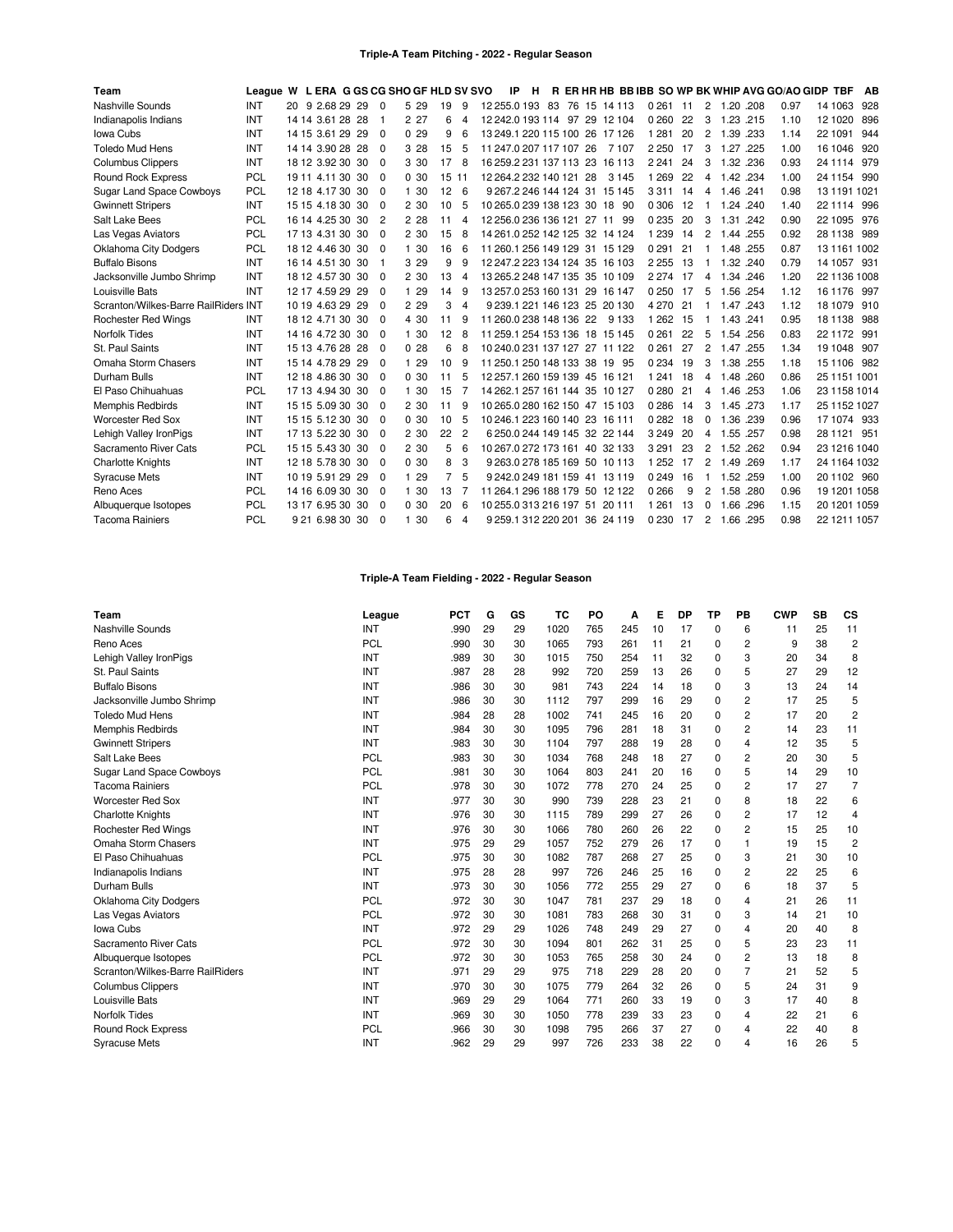| # Player            | Team B     |     | <b>AVG</b> | G              | AВ   | R             | н   | TB. | 2B 3B |          | HR       | RBI | <b>BB IBB</b> |          | <b>SO</b> |               | SB CS |          | OBP  | <b>SLG</b> | <b>OPS</b> |      |              |              | PA SAC SF HBP GIDP |              | E        |
|---------------------|------------|-----|------------|----------------|------|---------------|-----|-----|-------|----------|----------|-----|---------------|----------|-----------|---------------|-------|----------|------|------------|------------|------|--------------|--------------|--------------------|--------------|----------|
| 45 Astudillo, W JAX |            | R   | .327       | 13             | 52   | 11            | 17  | 31  | 2     | $\Omega$ |          | 14  | $\mathbf{2}$  | 0        |           | $\mathcal{P}$ |       | $\Omega$ | .386 | .596       | .982       | 57   | $\Omega$     | 0            | З                  |              | 2        |
| 10 Bleday, J        | JAX        |     | .240       | 28             | 100  | 23            | 24  | 47  | 5.    | 0        | 6        | 16  | 21            | 0        | 29        |               | 0     | $\Omega$ | .382 | .470       | .852       | 123  | $\Omega$     | <sup>0</sup> |                    |              | $\Omega$ |
| 6 Brigman, B        | JAX        | R   | .158       | -20            | 76   | 9             | 12  | 17  | 2     | - 0      |          | 8   | 5             | $\Omega$ | 23        |               |       | $\Omega$ | .210 | .224       | .434       | 81   | $\Omega$     | $\Omega$     | 0                  | 4            | 0        |
| 8 Burdick, P        | JAX        | - R | .229       | 26             | 96   | 23            | 22  | 44  | 5     |          | 5        | 12  | 18            | $\Omega$ | 35        |               | 5     | 2        | .368 | .458       | .826       | 117  | $\Omega$     | $\Omega$     | 3                  | 2            | 0        |
| 11 Díaz. L          | JAX        |     | .269       | 27             | 104  | 20            | 28  | 50  |       | $\Omega$ | 5        | 26  | 15            | $\Omega$ | 32        |               | 0     | $\Omega$ | .360 | .481       | .841       | 125  | $\Omega$     | 4            | 2                  | 4            |          |
| Dunand, J           | <b>JAX</b> | R   | .255       | 14             | 47   | 11            | 12  | 20  | 5     | $\Omega$ |          |     |               | 0        | 16        |               | 2     | $\Omega$ | .368 | .426       | .794       | 57   | $\Omega$     |              | 2                  | $\mathbf{2}$ |          |
| 4 Fortes, N         | JAX        | R   | .264       | 18             | 72   | 8             | 19  | 28  | 3     | $\Omega$ | 2        | 10  | 4             | $\Omega$ | 14        |               | 0     | $\Omega$ | .316 | .389       | .705       | 79   | 0            |              |                    | 2            | $\Omega$ |
| 34 Gonzalez, N JAX  |            |     | .288       | 21             | 80   | 9             | 23  | 43  | 6     |          | 4        | 17  | 4             | $\Omega$ | 20        |               | 0     |          | .345 | .538       | .883       | 87   | $\Omega$     | $\Omega$     | 3                  | 3            |          |
| 2 Hairston, D JAX   |            | R   | .571       | $\overline{2}$ | 7    | $\mathcal{P}$ | 4   | 5   |       | $\Omega$ | $\Omega$ |     | <sup>0</sup>  | $\Omega$ |           |               | O.    | $\Omega$ | .500 | .714       | 1.214      | 8    | $\Omega$     |              | 0                  | $\Omega$     |          |
| 12 Leblanc, C       | JAX        | R   | .374       | 26             | 99   | 15            | 37  | 62  |       | $\Omega$ | 6        | 23  | 12            | $\Omega$ | 26        |               |       | $\Omega$ | .438 | .626       | 1.064      | 112  | <sup>0</sup> |              |                    | 3            |          |
| 32 Quintana, L JAX  |            | R   | .319       | -21            | 91   | 18            | 29  | 57  |       | $\Omega$ |          | 22  | 4             | $\Omega$ | 12        |               | 0     | $\Omega$ | .364 | .626       | .990       | 99   | $\Omega$     |              | 3                  | 3            | 4        |
| 23 Sims. D          | JAX        | R   | .226       | 9              | 31   | 5             |     | 12  | 0     |          |          | 2   | $\mathbf{2}$  | $\Omega$ | 16        |               |       | $\Omega$ | .294 | .387       | .681       | 34   | $\Omega$     | 0            |                    | <sup>0</sup> |          |
|                     | <b>JAX</b> |     | .277       | 30             | 1051 | 181           | 291 | 490 | 60    | 5        | 43       | 172 | 113           | 0        | 271       |               | 19    |          | .356 | .466       | .822       | 1195 | 0            | 10           | 21                 | 27           | -16      |
|                     | <b>OPP</b> |     | .246       | 30             | 1008 | 147           | 248 | 404 | 43    | 4        | 35       | 139 | 109           | 2        | 274       |               | 25    | 5        | .323 | .401       | .724       | 1136 | 0            | 9            | 10                 | 22           |          |

# **Jacksonville Jumbo Shrimp Pitching - 2022 - Regular Season - Active Roster**

| # Player            | Team T     |   | W        |          | ERA   | G  |          |              |              | <b>GS CG SHO GF HLD SV SVO</b> |                |          |          | IP    | н   | R   | ER       | HR. | HB           |     | <b>BB IBB</b>  | SO. | <b>AVG</b> |              |          | WP BK GIDP     | TBF  |
|---------------------|------------|---|----------|----------|-------|----|----------|--------------|--------------|--------------------------------|----------------|----------|----------|-------|-----|-----|----------|-----|--------------|-----|----------------|-----|------------|--------------|----------|----------------|------|
| 27 Brazoban, H      | JAX        | R | 0        | 0        | 4.96  | 11 | 0        | $\Omega$     | 0            | 6                              | 2              | 0        | 2        | 16.1  | 17  | 9   | 9        | 3   | $\Omega$     | 8   | $\Omega$       | 19  | .279       | 3            |          |                | 70   |
| 26 Brigham, J       | <b>JAX</b> | R |          | 0        | 4.20  | 9  |          | $\Omega$     | 0            |                                | 2              | $\Omega$ | 0        | 15.0  | 16  |     |          | 3   | $\Omega$     | 3   | $\Omega$       | 19  | .281       | 0            | - 0      | $\overline{2}$ | 61   |
| 29 Bugg, P          | <b>JAX</b> | R | 0        | 0        | 13.50 |    | 0        | 0            | 0            | <sup>0</sup>                   | 0              |          | 0        | 1.1   | 2   | 2   | 2        |     | 0            | 2   | $\Omega$       | 2   | .333       | 0            | 0        | $\Omega$       | 8    |
| 25 Cabrera, E       | <b>JAX</b> | R |          |          | 2.00  |    |          | $\Omega$     | 0            | $\Omega$                       | 0              |          | 0        | 9.0   | 5   | 2   | 2        | U   | <sup>0</sup> | 5   | <sup>0</sup>   | 8   | 156        | <sup>n</sup> |          | $\Omega$       | 37   |
| 18 Castano, D       | <b>JAX</b> |   |          |          | 8.44  |    |          | 0            | <sup>0</sup> | $\Omega$                       |                |          | 0        | 5.1   | 8   | 5   | 5        | 3   | $\Omega$     | 3   | O              | 10  | .348       |              |          | $\Omega$       | 26   |
| 20 Dayton, G        | <b>JAX</b> |   |          |          | 2.19  | 10 | 0        | 0            | <sup>0</sup> | 5                              |                |          | 2        | 12.1  | 8   | 5   | 3        |     | <sup>0</sup> | 4   |                | 18  | .178       |              |          | 0              | 50   |
| 17 Fishman, J       | <b>JAX</b> |   | 3        |          | 2.81  | 9  | 0        | 0            | 0            |                                |                |          | 2        | 16.0  | 10  | 5   | 5        |     |              | 6   | $\Omega$       | 15  | .182       |              |          | 3              | 64   |
| 39 Garcia, R        | <b>JAX</b> |   |          |          | 2.79  |    | $\Omega$ | 0            | 0            | 5                              |                |          | 2        | 9.2   |     | 4   | 3        | 0   | 0            | 5   |                | 9   | .206       |              |          |                | 40   |
| Hoeing, B           | <b>JAX</b> | R |          | 0        | 5.14  |    |          | $\Omega$     | 0            | $\Omega$                       | 0              | 0        | $\Omega$ | 7.0   | 4   | 4   | 4        | 2   | $\Omega$     | 3   | $\Omega$       |     | .167       |              |          | $\Omega$       | 27   |
| 31 Kent, M          | <b>JAX</b> |   |          |          | 4.73  | 6  | 4        | 0            | <sup>0</sup> | $\Omega$                       | 0              | - 0      | 0        | 26.2  | 32  | 16  | 14       |     |              | 5   | <sup>0</sup>   | 12  | .299       | $\Omega$     | 0        | 6              | 114  |
| 1 Meyer, M          | <b>JAX</b> | R | 2        | $\Omega$ | 1.72  | 6  | 6        | $\Omega$     | 0            | $\Omega$                       | $\Omega$       | $\Omega$ | $\Omega$ | 31.1  | 18  |     | 6        | 0   | 2            | 9   | $\Omega$       | 39  | .159       | 3            | $\Omega$ |                | 124  |
| 7 Mitchell, B       | <b>JAX</b> | R |          |          | 9.56  | 6  | 3        | $\Omega$     | 0            | $\Omega$                       | $\Omega$       | $\Omega$ | $\Omega$ | 16.0  | 28  | 17  | 17       | 4   | $\Omega$     |     | $\Omega$       | 14  | .373       | 3            | $\Omega$ |                | 82   |
| 38 Pop, Z           | <b>JAX</b> | R | $\Omega$ |          | 0.00  | 8  | 0        | $\Omega$     | 0            | $\Omega$                       | $\overline{2}$ | $\Omega$ | 2        | 11.0  | 11  | 2   | $\Omega$ | 0   | $\Omega$     | 3   | $\Omega$       | 12  | .268       |              |          | 2              | 44   |
| 28 Yacabonis, J JAX |            | R | 2        |          | 2.84  | 10 | 0        | 0            | 0            | 6                              | 2              |          |          | 12.2  | 8   | 5   | 4        |     | $\Omega$     | 4   | <sup>0</sup>   | 16  | .182       | 0            | $\Omega$ | $\Omega$       | 48   |
|                     | <b>JAX</b> |   | 18       | 12       | 4.57  | 30 | 30       | $\mathbf{0}$ | 2            | 30                             | 13             | 4        | 13       | 265.2 | 248 | 147 | 135      | 35  | 10           | 109 | $\overline{2}$ | 274 | .246       | 17           | 4        | 22             | 1136 |
|                     | <b>OPP</b> |   | 12       | 18       | 5.48  | 30 | 30       | 0            | 0            | 30                             | 5.             | 3        | 5        | 266.0 | 291 | 181 | 162      | 43  | 21           | 113 | 0              | 271 | .277       | 19           | 4        | 27             | 1195 |

## **Jacksonville Jumbo Shrimp Hitting - 2022 - Regular Season - Active Roster - Vs Left**

| # Player        | Team       | в | <b>AVG</b> | G  | AB R | н.  | TB. |          | 2B 3B    | HR.           | RBI | BB | <b>IBB</b> | SO SB CS | <b>OBP</b> | <b>SLG</b> | <b>OPS</b> | PA. |          |          | SAC SF HBP   | <b>GIDP</b> |
|-----------------|------------|---|------------|----|------|-----|-----|----------|----------|---------------|-----|----|------------|----------|------------|------------|------------|-----|----------|----------|--------------|-------------|
| 45 Astudillo, W | JAX        | R | .353       | 8  | 17   | 6   | 12  | 0        | $\Omega$ |               | 8   | 0  | $\Omega$   |          | .353       | .706       | .059       | 17  | 0        | 0        |              | $\Omega$    |
| 10 Bleday, J    | <b>JAX</b> |   | .289       | 19 | 38   | 11  | 19  | 2        | $\Omega$ | 2             | 9   | 5  | 0          | 8        | .386       | .500       | .886       | 44  | 0        | $\Omega$ |              |             |
| 6 Brigman, B    | <b>JAX</b> | R | .179       | 13 | 28   | 5   |     | 2        | $\Omega$ | $\Omega$      | 2   | 2  | $\Omega$   | 8        | .233       | .250       | .483       | 30  | 0        | $\Omega$ | <sup>0</sup> |             |
| 8 Burdick, P    | <b>JAX</b> | R | .308       | 18 | 39   | 12  | 24  | 4        |          | 2             | 8   | 5  | 0          | 12       | .400       | .615       | .015       | 45  | 0        | 0        |              | 0           |
| 11 Díaz, L      | <b>JAX</b> |   | .303       | 18 | 33   | 10  | 13  | 3        | $\Omega$ | $\Omega$      | 9   | 3  | $\Omega$   | 12       | .385       | .394       | .779       | 39  | 0        |          | 2            |             |
| Dunand, J       | JAX        | R | .214       | 8  | 14   | 3   | 4   |          | $\Omega$ | $\Omega$      | 2   | 2  | 0          | 5        | .294       | .286       | .580       | 17  | 0        |          |              |             |
| 4 Fortes, N     | <b>JAX</b> | R | .286       | 14 | 28   | 8   | 8   | 0        | $\Omega$ | $\Omega$      | 2   | 3  | $\Omega$   | 5        | .344       | .286       | .630       | 32  | 0        |          | <sup>0</sup> |             |
| 34 Gonzalez, N  | <b>JAX</b> |   | .214       | 12 | 28   | 6   | 13  |          | $\Omega$ | $\mathcal{P}$ | 4   | 0  | $\Omega$   | 9        | .241       | .464       | .705       | 29  | 0        | $\Omega$ |              |             |
| 2 Hairston, D   | <b>JAX</b> | R | .600       | 2  | 5    | 3   | 3   | $\Omega$ | $\Omega$ | $\Omega$      |     | 0  | $\Omega$   |          | .500       | .600       | 1.100      | 6   | 0        |          | 0            | 0           |
| 12 Leblanc, C   | <b>JAX</b> | R | .282       | 20 | 39   | 11  | 19  | 2        | $\Omega$ | $\mathcal{P}$ | 6   | 4  | $\Omega$   | 14       | .349       | .487       | .836       | 43  | 0        | $\Omega$ | $\Omega$     |             |
| 32 Quintana, L  | <b>JAX</b> | R | .276       | 15 | 29   | 8   | 14  | 3        | $\Omega$ |               | 5   | 0  | $\Omega$   | 4        | .276       | .483       | .759       | 29  | $\Omega$ | $\Omega$ | $\Omega$     |             |
| 23 Sims, D      | JAX        | R | .214       |    | 14   | 3   | 5   | 0        |          | $\Omega$      |     |    | 0          |          | .267       | .357       | .624       | 15  | 0        | $\Omega$ | $\Omega$     | 0           |
|                 | <b>JAX</b> |   | .288       | 24 | 375  | 108 | 170 | 23       | 3        | 11            | 61  | 29 | 0          | 101      | .344       | .453       | .797       | 413 | 0        | 4        | 5            | 9           |
|                 | <b>OPP</b> |   | .230       | 30 | 504  | 116 | 188 | 24       | з        | 14            | 63  | 45 | 0          | 149      | .298       | .373       | .671       |     | 0        | 3        | 5            | 11          |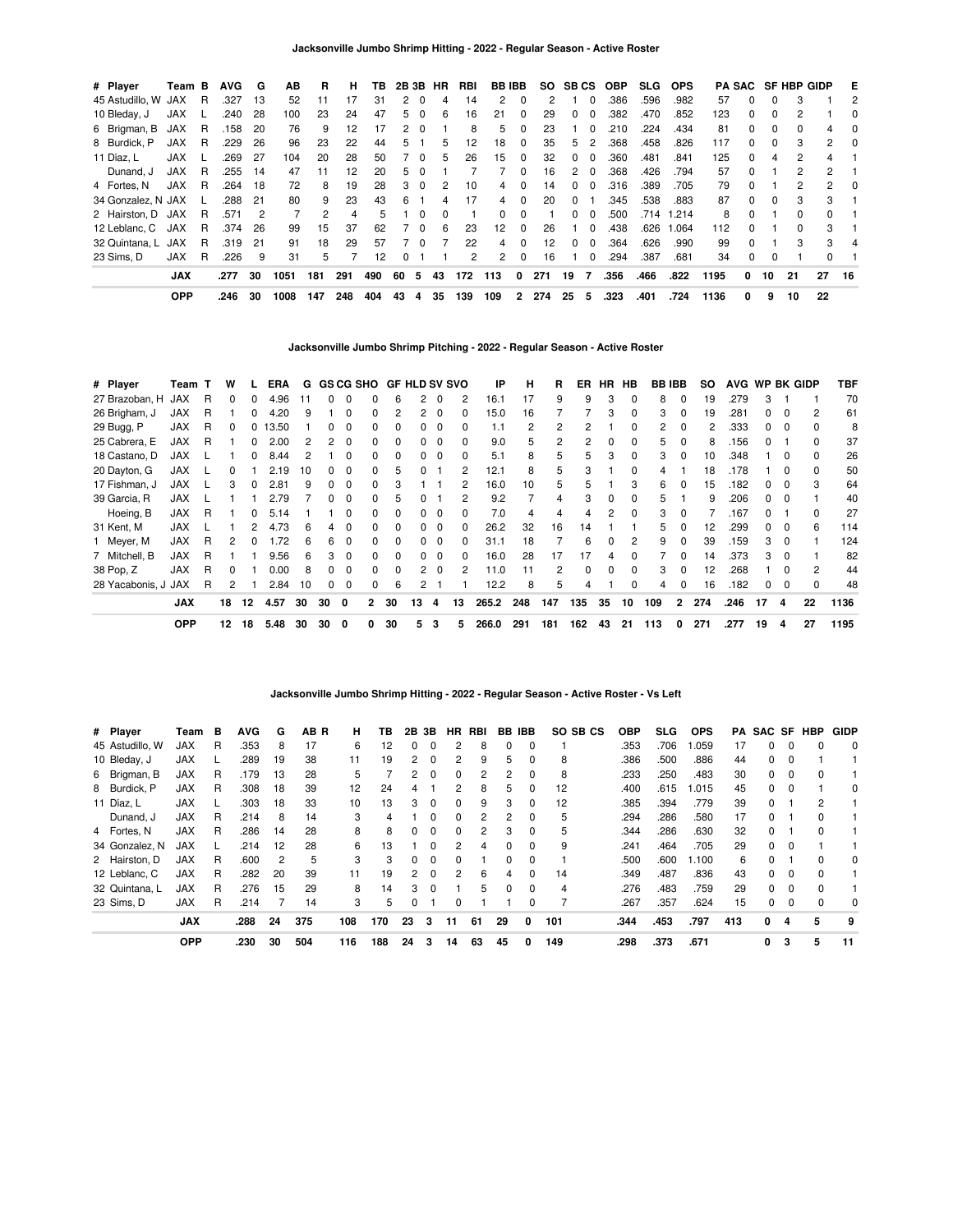| # Player        | Team T     |   | <b>AVG</b> | AB R | н   | ΤВ  | 2В | 3В | HR.          | RBI      | BB       | <b>IBB</b>   | SO SB CS | <b>OBP</b> | SLG  | <b>OPS</b> | РA  | SAC SF |          | <b>HBP</b> | <b>GIDP</b> |
|-----------------|------------|---|------------|------|-----|-----|----|----|--------------|----------|----------|--------------|----------|------------|------|------------|-----|--------|----------|------------|-------------|
| 27 Brazoban, H  | <b>JAX</b> | R | .333       | 27   | 9   | 13  |    |    |              |          | З        | 0            | 9        | .387       | .481 | 868.       | 31  | 0      |          | 0          | 0           |
| 26 Brigham, J   | <b>JAX</b> | R | .320       | 25   | 8   |     | 3  | 0  |              | 8        |          |              | 10       | .333       | .680 | .013       | 27  | 0      |          |            | 2           |
| 29 Bugg, P      | <b>JAX</b> | R | .000       | 2    | 0   | 0   | 0  | 0  | 0            | $\Omega$ | 2        | 0            |          | .500       | .000 | .500       | 4   | 0      | 0        | $\Omega$   | 0           |
| 25 Cabrera, E   | <b>JAX</b> | R | .211       | 19   | 4   | 5   |    | 0  | <sup>0</sup> |          | 2        | <sup>0</sup> | 6        | .286       | .263 | .549       | 21  | 0      |          |            | 0           |
| 18 Castano, D   | <b>JAX</b> |   | .273       | 11   | 3   |     |    |    |              |          |          |              | 6        | .273       | .636 | .909       | 11  | 0      |          |            | 0           |
| 20 Dayton, G    | <b>JAX</b> |   | .148       | 27   | 4   | 4   |    | 0  | 0            |          |          |              | 12       | .179       | .148 | .327       | 28  | 0      | 0        | 0          | 0           |
| 17 Fishman, J   | <b>JAX</b> |   | .129       | 31   | 4   | 5   |    | 0  | <sup>0</sup> |          |          | 0            | 9        | .182       | .161 | .343       | 33  | 0      |          |            | 0           |
| 39 Garcia, R    | <b>JAX</b> |   | .167       | 18   | 3   | 3   |    | ŋ  | <sup>0</sup> |          | 2        |              | 5        | .238       | .167 | .405       | 21  | 0      |          |            |             |
| Hoeing, B       | <b>JAX</b> | R | .182       | 11   | 2   | 5   |    | 0  |              | З        |          |              |          | .250       | .455 | .705       | 12  | 0      |          |            | 0           |
| 31 Kent, M      | <b>JAX</b> |   | .289       | 38   | 11  | 16  | 5. | 0  | <sup>0</sup> | 3        | $\Omega$ | 0            | 5        | .289       | .421 | .710       | 38  | 0      | $\Omega$ | $\Omega$   | 3           |
| Meyer, M        | <b>JAX</b> | R | .104       | 67   |     | 8   |    | 0  | <sup>0</sup> | 2        | 4        | $\Omega$     | 25       | .167       | .119 | .286       | 72  | 0      |          |            | 0           |
| 7 Mitchell, B   | <b>JAX</b> | R | .324       | 37   | 12  | 20  | 2  | 0  |              |          | 3        |              | 10       | .375       | .541 | .916       | 40  | 0      |          |            |             |
| 38 Pop, Z       | <b>JAX</b> | R | .190       | 21   | 4   | 5   |    | 0  | <sup>0</sup> |          | 2        | 0            | 8        | .261       | .238 | .499       | 23  | 0      | $\Omega$ | $\Omega$   |             |
| 28 Yacabonis, J | <b>JAX</b> | R | .231       | 26   | 6   | 13  | 3  | 2  | <sup>0</sup> | 4        | 3        | 0            | 5        | .310       | .500 | .810       | 29  | 0      |          |            | 0           |
|                 | <b>JAX</b> |   | .230       | 504  | 116 | 188 | 24 | 3  | 14           | 63       | 45       | 0            | 149      | .298       | .373 | .671       | 557 | 0      | 3        | 5          | 11          |

**Jacksonville Jumbo Shrimp Hitting - 2022 - Regular Season - Active Roster - Vs Right**

| # Player        | Team       | в | <b>AVG</b> | G   | AB R           | н   | ΤВ             |                | 2B 3B        | HR | RBI      |    | BB IBB       | SO SB CS | <b>OBP</b> | <b>SLG</b> | <b>OPS</b> | PA  | SAC SF HBP |          |              | <b>GIDP</b>    |
|-----------------|------------|---|------------|-----|----------------|-----|----------------|----------------|--------------|----|----------|----|--------------|----------|------------|------------|------------|-----|------------|----------|--------------|----------------|
| 45 Astudillo. W | <b>JAX</b> | R | .314       | 13  | 35             | 11  | 19             | $\overline{2}$ | $\Omega$     | 2  | 6        | 2  | $\Omega$     |          | .400       | .543       | .943       | 40  | 0          | $\Omega$ | 3            |                |
| 10 Bleday, J    | <b>JAX</b> |   | .210       | -27 | 62             | 13  | 28             | 3              | $\Omega$     | 4  |          | 16 | $\Omega$     | 21       | .380       | .452       | .832       | 79  | 0          | 0        |              | 0              |
| 6 Brigman, B    | <b>JAX</b> | R | .146       | 18  | 48             |     | 10             | 0              | $\Omega$     |    | 6        | 3  | $\Omega$     | 15       | .196       | .208       | .404       | 51  | $\Omega$   | $\Omega$ | 0            | 3              |
| 8 Burdick, P    | <b>JAX</b> | R | .175       | 25  | 57             | 10  | 20             |                | <sup>0</sup> | 3  | 4        | 13 | $\Omega$     | 23       | .347       | .351       | .698       | 72  | 0          |          | 2            | 2              |
| 11 Díaz, L      | <b>JAX</b> |   | .254       | 26  | 71             | 18  | 37             | 4              | $\Omega$     | 5  | 17       | 12 | 0            | 20       | .349       | .521       | .870       | 86  | $\Omega$   | 3        | 0            | 3              |
| Dunand, J       | <b>JAX</b> | R | .273       | 14  | 33             | 9   | 16             | 4              | $\Omega$     |    | 5        | 5  | 0            | 11       | .400       | .485       | .885       | 40  | 0          | $\Omega$ | 2            |                |
| 4 Fortes, N     | <b>JAX</b> | R | .250       | 17  | 44             | 11  | 20             | 3              | $\Omega$     | 2  | 8        |    | $\Omega$     | 9        | .298       | .455       | .753       | 47  | 0          | 0        | 2            |                |
| 34 Gonzalez, N  | <b>JAX</b> |   | .327       | 19  | 52             | 17  | 30             | 5              |              | 2  | 13       | 4  | $\Omega$     | 11       | .397       | .577       | .974       | 58  | $\Omega$   | $\Omega$ | 2            | 2              |
| 2 Hairston, D   | <b>JAX</b> | R | .500       | 2   | $\mathfrak{p}$ |     | $\overline{2}$ |                | $\Omega$     | 0  | $\Omega$ | 0  | $\Omega$     | $\Omega$ | .500       | .000       | .500       | 2   | 0          | $\Omega$ | <sup>0</sup> | 0              |
| 12 Leblanc, C   | <b>JAX</b> | R | .433       | 26  | 60             | 26  | 43             | 5              | $\Omega$     | 4  | 17       | 8  | 0            | 12       | .493       | .717       | .210       | 69  | 0          |          | 0            | 2              |
| 32 Quintana, L  | <b>JAX</b> | R | .344       | 20  | 61             | 21  | 43             | 4              | $\Omega$     | 6  | 17       | 4  | $\Omega$     | 8        | .406       | .705       | .111       | 69  | 0          |          | 3            | $\overline{2}$ |
| 23 Sims. D      | <b>JAX</b> | R | .235       |     | 17             | 4   |                | 0              | 0            |    |          |    | 0            | 9        | .316       | .412       | .728       | 19  | 0          | $\Omega$ |              | 0              |
|                 | <b>JAX</b> |   | .271       | 30  | 675            | 183 | 320            | 37             | $\mathbf{2}$ | 32 | 111      | 84 | $\mathbf{0}$ | 170      | .362       | .474       | .836       | 781 | 0          | 6        | 16           | 18             |
|                 | <b>OPP</b> |   | .262       | 30  | 504            | 132 | 216            | 19             |              | 21 | 76       | 64 | 2            | 125      | .347       | .429       | .776       |     | 0          | 6        | 5            | 11             |

**Jacksonville Jumbo Shrimp Opposing Hitting - 2022 - Regular Season - Active Roster - Vs Right**

| # Player        | Team       | ா | <b>AVG</b> | AB R | н   | ΤВ  | 2Β             | 3В       | HR           | RBI | BB           | IBB          | SO SB CS | <b>OBP</b> | SLG  | <b>OPS</b> | PA  |    |              | SAC SF HBP | <b>GIDP</b> |
|-----------------|------------|---|------------|------|-----|-----|----------------|----------|--------------|-----|--------------|--------------|----------|------------|------|------------|-----|----|--------------|------------|-------------|
| 27 Brazoban, H  | JAX        | R | .235       | 34   | 8   | 15  |                |          |              | 5   | 5            | 0            | 10       | .333       | .441 | .774       | 39  | 0  |              |            |             |
| 26 Brigham, J   | <b>JAX</b> | R | .250       | 32   | 8   | 11  | 0              | 0        |              | 2   | 2            | 0            | 9        | .294       | .344 | .638       | 34  | 0  | 0            |            | 0           |
| 29 Bugg, P      | <b>JAX</b> | R | .500       | 4    | 2   | 6   |                | ŋ        |              |     | <sup>0</sup> | 0            |          | .500       | .500 | 2.000      | 4   | 0  |              |            | 0           |
| 25 Cabrera, E   | <b>JAX</b> | R | .077       | 13   |     |     |                | ŋ        |              |     | з            | <sup>0</sup> | 2        | .250       | .077 | .327       | 16  | O. |              |            | 0           |
| 18 Castano, D   | <b>JAX</b> |   | .417       | 12   | 5   | 12  |                | 0        |              | 4   | 3            | 0            |          | .533       | .000 | .533       | 15  | 0  |              |            | 0           |
| 20 Dayton, G    | <b>JAX</b> |   | .222       | 18   | 4   |     | <sup>0</sup>   | 0        |              | 4   | 3            |              | 6        | .318       | .389 | .707       | 22  | 0  |              | $\Omega$   | $\Omega$    |
| 17 Fishman, J   | <b>JAX</b> |   | .250       | 24   | 6   |     |                | ŋ        |              | 2   | 5            | 0            | 6        | .419       | .458 | .877       | 31  | 0  |              | 2          | 3           |
| 39 Garcia, R    | <b>JAX</b> |   | .250       | 16   | 4   | 4   |                | 0        | 0            | 3   | з            |              |          | .368       | .250 | .618       | 19  | 0  |              |            | 0           |
| Hoeing, B       | <b>JAX</b> | R | .154       | 13   | 2   | 5   | 0              | 0        |              |     | 2            | 0            | 3        | .267       | .385 | .652       | 15  | 0  |              |            | 0           |
| 31 Kent, M      | <b>JAX</b> |   | .304       | 69   | 21  | 26  | $\overline{2}$ | ŋ        |              | 8   | 5.           | $\Omega$     |          | .355       | .377 | .732       | 76  | 0  |              |            | 3           |
| Meyer, M        | <b>JAX</b> | R | .239       | 46   | 11  | 14  | 3              | 0        |              | 4   | 5.           | <sup>0</sup> | 14       | .327       | .304 | .631       | 52  | 0  |              |            |             |
| 7 Mitchell, B   | <b>JAX</b> | R | .421       | 38   | 16  | 24  | 2              | 0        |              | 10  |              | 0            |          | .476       | .632 | 1.108      | 42  | 0  |              |            | 0           |
| 38 Pop, Z       | <b>JAX</b> | R | .350       | 20   |     | 9   | 2              | $\Omega$ | <sup>0</sup> | 3   |              | <sup>0</sup> | 4        | .381       | .450 | .831       | 21  | 0  | $\Omega$     |            |             |
| 28 Yacabonis, J | <b>JAX</b> | R | .111       | 18   | 2   | 5   | 0              | 0        |              | 2   |              | 0            | 11       | .158       | .278 | .436       | 19  | 0  | <sup>0</sup> |            | $\Omega$    |
|                 | <b>JAX</b> |   | .262       | 504  | 132 | 216 | 19             |          | 21           | 76  | 64           | 2            | 125      | .347       | .429 | .776       | 579 | 0  | 6            | 5          | 11          |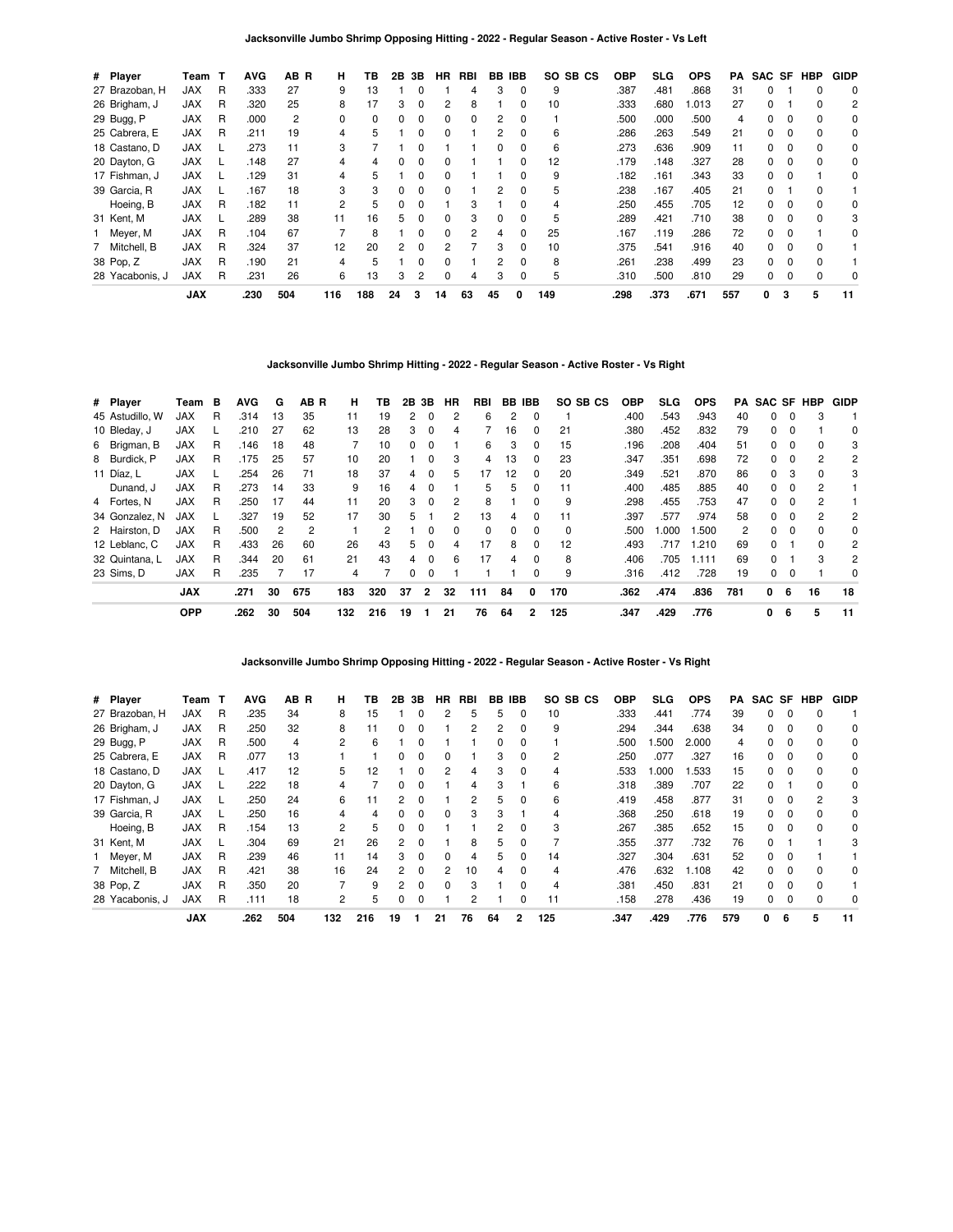| # Player        | Team       | в | <b>AVG</b> | G  | AВ  | R  | н  | ΤВ  | 2Β           | 3В       | HR           | RBI | BB IBB |              | SO. | SB CS    |          | <b>OBP</b> | SLG. | <b>OPS</b> | PA. | <b>SAC SF HBP</b> |          |    | <b>GIDP</b> |
|-----------------|------------|---|------------|----|-----|----|----|-----|--------------|----------|--------------|-----|--------|--------------|-----|----------|----------|------------|------|------------|-----|-------------------|----------|----|-------------|
| 45 Astudillo, W | <b>JAX</b> | R | .250       | 2  | 8   | 0  | 2  | 2   | 0            | 0        | $\Omega$     | 0   |        |              |     | 0        | $\Omega$ | .333       | .250 | .583       | 9   | $\Omega$          | 0        | 0  | 0           |
| 10 Bleday, J    | JAX        |   | .139       | 11 | 36  | 6  | 5  |     | 2            | $\Omega$ | <sup>0</sup> | 2   |        | <sup>0</sup> | 9   |          | $\Omega$ | .311       | .194 | .505       | 45  | 0                 | $\Omega$ | 2  | 0           |
| 6 Brigman, B    | <b>JAX</b> | R | .189       | 10 | 37  | 4  |    |     |              | $\Omega$ |              | 6   | 2      | $\Omega$     | 14  |          | $\Omega$ | .231       | .297 | .528       | 39  | $\Omega$          | $\Omega$ | 0  |             |
| 8 Burdick, P    | <b>JAX</b> | R | .219       | 10 | 32  |    |    | 12  | <sup>0</sup> |          |              | 3   | 6      | $\Omega$     | 13  |          | $\Omega$ | .375       | .375 | .750       | 40  | 0                 | $\Omega$ | 2  |             |
| 11 Díaz, L      | <b>JAX</b> |   | .256       | 12 | 43  |    | 11 | 19  | 2            | $\Omega$ |              |     |        | 0            | 12  | 0        | $\Omega$ | .358       | .442 | .800       | 53  | $\Omega$          | 2        |    | 2           |
| Dunand, J       | <b>JAX</b> | R | .261       |    | 23  | 6  | 6  | 12  | 3            | $\Omega$ |              | 5   | 3      | $\Omega$     |     |          | $\Omega$ | .346       | .522 | .868       | 26  | 0                 | $\Omega$ |    |             |
| 4 Fortes, N     | <b>JAX</b> | R | .133       | 8  | 30  | 2  | 4  | 4   | 0            | $\Omega$ | $\Omega$     | 2   | 3      | $\Omega$     |     | $^{(1)}$ | $\Omega$ | .212       | .133 | .345       | 33  | 0                 | $\Omega$ | 0  |             |
| 34 Gonzalez, N  | <b>JAX</b> |   | .242       | 9  | 33  | 4  | 8  | 15  | 2            |          |              | 8   | 2      | $\Omega$     | 11  |          | $\Omega$ | .306       | .455 | .761       | 36  | 0                 | $\Omega$ |    |             |
| 12 Leblanc, C   | <b>JAX</b> | R | .485       | 9  | 33  | 9  | 16 | 30  | $\mathbf{2}$ | $\Omega$ |              | 11  | 4      | $\Omega$     | 10  |          | $\Omega$ | .541       | .909 | .450       | 37  | 0                 | $\Omega$ | 0  | 0           |
| 32 Quintana, L  | <b>JAX</b> | R | .303       | 8  | 33  |    | 10 | 17  |              | $\Omega$ | 2            | 6   |        | $\Omega$     | 4   |          | $\Omega$ | .378       | .515 | .893       | 37  | 0                 | $\Omega$ | 3  |             |
| 23 Sims, D      | <b>JAX</b> | R | .222       | 3  | 9   |    | 2  | 2   | 0            | $\Omega$ | $\Omega$     | 0   |        | $\Omega$     | 5   |          | 0        | .364       | .222 | .586       | 11  | 0                 | $\Omega$ |    | 0           |
|                 | <b>JAX</b> |   | .241       | 12 | 398 | 63 | 96 | 153 | 15           | 3        | 12           | 61  | 48     | 0            | 115 | 9        | 3        | .336       | .384 | .720       | 458 | 0                 | 2        | 10 | 8           |
|                 | <b>OPP</b> |   | .225       | 12 | 409 | 58 | 92 | 152 | 15           | 0        | 15           | 54  | 46     |              | 109 | 11       |          | .310       | .372 | .682       |     | 0                 | 6        |    | - 7         |

**Jacksonville Jumbo Shrimp Pitching - 2022 - Regular Season - Active Roster - Home Games**

| # Player        | Team T     |    | W            |              | <b>ERA</b> | G  |              |              | GS CG SHO |              | <b>GF HLD SV SVO</b> |          |                | ΙP    | н  | R             | ER.      |               | HR HB        | BB IBB         |              | <b>SO</b> |      |               |              | AVG WP BK GIDP | TBF |
|-----------------|------------|----|--------------|--------------|------------|----|--------------|--------------|-----------|--------------|----------------------|----------|----------------|-------|----|---------------|----------|---------------|--------------|----------------|--------------|-----------|------|---------------|--------------|----------------|-----|
| 27 Brazoban, H  | <b>JAX</b> | R. |              |              | /.11       | 5  |              |              | 0         | 3            |                      |          |                | 6.1   | 8  | 5             | 5        |               |              | 3              | 0            | 6         | .308 |               |              | 0              | 30  |
| 26 Brigham, J   | <b>JAX</b> | R  |              | 0            | 3.60       | 4  | 0            | $\Omega$     | 0         |              |                      | 0        | 0              | 5.0   | 4  |               | 2        | 2             | $\Omega$     | 0              | 0            | 8         | .222 | 0             | $\Omega$     | 0              | 19  |
| 29 Bugg, P      | <b>JAX</b> | R. | $\Omega$     | 0            | 13.50      |    | 0            | $\Omega$     | 0         | $\Omega$     | 0                    | $\Omega$ | 0              | 1.1   | 2  | $\mathcal{P}$ | 2        |               | <sup>0</sup> | $\mathbf{2}$   | $\Omega$     | 2         | .333 | 0             | $\Omega$     | $\Omega$       | 8   |
| 20 Dayton, G    | <b>JAX</b> |    |              |              | 0.00       | 4  | 0            | <sup>n</sup> | 0         | 2            | 0                    | $\Omega$ | 0              | 5.0   |    |               | $\Omega$ | $\Omega$      | <sup>0</sup> | 2              |              | 9         | .063 |               | 0            | 0              | 19  |
| 17 Fishman, J   | <b>JAX</b> |    |              |              | 3.68       | 4  | U            |              | 0         | 2            | 0                    |          |                | 7.1   | 6  | 3             | 3        | $\Omega$      |              |                |              |           | .231 | 0             |              | 2              | 29  |
| 39 Garcia, R    | <b>JAX</b> |    |              | $\Omega$     | 0.00       |    | 0            | $\Omega$     | 0         | <sup>0</sup> | O.                   | $\Omega$ | 0              | 3.0   | 0  | $\Omega$      | $\Omega$ | $\Omega$      | $\Omega$     |                | $\Omega$     | 2         | .000 | 0             |              |                | 9   |
| 31 Kent, M      | <b>JAX</b> |    | 0            |              | 8.00       | 2  | 2            | <sup>n</sup> | 0         | <sup>0</sup> | 0                    | $\Omega$ | 0              | 9.0   | 13 | 9             | 8        |               |              | 4              | $\Omega$     | 3         | .325 | 0             | $\Omega$     | 0              | 46  |
| 1 Meyer, M      | <b>JAX</b> | R. | <sup>0</sup> | <sup>0</sup> | 2.45       | 3  | З            | $\Omega$     | 0         | $\Omega$     | 0                    | $\Omega$ | 0              | 14.2  | 9  | 4             | 4        | $\Omega$      |              | 5              | $\Omega$     | 19        | .167 | 2             | $\Omega$     |                | 60  |
| 7 Mitchell, B   | <b>JAX</b> | R  |              |              | 5.87       | 3  |              |              | 0         | $\Omega$     | 0                    | 0        | 0              | 7.2   | 11 | 5.            | 5        | $\mathcal{P}$ | $\Omega$     | 2              | <sup>0</sup> |           | .324 | $\mathcal{P}$ |              | 0              | 36  |
| 38 Pop, Z       | <b>JAX</b> | R  | $\Omega$     |              | 0.00       | 4  | <sup>0</sup> | $\Omega$     | 0         | $\Omega$     | 0                    | $\Omega$ | $\overline{2}$ | 5.0   |    | 2             | $\Omega$ | $\Omega$      | $\Omega$     | 2              | $\Omega$     | 6         | .333 |               | <sup>n</sup> | $\Omega$       | 23  |
| 28 Yacabonis, J | <b>JAX</b> | R. |              | 0            | 0.00       | 4  | 0            | <sup>n</sup> | 0         | 3            |                      |          |                | 6.0   | 2  | 0             | $\Omega$ | $\Omega$      | $\Omega$     | $\overline{2}$ | $\Omega$     | 6         | .105 | 0             | $\Omega$     | 0              | 21  |
|                 | <b>JAX</b> |    | 6            | -6           | 4.17       | 12 | 12           | 0            |           | 12           | 3                    |          | 5.             | 110.0 | 92 | 58            | 51       | 15            |              | 46             |              | 109       | .225 |               |              |                | 468 |

**Jacksonville Jumbo Shrimp Hitting - 2022 - Regular Season - Active Roster - Away Games**

| # Player        | Team       | в  | <b>AVG</b> | G  | ΑВ  | R   | н   | ΤВ  | 2Β | 3В       | HR | RBI | BB. | <b>IBB</b>   | SO. | SB CS        |          | <b>OBP</b> | SLG  | <b>OPS</b> | PA  | SAC SF       |          | <b>HBP</b>   | <b>GIDP</b> |
|-----------------|------------|----|------------|----|-----|-----|-----|-----|----|----------|----|-----|-----|--------------|-----|--------------|----------|------------|------|------------|-----|--------------|----------|--------------|-------------|
| 45 Astudillo, W | <b>JAX</b> | R  | .341       | 11 | 44  | 11  | 15  | 29  | 2  | 0        | 4  | 14  |     | 0            |     |              | $\Omega$ | .396       | .659 | 1.055      | 48  | 0            | 0        | 3            |             |
| 10 Bleday, J    | <b>JAX</b> |    | .297       | 17 | 64  | 17  | 19  | 40  | 3  | $\Omega$ | 6  | 14  | 14  | 0            | 20  | 0            | $\Omega$ | .423       | .625 | .048       | 78  | 0            | $\Omega$ | o            |             |
| 6 Brigman, B    | <b>JAX</b> | R  | .128       | 10 | 39  | 5   | 5   | 6   |    | 0        | 0  | 2   | З   | 0            | 9   | 0            | $\Omega$ | .190       | .154 | .344       | 42  | 0            |          |              | 3           |
| 8 Burdick, P    | <b>JAX</b> | R. | .234       | 16 | 64  | 16  | 15  | 32  | 5. | $\Omega$ | 4  | 9   | 12  | $\Omega$     | 22  | 4            | 2        | .364       | .500 | .864       | 77  | 0            | $\Omega$ |              |             |
| 11 Díaz, L      | <b>JAX</b> |    | .279       | 15 | 61  | 13  | 17  | 31  | 5. | $\Omega$ | 3  | 15  | 8   | O            | 20  | 0            | $\Omega$ | .361       | .508 | .869       | 72  | 0            |          |              | 2           |
| Dunand, J       | <b>JAX</b> | R  | .250       |    | 24  | 5   | 6   | 8   | 2  | 0        | 0  | 2   | 4   | 0            | 9   |              | $\Omega$ | .387       | .333 | .720       | 31  | <sup>0</sup> |          |              |             |
| 4 Fortes, N     | <b>JAX</b> | R  | .357       | 10 | 42  | 6   | 15  | 24  | 3  | $\Omega$ | 2  | 8   |     | 0            |     | 0            | $\Omega$ | .391       | .571 | .962       | 46  | $\Omega$     |          | 2            |             |
| 34 Gonzalez, N  | <b>JAX</b> |    | .319       | 12 | 47  | 5   | 15  | 28  | 4  | $\Omega$ | З  | 9   | 2   | 0            | 9   | 0            |          | .373       | .596 | .969       | 51  | 0            | $\Omega$ | 2            | 2           |
| 2 Hairston, D   | <b>JAX</b> | R  | .571       | 2  |     | 2   | 4   | 5   |    | 0        | 0  |     | 0   | 0            |     | 0            | $\Omega$ | .500       | .714 | 1.214      | 8   | 0            |          | 0            | 0           |
| 12 Leblanc, C   | <b>JAX</b> | R. | .318       | 17 | 66  | 6   | 21  | 32  | 5  | $\Omega$ | 2  | 12  | 8   | 0            | 16  | <sup>0</sup> | $\Omega$ | .387       | .485 | .872       | 75  | $\Omega$     |          | <sup>0</sup> | 3           |
| 32 Quintana. L  | <b>JAX</b> | R  | .328       | 13 | 58  | 11  | 19  | 40  | 6  | $\Omega$ | 5  | 16  | 3   | <sup>0</sup> | 8   | O.           | $\Omega$ | .355       | .690 | 1.045      | 62  | 0            |          |              | 2           |
| 23 Sims, D      | <b>JAX</b> | R  | .227       | 6  | 22  | 4   | 5   | 10  | 0  |          |    |     |     | 0            | 11  | 0            | $\Omega$ | .261       | .455 | .716       | 23  | 0            | $\Omega$ | 0            | 0           |
|                 | <b>JAX</b> |    | .299       | 18 | 653 | 118 | 195 | 337 | 45 | 2        | 31 | 111 | 65  | 0            | 156 | 10           | 4        | .368       | .516 | .884       | 737 | 0            | 8        | 11           | 19          |
|                 | <b>OPP</b> |    | .260       | 18 | 599 | 89  | 156 | 252 | 28 | 4        | 20 | 85  | 63  |              | 165 | 14           | 4        | .332       | .421 | .753       |     | 0            | 3        | 3            | 15          |

**Jacksonville Jumbo Shrimp Pitching - 2022 - Regular Season - Active Roster - Away Games**

| # Player        | Team T     |   | w  |              | ERA   | G  |              |              | GS CG SHO |          | <b>GF HLD SV SVO</b> |          |              | ΙP    | н   | R            | ER.      | HR HB          |              | <b>BB IBB</b> |          | SO. | <b>AVG</b> | <b>WP</b> |          | <b>BK GIDP</b> | TBF |
|-----------------|------------|---|----|--------------|-------|----|--------------|--------------|-----------|----------|----------------------|----------|--------------|-------|-----|--------------|----------|----------------|--------------|---------------|----------|-----|------------|-----------|----------|----------------|-----|
| 27 Brazoban, H  | JAX        | R | 0  | $\Omega$     | 3.60  | 6  | 0            | 0            | 0         | 3        |                      |          |              | 10.0  | 9   | 4            | 4        |                | 0            | 5             | 0        | 13  | 257        | 2         |          |                | 40  |
| 26 Brigham, J   | <b>JAX</b> | R | 0  | 0            | 4.50  | 5  |              | 0            | 0         |          |                      | 0        |              | 10.0  | 12  | 5            |          |                | 0            | 3             | 0        | 11  | .308       | 0         | 0        | 2              | 42  |
| 25 Cabrera, E   | JAX        | R |    | $\Omega$     | 2.00  | 2  | 2            | 0            | $\Omega$  | 0        | 0                    | $\Omega$ | 0            | 9.0   | 5   | 2            | 2        | $\Omega$       | $\Omega$     | 5             | $\Omega$ | 8   | 156        | $\Omega$  |          | $\Omega$       | 37  |
| 18 Castano, D   | JAX        |   |    | 0            | 8.44  | 2  |              | 0            | 0         | 0        | 0                    | $\Omega$ |              | 5.1   | 8   | 5            | h.       | 3              | 0            | з             | $\Omega$ | 10  | .348       |           | O        | 0              | 26  |
| 20 Dayton, G    | JAX        |   | 0  | 0            | 3.68  | 6  | 0            | 0            | $\Omega$  | 3        | 0                    |          | 2            | 7.1   |     | 3            | 3        |                | 0            | 2             | $\Omega$ | 9   | .241       | 0         | 0        | 0              | 31  |
| 17 Fishman, J   | <b>JAX</b> |   |    | O.           | 2.08  | 5  | <sup>0</sup> | <sup>0</sup> | 0         |          |                      |          |              | 8.2   | 4   | 2            |          |                |              | 5             | $\Omega$ | 8   | 138        | 0         | O        |                | 35  |
| 39 Garcia, R    | <b>JAX</b> |   |    |              | 4.05  | 6  | 0            | 0            | $\Omega$  | 5        | 0                    |          | 2            | 6.2   |     | 4            | 3        | $\Omega$       | $\Omega$     | 4             |          |     | .269       | 0         | 0        | 0              | 31  |
| Hoeing, B       | <b>JAX</b> | R |    | <sup>0</sup> | 5.14  |    |              | 0            | $\Omega$  | 0        | 0                    | $\Omega$ | <sup>0</sup> | 7.0   | 4   | 4            | 4        | 2              | 0            | 3             | $\Omega$ |     | 167        | 0         |          | $\Omega$       | 27  |
| 31 Kent, M      | JAX        |   |    |              | 3.06  | 4  | 2            | 0            | $\Omega$  | 0        | 0                    | $\Omega$ |              | 17.2  | 19  |              | 6        | 0              | 0            |               | 0        | 9   | .284       | 0         | $\Omega$ | 6              | 68  |
| Meyer, M        | <b>JAX</b> | R | 2  | $\Omega$     | 80.1  | 3  | 3            | 0            | $\Omega$  | $\Omega$ | 0                    | $\Omega$ | <sup>0</sup> | 16.2  | 9   | 3            |          | 0              |              | 4             | $\Omega$ | 20  | 153        |           | 0        | $\Omega$       | 64  |
| 7 Mitchell, B   | <b>JAX</b> | R |    |              | 12.96 | 3  | 2            | 0            | 0         | 0        | 0                    | $\Omega$ |              | 8.1   | 17  | 12           | 12       | $\overline{2}$ | $\Omega$     | 5             | $\Omega$ |     | .415       |           | O        |                | 46  |
| 38 Pop, Z       | <b>JAX</b> | R | 0  | $\Omega$     | 0.00  | 4  | <sup>0</sup> | <sup>0</sup> | $\Omega$  | $\Omega$ | $\mathbf{2}$         | $\Omega$ | $\Omega$     | 6.0   | 4   | <sup>0</sup> | $\Omega$ | $\Omega$       | <sup>0</sup> |               | $\Omega$ | 6   | .200       | 0         | 0        | 2              | 21  |
| 28 Yacabonis, J | <b>JAX</b> | R |    |              | 5.40  | 6  | 0            | 0            | 0         | 3        | $\mathbf{2}$         | $\Omega$ |              | 6.2   | 6   | 5            |          |                | ŋ            |               | $\Omega$ | 10  | .240       | 0         | 0        | U              | 27  |
|                 | <b>JAX</b> |   | 12 | 6            | 4.86  | 18 | 18           | 0            |           | 18       | 10                   | 3        | 8            | 155.2 | 156 | 89           | 84       | 20             | 3            | 63            |          | 165 | .260       | 10        | 3        | 15             | 668 |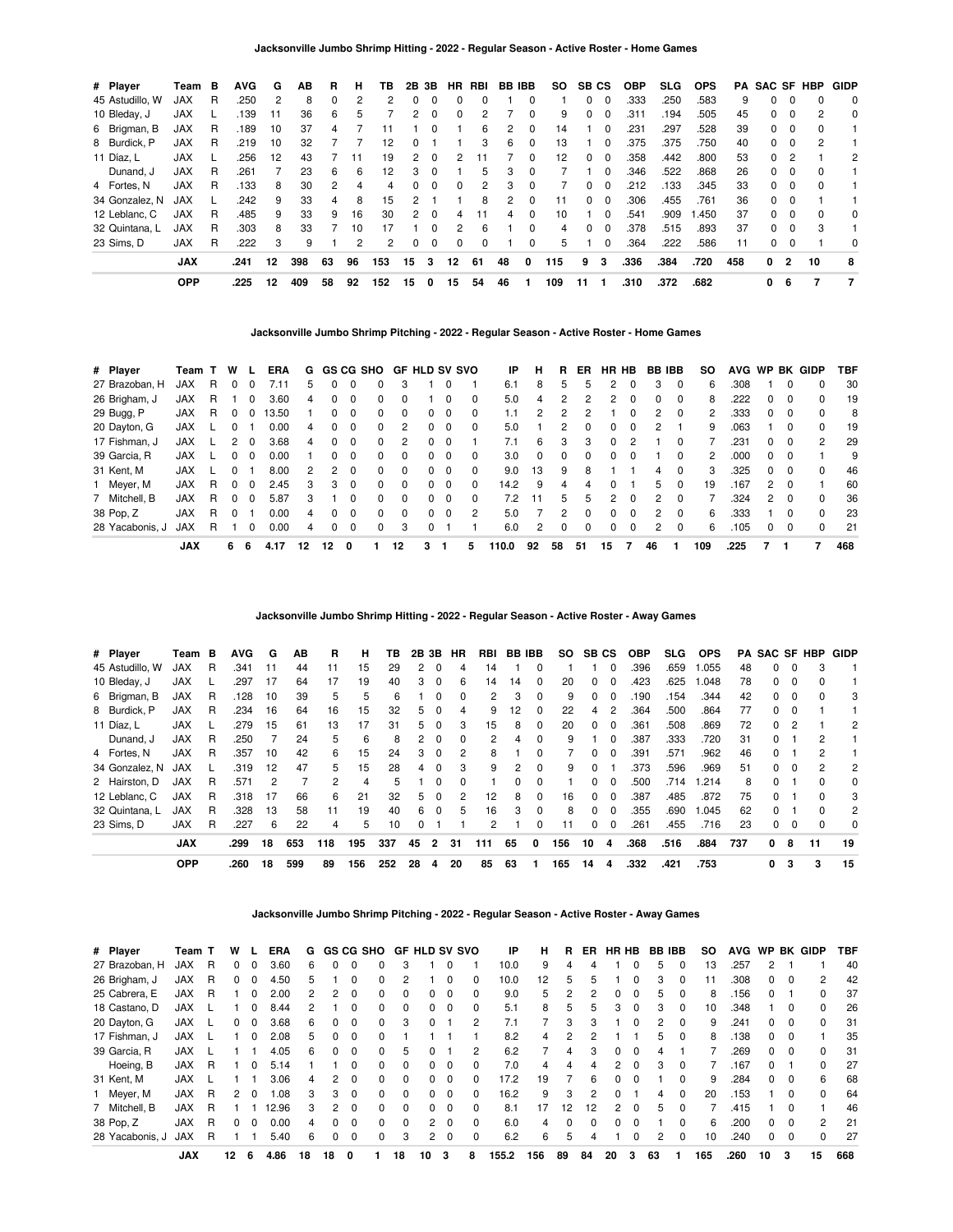| # Player        | Team       | в  | AVG G AB R H TB 2B 3B HR |               |        |        |    |          |          |          | RBI BB        |                | IBB          | SO SB |              | <b>CS</b> | <b>OBP</b> | <b>SLG</b> | OPS PA  |      | SAC SF       |          | <b>HBP</b>   | GIDP E         |                |
|-----------------|------------|----|--------------------------|---------------|--------|--------|----|----------|----------|----------|---------------|----------------|--------------|-------|--------------|-----------|------------|------------|---------|------|--------------|----------|--------------|----------------|----------------|
| 45 Astudillo, W | <b>JAX</b> | R. | .294                     | 5             | 17     | 55     | 11 | 0        | 0        | 2        | 6             |                |              |       | 0            | 0         | .368       | .647       | 1.015   | - 19 | 0            | $\Omega$ |              |                | $0\quad 0$     |
| 10 Bleday, J    | <b>JAX</b> |    | .438 5                   |               | 16     | -6     | 17 |          | 0        | 3        | 4             | 6              | 0            | 2     | $\Omega$     | 0         | .591       | 1.063      | 1.654   | - 22 | 0            | $\Omega$ | 0            |                | $1\quad 0$     |
| 6 Brigman, B    | <b>JAX</b> | R. | .105 5                   |               |        | 19 3 2 | 3  |          | 0        | 0        |               | 2              | $\Omega$     | 4     | 0            |           | 190        | .158       | .348    | 21   | 0            |          |              |                | $1\quad 0$     |
| 8 Burdick, P    | <b>JAX</b> | R. | .250 5                   |               | 20 2 5 |        | 8  | 3        | $\Omega$ | 0        | 2             | 3              | $\Omega$     | 5     |              |           | .375       | .400       | .775 24 |      | 0            | $\Omega$ |              |                | 0 <sub>0</sub> |
| 11 Díaz, L      | <b>JAX</b> |    | .333 5 21                |               |        | 4 7    | 13 | 3        | $\Omega$ |          | 6             |                | 0            |       | $\Omega$     |           | .360       | .619       | .979    | - 25 | 0            | 2        |              |                | $0\quad 0$     |
| Dunand, J       | <b>JAX</b> | R. | .133                     | 5             |        | 15 3 2 | 5  | $\Omega$ | $\Omega$ |          | 4             | $\overline{2}$ | $\Omega$     |       | <sup>0</sup> |           | .263       | .333       | .596    | -19  | 0            |          |              |                | $0\quad 0$     |
| 4 Fortes, N     | <b>JAX</b> | R. | .368                     | -5            | 19 5   |        | 10 | 0        | $\Omega$ |          |               |                | 0            | 3     | $\Omega$     | O.        | .455       | .526       | .981    | -22  | 0            | $\Omega$ | 2            | $0\quad 0$     |                |
| 34 Gonzalez, N  | <b>JAX</b> |    | .278                     | 5             |        | 18 0 5 |    | 2        | $\Omega$ | 0        | $\mathcal{P}$ | 2              | $\Omega$     | 2     | $\Omega$     | $\Omega$  | .381       | .389       | .770    | 21   | 0            | $\Omega$ |              | 0 <sub>0</sub> |                |
| 2 Hairston, D   | <b>JAX</b> | R. | .571                     | $\mathcal{P}$ |        | 724    | 5  |          | 0        | $\Omega$ |               | <sup>0</sup>   | <sup>0</sup> |       | $\Omega$     | $\Omega$  | .500       | .714       | 1.214   | 8    | <sup>0</sup> |          | <sup>0</sup> | 0 <sub>0</sub> |                |
| 12 Leblanc, C   | <b>JAX</b> | R. | .286                     | -5            | 21     | 26     | 9  | 3        | $\Omega$ | $\Omega$ | 5             |                | 0            | 5     | 0            |           | .318       | .429       | .747    | - 22 | <sup>0</sup> | $\Omega$ |              |                | 2 <sub>0</sub> |
| 32 Quintana, L  | <b>JAX</b> | R  | .273                     | 5             | 22     | 46     | 13 |          | 0        | 2        | 5             | 2              | $\Omega$     | 2     |              |           | .333       | .591       | .924    | -24  | 0            | $\Omega$ | $\Omega$     |                | $1\quad 0$     |
| 23 Sims, D      | <b>JAX</b> | R  | .167                     | -5            | 18     | 2 3    | 5  | 0        |          | 0        |               |                |              | 10    | $\Omega$     |           | .211       | .278       | .489    | 19   | <sup>0</sup> | $\Omega$ |              |                | 0 <sub>0</sub> |

## **Jacksonville Jumbo Shrimp Pitching - Last 5 Games - Regular Season - Active Roster**

| Team                                                                                                                                                                                                                                   |    | W L            |       |    |                                          |              |              |                |                |          | svo              | IP   | н       | R        | ER.            | <b>HR</b>    |              |          | IBB             | so | <b>AVG</b> | <b>WP</b>    | ВK           | <b>GIDP</b>  | <b>TBF</b> |
|----------------------------------------------------------------------------------------------------------------------------------------------------------------------------------------------------------------------------------------|----|----------------|-------|----|------------------------------------------|--------------|--------------|----------------|----------------|----------|------------------|------|---------|----------|----------------|--------------|--------------|----------|-----------------|----|------------|--------------|--------------|--------------|------------|
| <b>JAX</b>                                                                                                                                                                                                                             | R. | 0 <sub>0</sub> | 8.00  | -5 | $\Omega$                                 | $\Omega$     | $\Omega$     | $\overline{2}$ |                | $\Omega$ | 2                | 9.0  | 14      | 8        | 8              | 2            | 0            | 4        | $\Omega$        | 10 | .368       | 2            |              | 0            | 43         |
| <b>JAX</b>                                                                                                                                                                                                                             | R. | 0 <sub>0</sub> |       |    |                                          | $\Omega$     | $\Omega$     |                | 2              | $\Omega$ | 0                | 10.2 | 9       | 3        | 3              | 2            | 0            | 2        | 0               | 14 | .237       | 0            | 0            | 2            | 40         |
| <b>JAX</b>                                                                                                                                                                                                                             | R. | 0 <sub>0</sub> | 13.50 |    | 0                                        | 0            | 0            | $\Omega$       | 0              | 0        | 0                |      |         |          |                |              | 0            | 2        | 0               | 2  | .333       | 0            |              |              | 8          |
| <b>JAX</b>                                                                                                                                                                                                                             | R. | 10             | 2.00  | 2  | 2                                        | $\Omega$     | 0            | $\Omega$       | 0              | $\Omega$ | 0                | 9.0  | 5       | 2        | 2              | $\Omega$     | 0            | 5        | $\Omega$        | 8  | .156       | 0            |              | <sup>0</sup> | 37         |
| <b>JAX</b>                                                                                                                                                                                                                             |    | $\Omega$       | 8.44  |    |                                          | 0            | 0            | $\Omega$       | 0              | $\Omega$ | 0                | 5.1  | 8       | 5        | 5              | З            | 0            | 3        | 0               | 10 | .348       |              |              |              | 26         |
| <b>JAX</b>                                                                                                                                                                                                                             |    | 0 <sub>1</sub> | 4.26  | -5 | $\Omega$                                 | $\Omega$     | 0            | 3              | 0              |          | 2                | 6.1  | 6       | 5        | 3              |              | 0            | 2        |                 | 9  | .240       |              | 0            | <sup>0</sup> | 28         |
| <b>JAX</b>                                                                                                                                                                                                                             |    | 2 <sub>0</sub> |       |    | 0                                        | $\Omega$     | <sup>0</sup> | 2              |                |          |                  | 8.1  |         |          |                |              |              | 5        | <sup>0</sup>    | 4  | .233       | 0            |              | 2            | 37         |
| <b>JAX</b>                                                                                                                                                                                                                             |    | 0 <sub>1</sub> | 5.79  | -5 | $\Omega$                                 | $\Omega$     | 0            | 5              | <sup>0</sup>   |          | 2                | 4.2  | 6       | 4        | 3              | $\Omega$     | <sup>0</sup> | 2        |                 | 2  | .316       | 0            | <sup>0</sup> | $\Omega$     | 22         |
| <b>JAX</b>                                                                                                                                                                                                                             | R. | - 0            | 5.14  |    |                                          | <sup>0</sup> | 0            | $\Omega$       | 0              | $\Omega$ | 0                | 7.0  | 4       | 4        |                | 2            | <sup>0</sup> | 3        | <sup>0</sup>    |    | .167       | 0            |              |              | 27         |
| <b>JAX</b>                                                                                                                                                                                                                             |    |                | 3.57  | -5 | 3                                        | $\Omega$     | 0            | $\Omega$       | 0              | $\Omega$ |                  |      |         |          | 9              | $\Omega$     |              | 4        | <sup>0</sup>    | 9  | .279       | <sup>0</sup> | $\Omega$     | 6            | 92         |
| <b>JAX</b>                                                                                                                                                                                                                             | R. | 2 <sub>0</sub> | 1.32  | -5 | 5.                                       | $\Omega$     | $\Omega$     | $\Omega$       | 0              | $\Omega$ |                  |      |         | 5        | 4              | <sup>0</sup> |              | 8        | $\Omega$        | 34 | .162       | 2            | U            |              | 108        |
| <b>JAX</b>                                                                                                                                                                                                                             | R  | 11             | 8.59  | -5 | 3                                        | $\Omega$     | $\Omega$     | $\Omega$       | 0              | $\Omega$ | 0                | 14.2 |         | 14       | 14             | 2            | <sup>0</sup> | 6        | 0               |    | .377       | 3            | 0            |              | 75         |
| <b>JAX</b>                                                                                                                                                                                                                             | R  | 0 <sub>0</sub> | 0.00  | -5 | <sup>0</sup>                             | $\Omega$     | $\Omega$     | $\Omega$       | $\overline{2}$ | $\Omega$ |                  | 6.1  |         |          | <sup>0</sup>   | n            | <sup>0</sup> | $\Omega$ | 0               | 8  | .182       | 0            | $\Omega$     |              | 22         |
| <b>JAX</b>                                                                                                                                                                                                                             | R. | 2 <sub>0</sub> | 3.52  | 5  | 0                                        | $\Omega$     | 0            | 2              | $\overline{2}$ | $\Omega$ | 0                | 7.2  | 6       | 4        | 3              |              | 0            |          | 0               | 10 | .222       | 0            | 0            | 0            | 28         |
| # Player<br>27 Brazoban, H<br>26 Brigham, J<br>29 Bugg, P<br>25 Cabrera, E<br>18 Castano, D<br>20 Dayton, G<br>17 Fishman, J<br>39 Garcia, R<br>Hoeing, B<br>31 Kent, M<br>1 Meyer, M<br>7 Mitchell, B<br>38 Pop, Z<br>28 Yacabonis, J |    |                |       |    | 2.53, 5<br>$\overline{2}$<br>4.32<br>- 5 | ERA G GS     | CG.          |                | SHO GF         |          | HLD<br><b>SV</b> |      | 0, 27.1 | 16<br>26 | $0$ 22.2 24 11 |              |              |          | <b>HB</b><br>BB |    |            |              |              |              |            |

## **Jacksonville Jumbo Shrimp Hitting - Last 10 Games - Regular Season - Active Roster**

| # Player        | Team       | в | AVG GAB |      |     |    | R H | TB 2B 3B |   |              | <b>HR</b> | RBI BB |     | IBB SO SB CS |    |              |          | <b>OBP</b> | <b>SLG</b> | <b>OPS</b> | PA   | SAC SF       |          | <b>HBP</b>   | GIDP E |                |
|-----------------|------------|---|---------|------|-----|----|-----|----------|---|--------------|-----------|--------|-----|--------------|----|--------------|----------|------------|------------|------------|------|--------------|----------|--------------|--------|----------------|
| 45 Astudillo, W | <b>JAX</b> | R | .289    | 10   | 38  |    |     | 21       |   | 0            | 3         | 8      |     | 0            | 2  |              | $\Omega$ | .341       | .553       | .894       | - 41 | 0            | $\Omega$ |              |        | $1\quad 0$     |
| 10 Bleday, J    | <b>JAX</b> |   | .378 10 |      | -37 | 12 | 14  | 29       | 3 | 0            | 4         | 10     | 8   | 0            | 8  |              | $\Omega$ | .489       | .784       | .273       | -45  | 0            | $\Omega$ | 0            |        | $1\quad$ 0     |
| 6 Brigman, B    | JAX        | R | .154    | 10   | 39  | 5. | 6   |          |   |              | 0         | 2      | з   | 0            | 11 |              | 0        | .214       | .179       | .393       | -42  | 0            | - 0      | 0            |        | 3 <sub>0</sub> |
| 8 Burdick, P    | JAX        | R | .220    | 10   | -41 | 6. | 9   | 18       | З | 0            | 2         | 5      | 'n. |              | 15 |              |          | .319       | .439       | .758       | - 47 | 0            | - 0      |              |        | 0 <sub>0</sub> |
| 11 Díaz, L      | <b>JAX</b> |   | .286 10 |      | 42  |    | 12  | 22       | 4 | 0            | 2         | 10     | з   | 0            | 15 |              | 0        | .333       | .524       | .857       | -48  | 0            | 2        |              |        | 2 <sub>0</sub> |
| Dunand, J       | <b>JAX</b> | R | .250    | 10   | 32  | 8  | 8   | 15       | 4 | 0            |           | 4      | 6   | 0            | 11 |              | $\Omega$ | .390       | .469       | .859       | -41  | 0            |          | 2            |        | $1\quad 0$     |
| 4 Fortes, N     | <b>JAX</b> | R | .237    | 10   | 38  | 6  | 9   | 12       | 0 | <sup>0</sup> |           |        | з   | 0            | 10 | 0            | $\Omega$ | .326       | .316       | .642       | - 43 | 0            | $\Omega$ | 2            |        | 0 <sub>0</sub> |
| 34 Gonzalez, N  | <b>JAX</b> |   | .275 10 |      | 40  | 4  |     | 20       | 3 | $\Omega$     | 2         | 6      |     | 0            | 9  |              |          | .326       | .500       | .826       | -43  | 0            | - 0      |              |        | $1\quad$ 0     |
| 2 Hairston, D   | <b>JAX</b> | R | .571    | 2    |     | 2  | 4   | 5        |   | <sup>0</sup> | U         |        |     |              |    |              | $\Omega$ | .500       | .714       | .214       | 8    | <sup>0</sup> |          | <sup>0</sup> |        | 0 <sub>0</sub> |
| 12 Leblanc, C   | <b>JAX</b> | R | .400    | - 10 | 40  | 6  | 16  | 26       | 4 | <sup>0</sup> | 2         | 10     | 3   | <sup>0</sup> | 8  | <sup>0</sup> | $\Omega$ | .442       | .650       | .092       | -43  | 0            | - 0      | <sup>0</sup> |        | 2 <sub>0</sub> |
| 32 Quintana, L  | <b>JAX</b> | R | .295    | - 10 | 44  | 8  | 13  | 28       | 3 | <sup>0</sup> | 4         |        | 4   | 0            |    |              | $\Omega$ | .354       | .636       | .990       | -48  | 0            | $\Omega$ | <sup>0</sup> |        | $1\quad$ 0     |
| 23 Sims, D      | <b>JAX</b> | R | .226    | 9    | 31  | 5  |     |          | O |              |           | 2      |     |              | 16 |              | 0        | 294        | .387       | .681       | -34  | 0            | 0        |              |        | 0 <sub>0</sub> |

**Jacksonville Jumbo Shrimp Pitching - Last 10 Games - Regular Season - Active Roster**

| # Player        | Team       |    | w<br>L         | ERA   | G  |              | GS CG    | <b>SHO</b> | GF       | <b>HLD</b>     | sv       | svo          | IP                               | н  | R  | ER | ΗR       | HB.          | BB            | IBB.         | so | <b>AVG</b> | <b>WP</b>    | BK       | <b>GIDP</b>    | TBF |
|-----------------|------------|----|----------------|-------|----|--------------|----------|------------|----------|----------------|----------|--------------|----------------------------------|----|----|----|----------|--------------|---------------|--------------|----|------------|--------------|----------|----------------|-----|
| 27 Brazoban, H  | <b>JAX</b> | R. | 0 <sub>0</sub> | 5.40  | 10 | <sup>0</sup> | 0        | 0          | 5        | 2              | 0        | 2            | 15.0                             | 17 | 9  | 9  | 3        | 0            | 8             | <sup>0</sup> | 17 | .298       | 3            |          |                | 66  |
| 26 Brigham, J   | <b>JAX</b> | R  | $\Omega$       | 4.20  | 9  |              | 0        | $\Omega$   | 2        | 2              | $\Omega$ | 0            | 15.0                             | 16 |    |    | з        |              | 3             | <sup>0</sup> | 19 | .281       | <sup>o</sup> | $\Omega$ | 2              | 61  |
| 29 Bugg, P      | <b>JAX</b> | R  | 0 <sub>0</sub> | 13.50 |    | 0            | $\Omega$ | $\Omega$   | $\Omega$ | 0              | 0        | <sup>0</sup> | $\cdot$ 1                        |    |    | 2  |          | <sup>0</sup> | $\mathcal{P}$ | <sup>0</sup> |    | .333       | 0            | 0        | 0              | 8   |
| 25 Cabrera, E   | <b>JAX</b> | R  | $\Omega$       | 2.00  | 2  | 2            | $\Omega$ | $\Omega$   | $\Omega$ | 0              | 0        | $\Omega$     | 9.0                              | 5  | 2  | 2  |          | <sup>0</sup> | 5.            |              | 8  | .156       | <sup>0</sup> |          |                | 37  |
| 18 Castano, D   | <b>JAX</b> |    | $\Omega$       | 8.44  | 2  |              | 0        | $\Omega$   | $\Omega$ | 0              | $\Omega$ | <sup>0</sup> | 5.1                              | 8  | 5  | 5  | 3        | $\Omega$     | 3             | <sup>0</sup> | 10 | .348       |              | $\Omega$ | 0              | 26  |
| 20 Dayton, G    | <b>JAX</b> |    | 0 <sub>1</sub> | 2.19  | 10 | <sup>0</sup> | $\Omega$ | $\Omega$   | 5        | 0              |          | 2            | 12.1                             | 8  | 5  | 3  |          | <sup>0</sup> | 4             |              | 18 | .178       |              | $\Omega$ | $\Omega$       | 50  |
| 17 Fishman, J   | <b>JAX</b> |    | 30             | 2.81  | 9  | 0            | $\Omega$ | $\Omega$   | 3        |                |          | 2            | 16.0                             | 10 | 5  | 5  |          | 3            | 6             | <sup>0</sup> | 15 | .182       | 0            | $\Omega$ | 3              | 64  |
| 39 Garcia, R    | <b>JAX</b> |    |                | 2.79  |    | <sup>0</sup> | $\Omega$ | $\Omega$   | 5        | 0              |          | 2            | 9.2                              |    | 4  | 3  | 0        | <sup>0</sup> | 5             |              | 9  | .206       | 0            | $\Omega$ |                | 40  |
| Hoeing, B       | <b>JAX</b> | R. | $\Omega$       | 5.14  |    |              | 0        | $\Omega$   | $\Omega$ | 0              | $\Omega$ | 0            | 7.0                              | 4  | 4  | 4  | 2        | $\Omega$     | 3             | <sup>0</sup> |    | .167       | 0            |          | 0              | 27  |
| 31 Kent, M      | <b>JAX</b> |    | 2              | 4.73  | 6  | 4            | $\Omega$ | $\Omega$   | $\Omega$ | 0              | $\Omega$ | 0            | 26.2                             | 32 | 16 | 14 |          |              | 5             |              | 12 | .299       | 0            | $\Omega$ | 6              | 114 |
| 1 Meyer, M      | <b>JAX</b> | R. | 20             | 1.72  | 6  | 6            | $\Omega$ | $\Omega$   | $\Omega$ | $\Omega$       | $\Omega$ |              | 0.31.1                           | 18 |    | 6  | $\Omega$ | 2            | 9             | $\Omega$     | 39 | .159       | 3            | $\Omega$ |                | 124 |
| 7 Mitchell, B   | <b>JAX</b> | R  |                | 9.56  | -6 | 3            | $\Omega$ | $\Omega$   | $\Omega$ | 0              | $\Omega$ | 0            | 16.0                             | 28 |    | 17 | 4        |              |               | <sup>0</sup> | 14 | .373       | 3            | $\Omega$ |                | 82  |
| 38 Pop, Z       | <b>JAX</b> | R  | 0 <sub>1</sub> | 0.00  | 8  | <sup>0</sup> | $\Omega$ | $\Omega$   | $\Omega$ | $\mathbf{2}$   | 0        |              | $\overline{0}$<br>2 <sub>1</sub> | 11 | 2  | 0  | 0        | 0            | 3             | $\Omega$     | 12 | .268       |              | $\Omega$ | $\overline{2}$ | 44  |
| 28 Yacabonis, J | <b>JAX</b> | R  | 2 <sub>1</sub> | 2.84  | 10 | $\Omega$     | $\Omega$ | 0          | 6        | $\overline{2}$ |          |              | 12.2                             | 8  | 5  | 4  |          | 0            | 4             | $\Omega$     | 16 | .182       | 0            | $\Omega$ | 0              | 48  |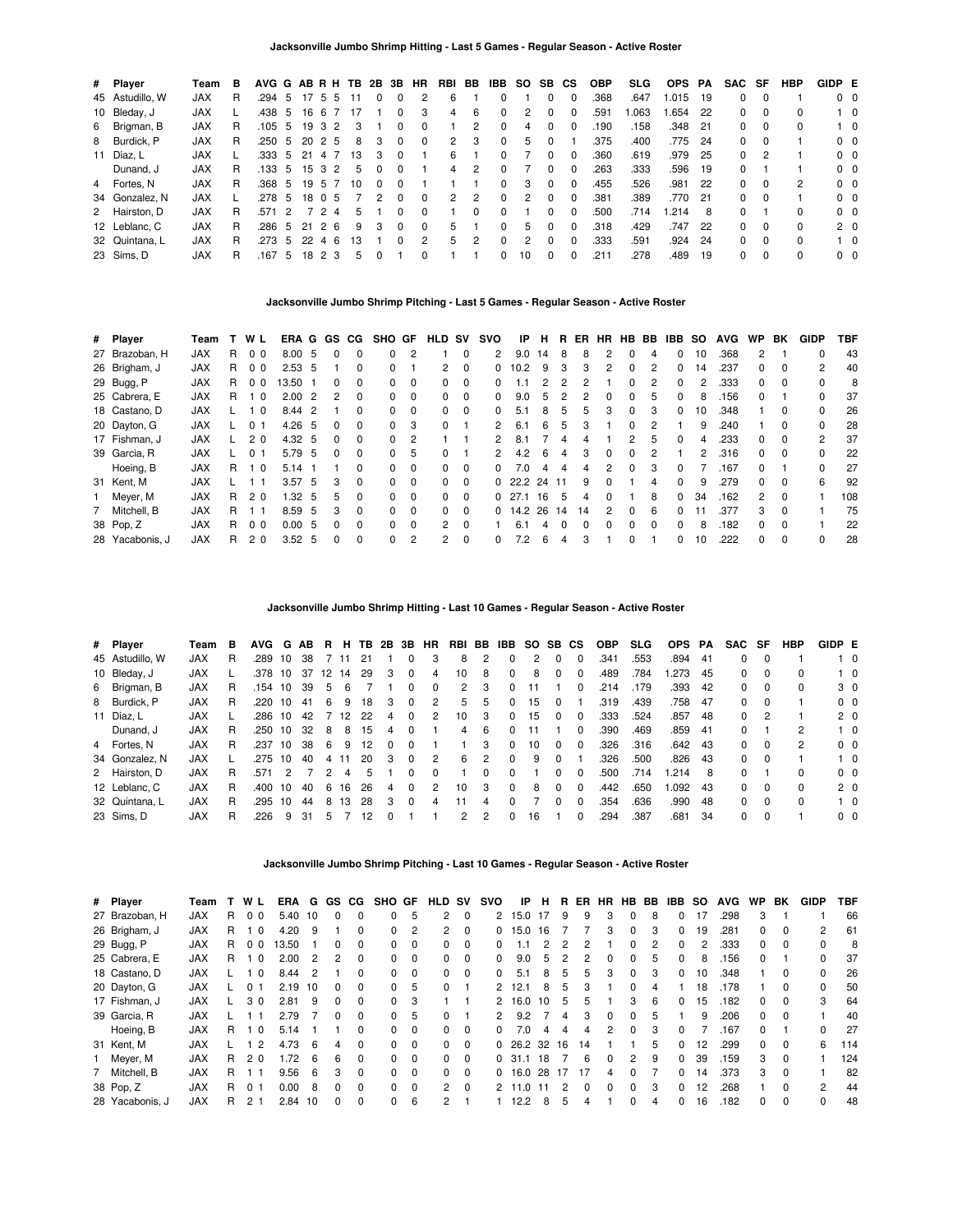| Date    | GM # Team Opp      |            |     |                | W L ERA G GS CG SHO SV SVO IP H |       |   |            |            |                         |                          |                 |                          |           |     |                |                               |                |                | R ER HR HB BB IBB SO WHIP AVG                               |      |     |            |            | AB WP BK GIDP TBF |     | NP-S        |
|---------|--------------------|------------|-----|----------------|---------------------------------|-------|---|------------|------------|-------------------------|--------------------------|-----------------|--------------------------|-----------|-----|----------------|-------------------------------|----------------|----------------|-------------------------------------------------------------|------|-----|------------|------------|-------------------|-----|-------------|
| 4/9/22  | JAX                | <b>WOR</b> |     |                | 0 1 11.25 1 1 0                 |       |   |            | $0\quad 0$ | $\Omega$                | 4.0                      | 8 <sup>1</sup>  | $5 -$                    |           |     |                | 5 1 0 1                       | $\Omega$       |                | 3 2.25                                                      | .381 | 21  |            | $0\quad 0$ | $^{\circ}$        | -22 | 73 - 51     |
| 4/14/22 |                    | JAX @DUR   |     | $0\quad 0$     | 7.71 1 0 0                      |       |   |            | $0\quad 0$ | $\overline{0}$          | 3.0                      | $\overline{2}$  |                          | 1 1 0 0 1 |     |                |                               | $\Omega$       | 2              | 1.71                                                        | .323 | 10  |            | $0\quad 0$ |                   | 11  | $40 - 26$   |
| 4/17/22 |                    | JAX @DUR   |     | $0\quad 0$     | 5.40 1 1 0                      |       |   |            | $0\quad 0$ | $\overline{\mathbf{0}}$ | 3.0                      | $\sim$ 4        | $\overline{\phantom{1}}$ |           |     |                | $0\quad 0\quad 0\quad 0\quad$ | $\Omega$       | $\sim$ 2       | 1.60                                                        | .333 | 11  |            | $0\quad 0$ | $\mathcal{B}$     | 11  | $38 - 28$   |
| 4/23/22 | JAX                | GWN        |     | 0 O            | 5.40                            | 1 1 0 |   |            | $0\quad 0$ | $\Omega$                | 5.0                      | - 5             | 4                        |           |     |                | 3 0 1 3                       | $\Omega$       | $\Omega$       | 1.60                                                        | .311 | 19  |            | $0\quad 0$ | $\Omega$          | 24  | $82 - 53$   |
| 4/29/22 |                    | JAX @CLT   | 1 0 |                | 4.35 1 0 0                      |       |   |            | $0\quad 0$ | $\overline{\mathbf{0}}$ |                          | 5.2 5 1 1 0 0 0 |                          |           |     |                |                               | $\overline{0}$ | - 3            | 1.40                                                        | .293 | 21  |            | $0\quad 0$ |                   | 21  | $77 - 54$   |
| April   | JAX                |            |     |                | $1 \t1 \t4.35 \t5 \t3 \t0$      |       |   | $0\quad 0$ |            | $\mathbf{0}$            |                          |                 |                          |           |     |                |                               |                |                | 20.2 24 12 10 1 1 5 0 10 1.40                               | .293 |     | 82 0 0     |            | 5.                | 89  | $310 - 212$ |
| Date    | <b>GM#Team Opp</b> |            |     |                |                                 |       |   |            |            |                         |                          |                 |                          |           |     |                |                               |                |                | W L ERA GGSCG SHO SV SVO IP H R ER HR HB BB IBB SO WHIP AVG |      |     |            |            | AB WP BK GIDP TBF |     | NP-S        |
| 5/4/22  | JAX                | @MEM 0 1   |     |                | 4.73 1 1 0                      |       |   |            | $0\quad 0$ | $\Omega$                | 6.0                      | 8               | 4                        |           | 4 0 | $\overline{0}$ | $\Omega$                      | $\Omega$       | $\overline{2}$ | 1.39                                                        | .299 | 25  | . റ        | - 0        |                   | 25  | 76 - 54     |
| May     | JAX                |            |     | 0 <sub>1</sub> | 6.00 1 1                        |       | 0 |            | $0\quad 0$ | $\mathbf{0}$            |                          | 6.0 8           | $\overline{4}$           |           |     |                | 4000                          | $\mathbf{0}$   |                | 2 1.33                                                      | .320 |     | 25 0 0     |            |                   | 25  | 76 - 54     |
| Total   | .IAX               | AAA        |     |                | 1 2 4.73 6 4 0                  |       |   | $0\quad 0$ |            | 0                       | 26.2 32 16 14 1 1 5 0 12 |                 |                          |           |     |                |                               |                |                | 1.39                                                        | .299 | 107 | $0\quad 0$ |            | 6.                | 114 | 386 - 266   |

## **Matthew Kent - Pitching - Stat Splits - 2022 - Regular Season**

| <b>Split</b>              | Team       | W L            |      |    |              |          | ERA G GS CG SHO SV |              | IP         | н  | В. |          |              |              |          | ER HR HB BB IBB SO |    | <b>WHIP</b> | <b>AVG</b> | AB. | <b>WP</b>    | BK       | GIDP | <b>TBF</b> | <b>NP-S</b> |
|---------------------------|------------|----------------|------|----|--------------|----------|--------------------|--------------|------------|----|----|----------|--------------|--------------|----------|--------------------|----|-------------|------------|-----|--------------|----------|------|------------|-------------|
| Home Games                | <b>JAX</b> | 0 <sub>1</sub> | 8.00 | -2 |              | $\Omega$ | 0                  | 0            | 9.0        | 13 | 9  | 8        |              |              | 4        | 0                  | 3  | .89         | .325       | 40  |              | $\Omega$ | 0    | 46         | $155 - 104$ |
| <b>Away Games</b>         | <b>JAX</b> | ∣ 1            | 3.06 | -4 | 2            | $\Omega$ | 0                  |              | 17.2 19    |    |    | 6        | 0            | 0            |          | 0                  | 9  | 1.13        | 284        | 67  | 0            | $\Omega$ | 6    | 68         | $231 - 162$ |
| Day Games                 | <b>JAX</b> | 0 <sub>1</sub> | 6.00 |    |              | $\Omega$ | 0                  |              | 6.0        | -8 | 4  | 4        | $\Omega$     | $\Omega$     | $\Omega$ | 0                  | 2  | 1.33        | .320       | 25  | 0            | $\Omega$ |      | 25         | $76 - 54$   |
| <b>Night Games</b>        | <b>JAX</b> | 11             | 4.35 | -5 | 3            | $\Omega$ | 0                  |              | 20.2 24 12 |    |    | 10       |              |              | 5        | 0                  | 10 | 1.40        | .293       | 82  | 0            | $\Omega$ | 5    | 89         | $310 - 212$ |
| On Grass                  | <b>JAX</b> | $\overline{2}$ | 4.73 | -6 | 4            | $\Omega$ | 0                  |              | 26.2 32 16 |    |    | 14       |              |              | 5        | 0                  | 12 | .39         | .299       | 107 | 0            | $\Omega$ | 6    | 14         | $386 - 266$ |
| April                     | <b>JAX</b> | 11             | 4.35 | -5 | 3            | $\Omega$ | 0                  |              | 20.2 24 12 |    |    | 10       |              |              | 5        | 0                  | 10 | 1.40        | 293        | 82  | 0            | $\Omega$ | 5    | 89         | $310 - 212$ |
| May                       | <b>JAX</b> | 0 <sub>1</sub> | 6.00 |    |              | $\Omega$ | 0                  |              | 6.0        | -8 | 4  | 4        | $\Omega$     | $\Omega$     | $\Omega$ | 0                  | 2  | 1.33        | .320       | 25  | $\Omega$     | $\Omega$ |      | 25         | $76 - 54$   |
| On Wednesdays             | <b>JAX</b> | 0 <sub>1</sub> | 6.00 |    |              | $\Omega$ | 0                  |              | 6.0        | -8 | 4  | 4        | $\Omega$     | $\Omega$     | 0        | 0                  | 2  | .33         | .320       | 25  | 0            | $\Omega$ |      | 25         | $76 - 54$   |
| On Thursdays              | <b>JAX</b> | 0 <sub>0</sub> | 3.00 |    | <sup>0</sup> | $\Omega$ | <sup>0</sup>       | <sup>0</sup> | 3.0        | 2  |    |          | <sup>0</sup> | <sup>0</sup> |          | <sup>0</sup>       | 2  | .00         | .200       | 10  | $\Omega$     | $\Omega$ |      | 11         | $40 - 26$   |
| On Fridays                | <b>JAX</b> | 0              | .59  |    |              | $\Omega$ | 0                  |              | 5.2        | 5  |    |          | 0            | 0            | 0        | 0                  | 3  | 0.88        | .238       | 21  | $\Omega$     | $\Omega$ |      | 21         | $77 - 54$   |
| On Saturdays              | <b>JAX</b> | 01             | 8.00 | -2 | 2            | $\Omega$ | 0                  |              | 9.0        | 13 | 9  | 8        |              |              | 4        | 0                  | 3  | .89         | .325       | 40  | 0            | $\Omega$ | 0    | 46         | $155 - 104$ |
| On Sundays                | <b>JAX</b> | 0 <sub>0</sub> | 0.00 |    |              | $\Omega$ | 0                  | 0            | 3.0        | 4  |    | $\Omega$ | $\Omega$     | $\Omega$     | $\Omega$ | 0                  | 2  | 1.33        | .364       | 11  | $\Omega$     | $\Omega$ | 3    | 11         | $38 - 28$   |
| In games following a win  | <b>JAX</b> | 0 <sub>1</sub> | 4.50 | 3  | 3            | $\Omega$ | 0                  |              | 14.0       | 17 | 9  |          | 0            |              | 3        | 0                  | 4  | l.43        | .309       | 55  | $\Omega$     | $\Omega$ | 4    | 60         | 196 - 135   |
| In games following a loss | <b>JAX</b> | l 1            | 4.97 | 3  |              | $\Omega$ | 0                  |              | 12.2 15    |    |    |          |              | $\Omega$     | 2        | 0                  | 8  | - 34        | 288        | 52  | $\Omega$     | $\Omega$ | 2    | 54         | 190 - 131   |
| Starter                   | <b>JAX</b> | 0 <sub>2</sub> | 6.00 | -4 |              | $\Omega$ | 0                  |              | 18.0 25    |    | 14 | 12       |              |              | 4        | 0                  |    | .61         | 329        | 76  | <sup>0</sup> | $\Omega$ | 4    | 82         | $269 - 186$ |
| Reliever                  | <b>JAX</b> | l 0            | 2.08 | -2 |              | $\Omega$ | 0                  | 0            | 8.2        |    | 2  | 2        | $\Omega$     | $\Omega$     |          | 0                  | 5  | 0.92        | .226       | 31  | 0            | $\Omega$ | 2    | 32         | 117 - 80    |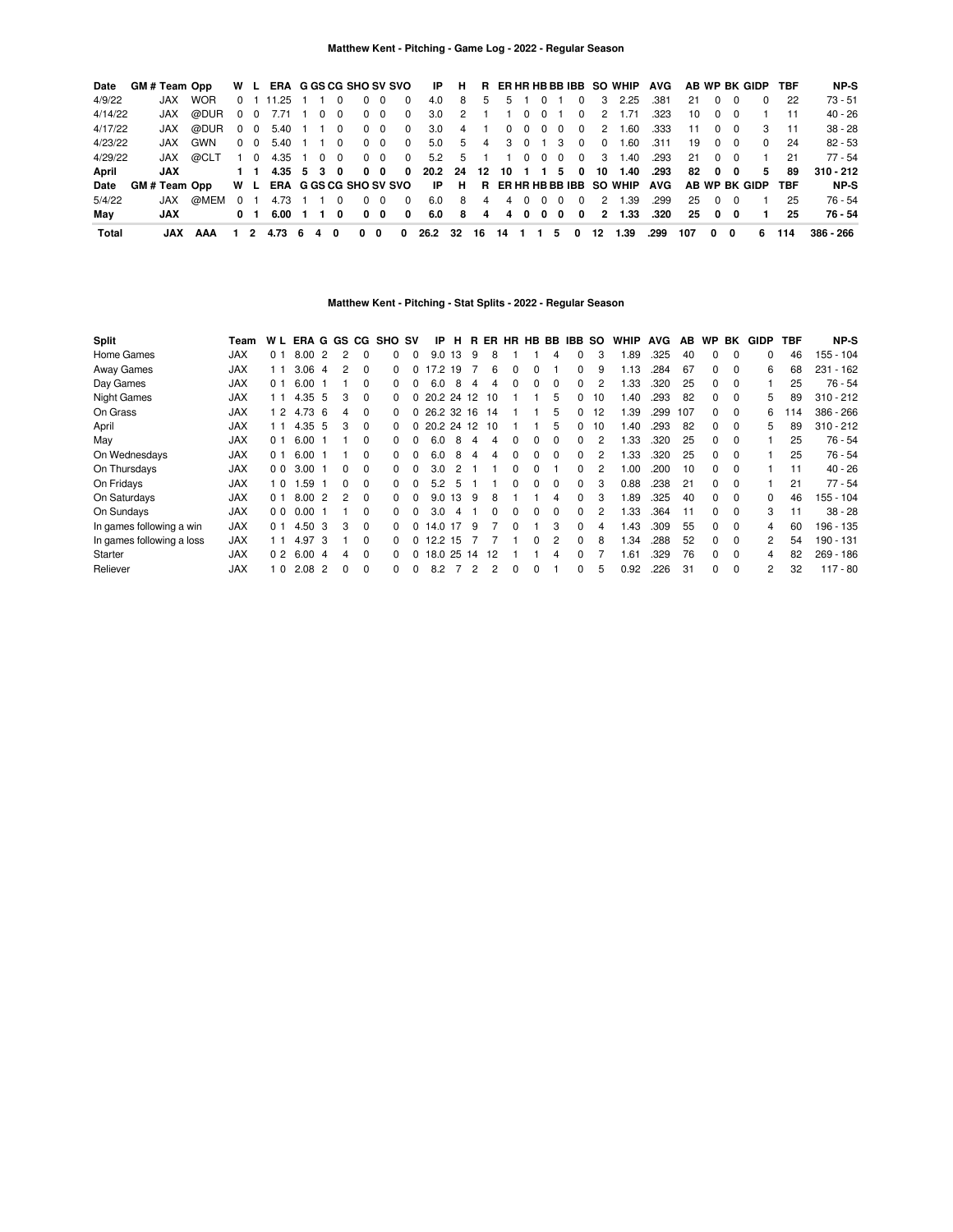# **Matthew Kent - Opposing Hitting - Stat Splits - 2022 - Regular Season**

| <b>Split</b>            | Team       | <b>AVG</b> | G                   | AB R                              | н                   | 2Β               | 3B               | HR       | RBI            | BB             | <b>IBB</b>       | SO             | SB CS        |             | OBP          | <b>SLG</b>   | <b>OPS</b>    | <b>HBP</b>   | <b>SAC</b>                 | SF           | <b>GIDP</b>             |
|-------------------------|------------|------------|---------------------|-----------------------------------|---------------------|------------------|------------------|----------|----------------|----------------|------------------|----------------|--------------|-------------|--------------|--------------|---------------|--------------|----------------------------|--------------|-------------------------|
| vs Left                 | <b>JAX</b> | .289       | 5                   | 38                                | 11                  | 5                | $\mathbf 0$      | 0        | 3              | 0              | $\mathbf 0$      | 5              |              |             | .289         | .421         | .710          | 0            | $\mathbf 0$                | 0            | 3                       |
| vs Right                | <b>JAX</b> | .304       | 6                   | 69                                | 21                  | 2                | 0                | 1        | 8              | 5              | 0                | $\overline{7}$ |              |             | .355         | .377         | .732          | $\mathbf{1}$ | 0                          | 1            | 3                       |
| Team is ahead           | <b>JAX</b> | .313       | $\overline{4}$      | 67                                | 21                  | 4                | $\mathbf 0$      | 0        | 4              | $\overline{2}$ | $\mathbf 0$      | $\overline{7}$ |              |             | .338         | .373         | .711          | $\mathbf{1}$ | $\mathbf 0$                | $\mathbf{1}$ | 5                       |
| Team is behind          | <b>JAX</b> | .231       | 4                   | 26                                | 6                   | $\mathbf{1}$     | 0                | 1        | 4              | $\overline{2}$ | 0                | 4              |              |             | .286         | .385         | .671          | 0            | $\mathbf 0$                | 0            | $\mathbf{1}$            |
| Score is tied           | <b>JAX</b> | .357       | $\overline{4}$      | 14                                | 5                   | $\overline{c}$   | 0                | 0        | 3              | $\mathbf{1}$   | 0                | $\mathbf{1}$   |              |             | .400         | .500         | .900          | 0            | 0                          | 0            | $\pmb{0}$               |
| <b>Batting First</b>    | <b>JAX</b> | .231       | 6                   | 13                                | 3                   | $\mathbf{1}$     | $\mathbf 0$      | 0        | 1              | 1              | 0                | 2              |              |             | .286         | .308         | .594          | 0            | $\mathbf 0$                | 0            | $\mathbf{1}$            |
| <b>Batting Second</b>   | <b>JAX</b> | .308       | 6                   | 13                                | 4                   | $\mathbf{1}$     | 0                | 0        | 1              | 1              | 0                | 3              |              |             | .357         | .385         | .742          | 0            | 0                          | 0            | $\pmb{0}$               |
| <b>Batting Third</b>    | <b>JAX</b> | .357       | 6                   | 14                                | 5                   | $\overline{c}$   | $\mathbf 0$      | 0        | 0              | 0              | $\mathbf 0$      | $\mathbf{1}$   |              |             | .357         | .500         | .857          | 0            | $\mathbf 0$                | 0            | $\mathbf{1}$            |
| <b>Batting Fourth</b>   | <b>JAX</b> | .357       | 6                   | 14                                | 5                   | 0                | 0                | 0        | 3              | 1              | 0                | 1              |              |             | .400         | .357         | .757          | 0            | $\mathbf 0$                | 0            | $\mathbf{1}$            |
| <b>Batting Fifth</b>    | <b>JAX</b> | .231       | 6                   | 13                                | 3                   | $\mathbf{1}$     | 0                | 0        | $\mathbf{1}$   | 1              | 0                | $\overline{c}$ |              |             | .286         | .308         | .594          | 0            | 0                          | 0            | $\overline{c}$          |
| <b>Batting Sixth</b>    | <b>JAX</b> | .333       | 6                   | 12                                | 4                   | 1                | 0                | 0        | 0              | $\mathbf 0$    | $\mathbf 0$      | $\overline{c}$ |              |             | .333         | .417         | .750          | 0            | $\mathbf 0$                | 0            | $\pmb{0}$               |
| <b>Batting Seventh</b>  | <b>JAX</b> | .300       | 6                   | 10                                | 3                   | 0                | 0                | 1        | 4              | 0              | 0                | 1              |              |             | .364         | .600         | .964          | 1            | $\mathbf 0$                | 0            | $\pmb{0}$               |
| <b>Batting Eighth</b>   | <b>JAX</b> | .333       | 6                   | 9                                 | 3                   | $\mathbf{1}$     | $\mathbf 0$      | 0        | 0              | 1              | $\mathbf 0$      | $\mathbf 0$    |              |             | .400         | .444         | .844          | 0            | $\mathbf 0$                | 0            | $\mathbf{1}$            |
| <b>Batting Ninth</b>    | <b>JAX</b> | 222        | 6                   | 9                                 | 2                   | 0                | $\Omega$         | 0        | 1              | 0              | 0                | 0              |              |             | .200         | .222         | .422          | 0            | $\mathbf 0$                | 1            | $\mathbf 0$             |
| Leading Off             | <b>JAX</b> | .360       | 6                   | 25                                | 9                   | 3                | 0                | 0        | 0              | 3              | 0                | $\overline{c}$ |              |             | .429         | .480         | .909          | 0            | $\mathbf 0$                | $\Omega$     | $\pmb{0}$               |
| First Inning            | <b>JAX</b> | .313       | $\overline{4}$      | 16<br>3                           | 5                   | 1                | $\mathbf 0$      | 0        | 3              | $\mathbf{1}$   | $\mathbf 0$      | $\overline{c}$ | 0            | $\mathbf 0$ | .353         | .375         | .728          | 0            | $\mathbf 0$                | 0            | $\mathbf{1}$            |
| Second Inning           | <b>JAX</b> | .368       | 4                   | 19 2                              | 7                   | 0                | 0                | 0        | 1              | 0              | 0                | $\overline{c}$ | 0            | 0           | .350         | .368         | .718          | 0            | $\mathbf 0$                | 1            | $\overline{\mathbf{c}}$ |
| Third Inning            | <b>JAX</b> | .316       | 5                   | 19<br>$\overline{4}$              | 6                   | 1                | 0                | 1        | 4              | 1              | 0                | $\overline{c}$ | $\mathbf{1}$ | 0           | .350         | .526         | .876          | 0            | $\mathbf 0$                | 0            | 1                       |
| Fourth Inning           | <b>JAX</b> | .154       | $\overline{4}$      | 13 0                              | 2                   | 1                | 0                | 0        | 0              | $\mathbf 0$    | 0                | 1              | 0            | 0           | .214         | .231         | .445          | 1            | $\mathbf 0$                | 0            | 0                       |
| Fifth Inning            | <b>JAX</b> | .214       | $\overline{4}$      | 14<br>$\overline{1}$              | 3                   | $\mathbf{1}$     | 0                | 0        | 1              | 2              | 0                | $\overline{c}$ | 0            | $\mathbf 0$ | .313         | .286         | .599          | 0            | $\mathbf 0$                | 0            | $\mathbf{1}$            |
| Sixth Inning            | <b>JAX</b> | .250       | $\overline{4}$      | 12 <sup>2</sup><br>$\overline{c}$ | 3                   | $\mathbf{1}$     | $\mathbf 0$      | 0        | 0              | $\mathbf{1}$   | $\mathbf 0$      | 1              | 0            | $\mathbf 0$ | .308         | .333         | .641          | 0            | $\mathbf 0$                | $\Omega$     | $\mathbf 0$             |
| Seventh Inning          | <b>JAX</b> | .455       | 3                   | $\overline{4}$<br>11              | 5                   | $\overline{c}$   | 0                | 0        | 2              | 0              | 0                | 1              | 0            | 0           | .455         | .636         | 1.091         | 0            | 0                          | 0            | 0                       |
| Eighth Inning           | <b>JAX</b> | .333       | $\overline{1}$      | 3<br>$\mathbf 0$                  | 1                   | 0                | $\mathbf 0$      | 0        | 0              | $\mathbf 0$    | 0                | 1              | $\Omega$     | $\mathbf 0$ | .333         | .333         | .666          | 0            | $\mathbf 0$                | $\Omega$     | $\mathbf{1}$            |
| <b>Bases Empty</b>      | <b>JAX</b> | .321       | 6                   | 53                                | 17                  | 5                | 0                | 0        | 0              | 5              | 0                | 5              |              |             | .390         | .415         | .805          | 1            | $\mathbf 0$                | 0            | $\mathbf 0$             |
| Runner at 1st           | <b>JAX</b> | .308       | 6                   | 26                                | 8                   | 1                | 0                | 0        | 0              | $\mathbf 0$    | 0                | $\overline{c}$ |              |             | .308         | .346         | .654          | 0            | $\mathbf 0$                | 0            | 5                       |
| Runner at 2nd           | <b>JAX</b> | .308       | 5                   | 13                                | 4                   | 1                | $\mathbf 0$      | 0        | 3              | $\mathbf 0$    | $\mathbf 0$      | $\mathbf{1}$   |              |             | .308         | .385         | .693          | 0            | $\mathbf 0$                | 0            | $\mathbf 0$             |
| Runner at 3rd           | <b>JAX</b> | .500       | $\overline{c}$      | 2                                 | 1                   | $\pmb{0}$        | 0                | 0        | 2              | 0              | 0                | 0              |              |             | .500         | .500         | 1.000         | 0            | 0                          | 0            | 0                       |
| Runners at 1st & 2nd    | <b>JAX</b> | .143       | 3                   | $\overline{7}$                    | $\mathbf{1}$        | 0                | 0                | 1        | 3              | $\mathbf 0$    | 0                | $\mathbf{1}$   |              |             | .143         | .571         | .714          | 0            | $\mathbf 0$                | $\Omega$     | $\mathbf 0$             |
| Runners at 1st & 3rd    | <b>JAX</b> | .200       | 5                   | 5                                 | 1                   | 0                | 0                | 0        | $\overline{c}$ | $\mathbf 0$    | 0                | 3              |              |             | .167         | .200         | .367          | 0            | $\mathbf 0$                | 1            | $\mathbf{1}$            |
| Runners at 2nd & 3rd    | <b>JAX</b> | .000       | $\mathbf{1}$        | 1                                 | 0                   | $\mathbf 0$      | $\mathbf 0$      | 0        | $\mathbf{1}$   | $\mathbf 0$    | $\mathbf 0$      | $\mathbf 0$    |              |             | .000         | .000         | .000          | 0            | $\mathbf 0$                | 0            | $\pmb{0}$               |
| Runners On              | <b>JAX</b> | .278       | 6                   | 54                                | 15                  | 2                | $\mathbf 0$      | 1        | 11             | 0              | 0                | $\overline{7}$ |              |             | .273         | .370         | .643          | 0            | $\mathbf 0$                | 1            | 6                       |
| <b>Scoring Position</b> | <b>JAX</b> | .250       | 6                   | 28                                | 7                   | $\mathbf{1}$     | 0                | 1        | 11             | 0              | 0                | 5              |              |             | .241         | .393         | .634          | 0            | 0                          | 1            | 1                       |
| No Outs                 | <b>JAX</b> | .349       | 6                   | 43                                | 15                  | 3                | $\mathbf 0$      | 0        | $\mathbf{1}$   | 3              | $\mathbf 0$      | 5              |              |             | .391         | .419         | .810          | 0            | $\mathbf 0$                | 0            | $\overline{4}$          |
| One Out                 | JAX        | .241       | 6                   | 29                                | 7                   | $\overline{c}$   | 0                | $\Omega$ | 3              | 1              | 0                | $\overline{c}$ |              |             | .281         | .310         | .591          | 1            | $\mathbf 0$                | 1            | $\overline{\mathbf{c}}$ |
| Two Outs                | <b>JAX</b> | .286       | 6                   | 35                                | 10                  | $\overline{c}$   | 0                | 1        | 7              | 1              | 0                | 5              |              |             | .306         | .429         | .735          | 0            | 0                          | 0            | 0                       |
| Late / Close            | <b>JAX</b> | .400       | $\mathbf{1}$        | 5                                 | 2                   | $\mathbf{1}$     | $\mathbf 0$      | 0        | $\mathbf{1}$   | 0              | $\mathbf 0$      | $\mathbf{1}$   |              |             | .400         | .600         | 1.000         | 0            | $\mathbf 0$                | 0            | $\pmb{0}$               |
| Ahead in Count          | <b>JAX</b> | .289       | 6                   | 45                                | 13                  | 0                | 0                | 0        | 3              | $\mathbf 0$    | 0                | 8              |              |             | .304         | .289         | .593          | 1            | $\mathbf 0$                | 0            | 3                       |
| Behind in Count         | <b>JAX</b> | .364       | 6                   | 22                                | 8                   | $\overline{2}$   | $\mathbf 0$      | 0        | 0              | 5              | $\mathbf 0$      | 3              |              |             | .481         | .455         | .936          | 0            | $\mathbf 0$                | 0            | $\mathbf{1}$            |
| 0-0 Count               | <b>JAX</b> | .375       | 6                   | 16                                | 6                   | 3                | 0                | 1        | 6              | $\Omega$       | 0                | 0              |              |             | .353         | .750         | 1.103         | 0            | 0                          | $\mathbf{1}$ | $\mathbf{1}$            |
| 0-1 Count               | <b>JAX</b> | .182       | 5                   | 11                                | 2                   | 0                | 0                | 0        | 1              | 0              | 0                | $\mathbf 0$    |              |             | .182         | .182         | .364          | 0            | $\mathbf 0$                | 0            | $\overline{c}$          |
| 0-2 Count               | <b>JAX</b> | .385       | 5                   | 13                                | 5                   | 0                | $\Omega$         | $\Omega$ | 0              | $\Omega$       | $\mathbf 0$      | 3              |              |             | .429         | .385         | .814          | 1            | $\mathbf 0$                | 0            | $\mathbf 0$             |
| 1-0 Count               | <b>JAX</b> | .286       | 5                   | $\overline{7}$                    | 2                   | 0                | 0                | 0        | 0              | 0              | 0                | 0              |              |             | .286         | .286         | .572          | 0            | $\mathbf 0$                | 0            | 1                       |
| 1-1 Count               | <b>JAX</b> | .313       | 6                   | 16                                | 5                   | $\overline{c}$   | $\mathbf 0$      | 0        | $\overline{c}$ | 0              | $\mathbf 0$      | $\mathbf 0$    |              |             | .313         | .438         | .751          | 0            | $\mathbf 0$                | 0            | 1                       |
|                         | <b>JAX</b> | .286       |                     | 21                                |                     | 0                | 0                | 0        | 2              | 0              | 0                | 5              |              |             | .286         | .286         | .572          | 0            | 0                          | 0            | $\mathbf{1}$            |
| 1-2 Count<br>2-0 Count  | <b>JAX</b> | .333       | 6<br>$\overline{c}$ | 3                                 | 6<br>1              | 1                | 0                | 0        | 0              | $\mathbf 0$    | 0                | 0              |              |             | .333         | .667         | 1.000         | 0            | $\mathbf 0$                | 0            | $\pmb{0}$               |
|                         |            | .667       | 3                   | 3                                 | $\overline{c}$      |                  | $\mathbf 0$      | 0        | 0              | $\mathbf 0$    | $\mathbf 0$      | $\mathbf 0$    |              |             |              |              | 1.667         |              | $\mathbf 0$                | $\Omega$     | $\mathbf 0$             |
| 2-1 Count<br>2-2 Count  | <b>JAX</b> | .000       |                     |                                   | 0                   | $\mathbf{1}$     | $\mathbf 0$      | 0        | 0              | $\mathbf 0$    |                  | 1              |              |             | .667         | 1.000        |               | 0<br>0       | $\mathbf 0$                | 0            | $\pmb{0}$               |
|                         | <b>JAX</b> | .000       | 6                   | 8                                 | 0                   | 0<br>0           | 0                | 0        | 0              | $\mathbf 0$    | 0<br>0           | $\mathbf 0$    |              |             | .000<br>.000 | .000<br>.000 | .000<br>.000  | 0            | $\mathbf 0$                | $\Omega$     | $\pmb{0}$               |
| 3-0 Count               | JAX        |            | $\overline{1}$      | 1                                 |                     |                  |                  |          |                |                |                  |                |              |             |              |              |               |              |                            |              |                         |
| 3-1 Count               | JAX        | 1.000      | 3<br>5              | 1<br>$\overline{7}$               | 1<br>$\overline{c}$ | 0<br>$\mathbf 0$ | 0<br>$\mathbf 0$ | 0<br>0   | 0<br>0         | 2<br>3         | 0<br>$\mathbf 0$ | 0<br>3         |              |             | 1.000        | 1.000        | 2.000<br>.786 | 0            | $\mathbf 0$<br>$\mathbf 0$ | 0<br>0       | 0<br>$\mathbf 0$        |
| 3-2 Count               | <b>JAX</b> | .286       |                     | 107                               |                     |                  |                  |          |                | 5              |                  |                |              |             | .500         | .286         |               | 0            |                            |              |                         |
| Pitcher                 | <b>JAX</b> | .299       | 6                   |                                   | 32                  | 7                | $\Omega$         | 1        | 11             |                | $\Omega$         | 12             |              |             | .333         | .393         | .726          | 1            | 0                          | 1            | 6                       |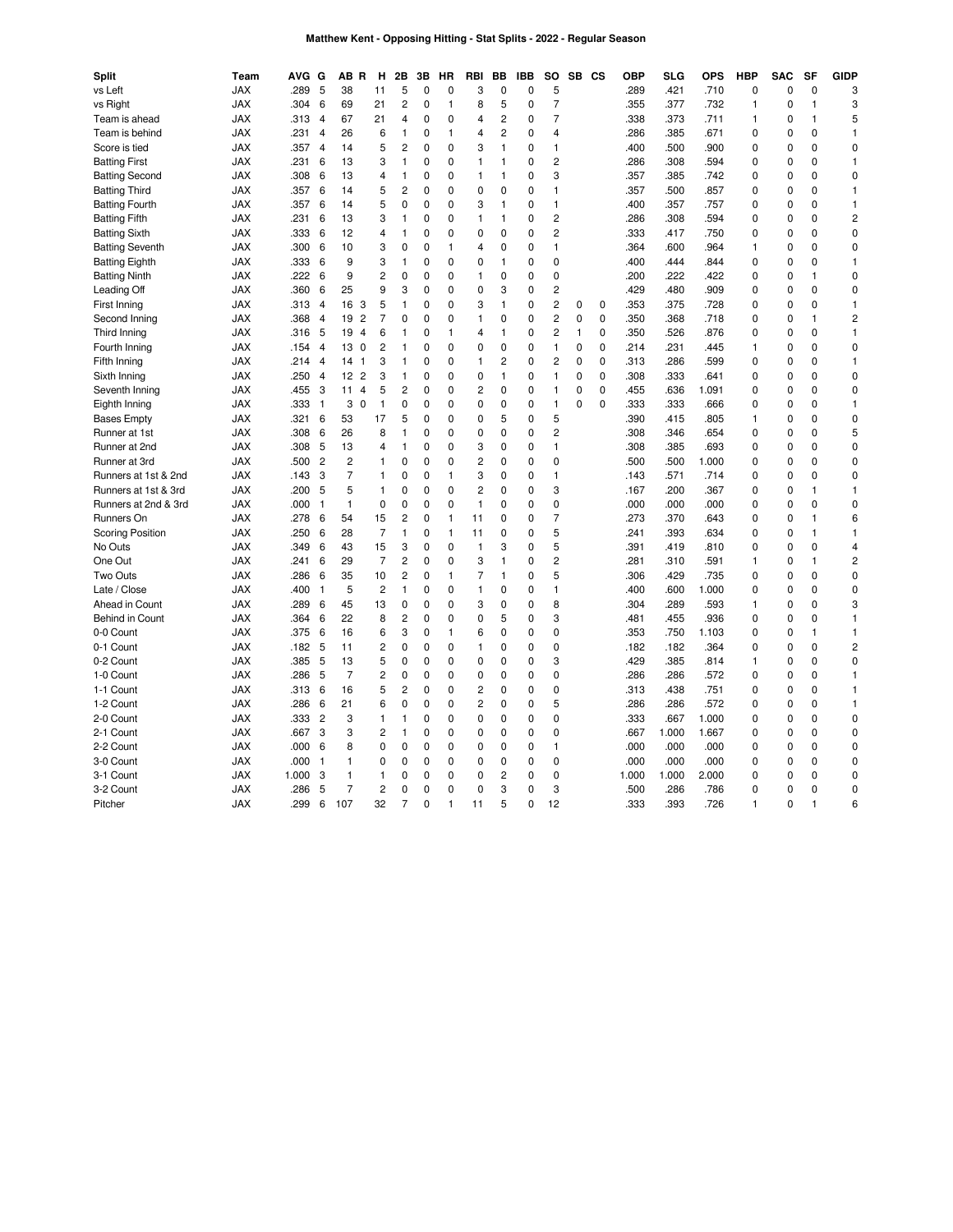| # Player            | Team       | в | <b>AVG</b> | G  | ΑВ  | R   | н   | ΤВ  |    |          | 2B 3B HR | RBI | <b>BBIBB</b> |          | SO. | SB | <b>CS</b> | <b>OBP</b> | <b>SLG</b> | <b>OPS</b> |      |   |          | <b>PA SAC SF HBP GIDP</b> |    | Е  |
|---------------------|------------|---|------------|----|-----|-----|-----|-----|----|----------|----------|-----|--------------|----------|-----|----|-----------|------------|------------|------------|------|---|----------|---------------------------|----|----|
| 3 Dahl, D           | <b>NAS</b> |   | 288        | 20 | 73  | 13  | 21  | 30  | 3  | 0        |          | 10  | 11           | 0        | 16  | 0  | 0         | .381       | .411       | .792       | 84   |   | 0        | 0                         |    | 0  |
| 12 Davis, J         | <b>NAS</b> | R | .382       | 10 | 34  | 6   | 13  | 14  |    | 0        | 0        | 4   | 10           | 0        | 6   | 4  | 0         | 522        | .412       | .934       | 46   |   |          |                           |    | 0  |
| 9 Feliciano, M      | <b>NAS</b> | R | .210       | 18 | 62  | 5   | 13  | 17  | 4  | $\Omega$ | 0        | 4   | 3            | 0        | 19  | 0  |           | 279        | .274       | .553       | 69   |   | $\Omega$ | 3                         | 3  |    |
| 34 Hiura, K         | <b>NAS</b> | R | .250       |    | 4   | 0   |     |     | 0  | $\Omega$ |          |     | 0            |          | 2   | 0  |           | .400       | .250       | .650       | 5    |   | $\Omega$ |                           | 0  |    |
| 19 Jackson, A       | JAX        | R | .000       |    | 4   |     | 0   |     |    | 0        |          | 0   |              |          |     |    |           | .000       | .000       | .000       | 4    |   | $\Omega$ | 0                         | 0  |    |
| 19 Jackson, A       | <b>NAS</b> | R | .220       | 14 | 50  | 3   | 11  | 19  | 2  | 0        |          | 12  | 4            |          | 18  | 0  |           | 286        | .380       | .666       | 56   |   |          |                           |    |    |
| 19 Jackson, A       | 2 Teams R  |   | .204       | 15 | 54  | 3   | 11  | 19  | 2  | 0        |          | 12  | 4            |          | 19  |    |           | 267        | .352       | .619       | 60   |   |          |                           |    |    |
| 13 Mathias, M       | <b>NAS</b> | R | .311       | 18 | 61  |     | 19  | 32  | 5  |          | 2        | 10  |              |          | 17  | 2  |           | .391       | .525       | .916       | 69   |   | $\Omega$ |                           | 2  |    |
| 6 Monasterio, A NAS |            | R | .186       | 19 | 59  | 6   | 11  | 15  | 4  | $\Omega$ | 0        | 5   | 10           |          | 18  | 5  |           | .300       | .254       | .554       | 70   |   |          | n                         | 3  |    |
| 11 Navarreto, B     | <b>NAS</b> | R | .286       | 6  | 21  | 4   | 6   |     |    |          |          | 3   |              |          | 4   |    |           | 318        | .333       | .651       | 22   |   | $\Omega$ |                           |    |    |
| 26 Reyes, P         | <b>NAS</b> | R | .172       | 17 | 64  | 13  | 11  | 18  |    |          |          |     | 9            | $\Omega$ | 15  |    |           | .293       | .281       | .574       | 75   |   | $\Omega$ | 2                         | 0  |    |
| 21 Singleton, J     | <b>NAS</b> |   | .207       | 25 | 82  | 15  | 17  | 40  | 3  |          | 6        | 19  | 20           | 0        | 27  | 2  |           | 359        | .488       | .847       | 103  |   |          | 0                         |    |    |
| 5 Turang, B         | <b>NAS</b> |   | .288       | 25 | 104 | 14  | 30  | 45  |    |          |          | 17  |              |          | 25  |    |           | 353        | .433       | .786       | 116  |   |          | 0                         | 2  |    |
| 14 White, T         | <b>NAS</b> | R | .237       | 21 | 76  | 12  | 18  | 37  |    |          |          | 12  | 14           | 0        | 17  |    |           | 359        | .487       | .846       | 92   |   |          |                           |    |    |
| 2 Wilson, W         | <b>NAS</b> | R | .250       | 24 | 76  | 19  | 19  | 31  | 3  | 0        | 3        | 13  | 12           | 0        | 26  | 3  | 0         | .360       | .408       | .768       | 89   |   | 0        |                           | 2  |    |
|                     | <b>NAS</b> |   | .244       | 29 | 938 | 140 | 229 | 362 | 46 | 6        | 25       | 131 | 129          | 0        | 263 | 30 | 3         | .340       | .386       | .726       | 1089 | 0 | 8        | 12                        | 18 | 10 |
|                     | <b>OPP</b> |   | .208       | 29 | 928 | 83  | 193 | 281 | 35 | 4        | 15       | 78  | 113          | 0        | 261 | 25 | 11        | .301       | .303       | .604       | 1063 |   | 7        | 14                        | 14 |    |

### **Nashville Sounds Pitching - 2022 - Regular Season - Active Roster**

| # Player             | Team T     |   | w  |    | ERA  | G  |          |          | <b>GS CG SHO</b> | <b>GF HLD SV SVO</b> |    |              |          | IP    | н   | R   | ER       |    | HR HB    | <b>BB IBB</b> |          | SO. | AVG WP BK GIDP |              |                |          | TBF  |
|----------------------|------------|---|----|----|------|----|----------|----------|------------------|----------------------|----|--------------|----------|-------|-----|-----|----------|----|----------|---------------|----------|-----|----------------|--------------|----------------|----------|------|
| 51 Alexander, J NAS  |            | R | 4  |    | 2.73 | 6  | 4        | n        | O.               | 0                    | 0  | $\Omega$     | 0        | 29.2  | 28  | 9   | 9        |    |          | 9             | $\Omega$ | 21  | .250           |              |                | 3        | 122  |
| 57 Barker, L         | <b>NAS</b> | R | 2  | 0  | 4.09 | 11 | 0        | $\Omega$ | 0                |                      |    |              | 3        | 11.0  | 10  | 5   | 5        | 0  | 0        | 6             | 0        | 13  | .244           |              | $\Omega$       | $\Omega$ | 49   |
| 58 Bettinger, A NAS  |            | R | 0  | 0  | 0.00 |    |          | 0        | 0                | 0                    | 0  | 0            | 0        | 3.0   | 2   | 0   | $\Omega$ | 0  | $\Omega$ | 3             | $\Omega$ | 3   | .182           |              | 0              | $\Omega$ | 14   |
| 15 Boushley, C NAS   |            | R | 3  |    | 3.77 | 6  | 6        | 0        | 0                | 0                    | 0  | 0            | $\Omega$ | 28.2  | 27  | 12  | 12       |    |          | 8             | $\Omega$ | 26  | .243           |              |                | 2        | 120  |
| 53 Brown, Z          | NAS        | R | 0  | 0  | 3.00 | 6  | 0        | $\Omega$ | 0                |                      |    | <sup>0</sup> | 0        | 6.0   | 2   | 2   | 2        |    |          | 4             | n        | 5   | .105           | $\Omega$     | $\Omega$       | $\Omega$ | 25   |
| 27 File, D           | NAS        | R | 2  | 0  | 3.95 | 6  | 5.       | $\Omega$ | 0                | $\Omega$             | 0  | $\Omega$     | $\Omega$ | 27.1  | 23  | 12  | 12       |    |          | 12            | $\Omega$ | 19  | .223           |              | $\Omega$       | 2        | 116  |
| 22 Harris, H         | <b>NAS</b> | R |    | 0  | 0.00 | 10 | 0        | $\Omega$ | 0                |                      | 3  |              |          | 9.2   | 5   | 0   | $\Omega$ | 0  | 0        | 10            | $\Omega$ | 8   | .172           | 0            | $\Omega$       |          | 40   |
| 32 Jankins, T        | <b>NAS</b> | R | 0  | 0  | 3.12 | 8  | 0        | $\Omega$ | 0                |                      |    | <sup>0</sup> | $\Omega$ | 8.2   | 9   | 4   | 3        |    | 0        |               | 0        | 10  | .265           | 0            | $\Omega$       | $\Omega$ | 35   |
| 43 Kelley, T         | NAS        | R |    |    | 0.79 | 11 | 0        | $\Omega$ | 0                | 5                    |    |              | 2        | 11.1  | 9   | 2   |          |    | $\Omega$ | 3             | $\Omega$ | 13  | .214           | <sup>0</sup> | - 0            |          | 45   |
| 31 Lindblom, J       | NAS        | R |    |    | 2.33 | 5  | 5        | $\Omega$ | 0                | <sup>0</sup>         | 0  | $\Omega$     | $\Omega$ | 27.0  | 20  |     |          |    |          | 6             | $\Omega$ | 27  | .198           | $\Omega$     | $\Omega$       |          | 108  |
| 33 Mejía, J          | <b>NAS</b> | R | 0  | 0  | 0.84 | 9  | 0        | $\Omega$ | 0                |                      | 3  | $\Omega$     | $\Omega$ | 10.2  | 4   |     |          |    |          | 6             | $\Omega$ | 15  | .118           | 0            | - 0            |          | 42   |
| 20 Sadzeck, C        | NAS        | R | 0  |    | 0.96 | 9  | 0        | $\Omega$ | 0                | 3                    | 2  |              |          | 9.1   | 5   | 3   |          | 0  |          | 5             | $\Omega$ |     | .161           |              | <sup>0</sup>   | $\Omega$ | 38   |
| 35 Sánchez, M        | NAS        | R | 3  |    | 1.93 | 12 | 0        | $\Omega$ | 0                |                      |    |              | 2        | 14.0  | 11  | 3   | 3        | 0  |          | 3             | $\Omega$ | 15  | .216           | 0            | - 0            | $\Omega$ | 55   |
| 44 Small, E          | <b>NAS</b> |   | 2  |    | .98  | 6  | 6        | $\Omega$ | <sup>0</sup>     | $\Omega$             | 0  | $\Omega$     | 0        | 27.1  | 13  | 8   | 6        |    | 3        | 18            | $\Omega$ | 37  | .135           | 2            | 0              |          | 117  |
| 38 Strzelecki, P NAS |            | R |    | 0  | 2.38 | 10 | $\Omega$ | $\Omega$ | 0                | 3                    |    |              |          | 11.1  | 6   | 3   | 3        |    | 2        | 3             | 0        | 16  | .158           | 0            | 0              |          | 43   |
|                      | <b>NAS</b> |   | 20 | 9  | 2.68 | 29 | 29       | 0        | 5.               | 29                   | 19 | 9            | 12       | 255.0 | 193 | 83  | 76       | 15 | 14       | 113           | 0        | 261 | .208           | 11           | $\overline{2}$ | 14       | 1063 |
|                      | <b>OPP</b> |   | 9. | 20 | 4.79 | 29 | 29       | 0        | 0                | 29                   | 11 | 5            | 10       | 246.1 | 229 | 140 | 131      | 25 | 12       | 129           | 0        | 263 | .244           | 21           |                | 18       | 1089 |

| # Player        | Team       | в  | <b>AVG</b> | G  | AB R | н        | ΤВ  | 2В | 3В | HR       | RBI | <b>BB IBB</b> |          | SO SB CS | OBP  | <b>SLG</b> | <b>OPS</b> | PA  |   |                | SAC SF HBP | <b>GIDP</b>    |
|-----------------|------------|----|------------|----|------|----------|-----|----|----|----------|-----|---------------|----------|----------|------|------------|------------|-----|---|----------------|------------|----------------|
| 3 Dahl, D       | <b>NAS</b> |    | .188       | 13 | 16   | 3        | 3   |    |    |          |     | 2             |          | 3        | .278 | .188       | .466       | 18  |   |                |            | $\Omega$       |
| 12 Davis, J     | <b>NAS</b> | R  | .500       | 4  | 2    |          |     |    |    |          | 0   | 2             |          | 0        | .750 | .500       | .250       | 4   |   | 0              | 0          | 0              |
| 9 Feliciano, M  | <b>NAS</b> | R  | .263       | 10 | 19   | 5        |     | 2  |    |          |     | 0             |          | 3        | .263 | .368       | .631       | 19  | 0 | 0              |            |                |
| 34 Hiura, K     | <b>NAS</b> | R  | .000       |    |      | 0        | 0   |    |    |          | 0   | 0             |          |          | .000 | .000       | .000       |     | 0 | 0              | 0          | 0              |
| 19 Jackson, A   | <b>JAX</b> | R  | .000       |    | 3    | $\Omega$ | 0   |    |    | 0        | 0   | 0             |          | 0        | .000 | .000       | .000       | 3   |   | 0              | 0          | 0              |
| 19 Jackson, A   | <b>NAS</b> | R  | .267       | 9  | 15   | 4        | 4   |    |    |          | 2   |               |          | 4        | .313 | .267       | .580       | 16  | 0 | 0              |            |                |
| 19 Jackson, A   | 2 Teams    | R  | .222       | 10 | 18   | 4        | 4   |    |    | 0        | 2   |               |          | 4        | .263 | .222       | .485       | 19  | 0 | 0              | 0          |                |
| 13 Mathias, M   | <b>NAS</b> | R  | .429       | 9  | 14   | 6        | 8   |    |    | 0        | 2   | 2             |          | 5        | .500 | .571       | .071       | 16  | 0 | 0              | O.         | 0              |
| 6 Monasterio, A | <b>NAS</b> | R  | .071       | 9  | 14   |          |     | 0  |    | 0        | 0   |               |          | 4        | .133 | .071       | .204       | 15  | 0 | 0              | 0          | 0              |
| 11 Navarreto, B | <b>NAS</b> | R  | .250       | 3  | 4    |          |     | 0  |    | $\Omega$ |     | 0             | $\Omega$ |          | .250 | .250       | .500       | 4   | 0 | 0              | 0          | 0              |
| 26 Reyes, P     | <b>NAS</b> | R  | .235       | 10 | 17   | 4        | 9   | ი  |    |          |     | 2             | 0        |          | .350 | .529       | .879       | 20  | 0 | 0              |            | 0              |
| 21 Singleton, J | <b>NAS</b> | L. | .111       | 15 | 18   | 2        | 3   |    |    | 0        |     | 4             |          | 8        | .273 | .167       | .440       | 22  | 0 | 0              | O.         | 0              |
| 5 Turang, B     | <b>NAS</b> |    | .160       | 15 | 25   | 4        | 4   |    |    |          | 3   | 2             |          | 10       | .222 | .160       | .382       | 27  | 0 | 0              |            | 0              |
| 14 White, T     | <b>NAS</b> | R  | .313       | 11 | 16   | 5        | 11  |    |    | 2        | 5   | 3             |          | 4        | .429 | .688       | 1.117      | 21  | 0 |                |            | $\Omega$       |
| 2 Wilson, W     | <b>NAS</b> | R  | .267       | 11 | 15   | 4        |     | n  |    |          | 2   | 3             |          | 6        | .389 | .467       | .856       | 18  | 0 | 0              |            | 0              |
|                 | <b>NAS</b> |    | .231       | 22 | 221  | 51       | 79  | 9  | 2  | 5        | 27  | 26            | 0        | 63       | .315 | .357       | .672       | 251 | 0 | $\overline{2}$ | 2          | $\overline{2}$ |
|                 | <b>OPP</b> |    | .194       | 29 | 418  | 81       | 113 | 15 |    | 5        | 30  | 49            | 0        | 114      | .282 | .270       | .552       |     |   | 4              | 4          | 7              |

## **Nashville Sounds Hitting - 2022 - Regular Season - Active Roster - Vs Left**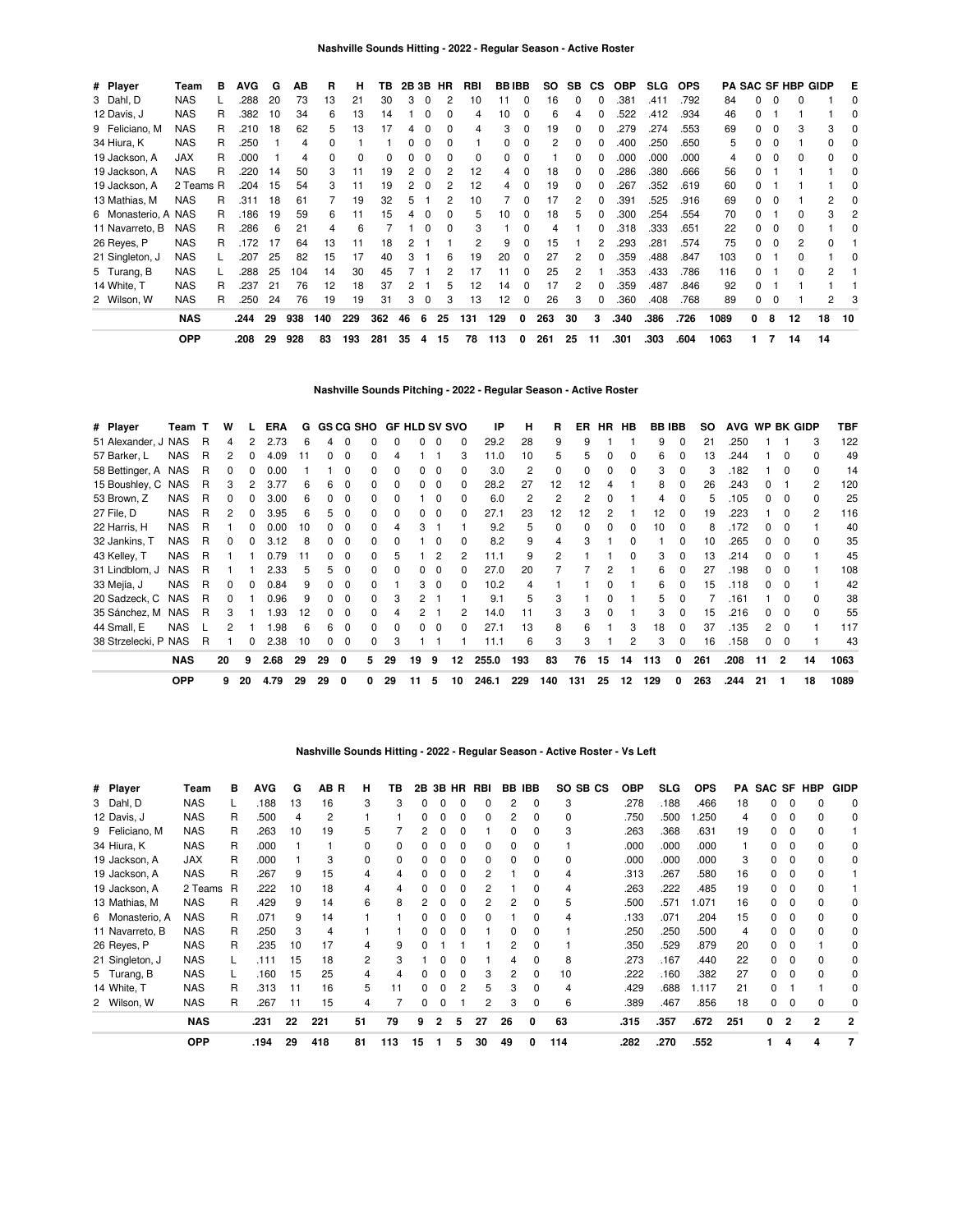| # Player         | Team       | т | <b>AVG</b> | AB<br>B | н  | ΤВ  | 2В |   | 3B HR        | <b>RBI</b> |              | <b>BB IBB</b> | SO.<br>SB CS | <b>OBP</b> | <b>SLG</b> | <b>OPS</b> | PA  | SAC SF   |          | <b>HBP</b> | <b>GIDP</b>    |
|------------------|------------|---|------------|---------|----|-----|----|---|--------------|------------|--------------|---------------|--------------|------------|------------|------------|-----|----------|----------|------------|----------------|
| 51 Alexander, J  | <b>NAS</b> | R | .174       | 46      | 8  | 9   |    | 0 | 0            | 2          | 6            | 0             | 11           | .269       | .196       | .465       | 52  | $\Omega$ | $\Omega$ | $\Omega$   |                |
| 57 Barker, L     | <b>NAS</b> | R | .316       | 19      | 6  | 6   |    |   |              | 4          |              | ŋ             | 5            | .318       | .316       | .634       | 22  | O.       |          |            | $\Omega$       |
| 58 Bettinger, A  | NAS        | R | .333       | 3       |    |     |    |   |              | 0          |              |               | 0            | .600       | .333       | .933       | 5   | 0        |          |            | 0              |
| 15 Boushley, C   | <b>NAS</b> | R | .200       | 50      | 10 | 18  |    |   |              |            |              |               | 10           | .245       | .360       | .605       | 53  | 0        |          |            | 2              |
| 53 Brown, Z      | <b>NAS</b> | R | .000       |         |    | 0   |    |   |              | 0          |              |               | 2            | 222        | .000       | .222       | 9   | 0        |          |            | 0              |
| 27 File, D       | <b>NAS</b> | R | .212       | 52      | 11 | 17  | 6  | ŋ |              | 2          | 6            | 0             | 11           | .293       | .327       | .620       | 58  | 0        | $\Omega$ | 0          |                |
| 22 Harris, H     | <b>NAS</b> | R | .133       | 15      | 2  | 2   | 0  | 0 |              | 0          | 4            | 0             | 5            | .316       | .133       | .449       | 19  | 0        | 0        | $\Omega$   |                |
| 32 Jankins, T    | <b>NAS</b> | R | .235       | 17      | 4  | 10  |    |   |              | Δ          | <sup>n</sup> | <sup>0</sup>  | 4            | 235        | .588       | .823       | 17  | 0        |          |            | $\Omega$       |
| 43 Kelley, T     | <b>NAS</b> | R | .048       | 21      |    |     |    |   |              | 0          | 2            | <sup>0</sup>  | 6            | .130       | .048       | .178       | 23  | 0        |          |            | 0              |
| 31 Lindblom, J   | <b>NAS</b> | R | .170       | 47      | 8  | 12  |    |   |              |            |              |               | 10           | .235       | .255       | .490       | 51  | O.       |          |            | 0              |
| 33 Mejía, J      | <b>NAS</b> | R | .143       | 14      |    |     |    |   |              |            |              |               | 8            | .188       | .143       | .331       | 16  | 0        |          |            |                |
| 20 Sadzeck, C    | <b>NAS</b> | R | .286       | 14      |    | 5   |    |   |              | O          |              |               | 5            | .412       | .357       | .769       | 17  | O.       |          |            | 0              |
| 35 Sánchez, M    | <b>NAS</b> | R | .182       | 22      |    |     |    |   |              |            | 0            | 0             | 5            | .182       | .182       | .364       | 22  | 0        |          |            | 0              |
| 44 Small, E      | <b>NAS</b> |   | .161       | 31      | 5. | 6   |    | ŋ |              | 2          |              | 0             | 14           | .278       | .194       | .472       | 36  | 0        |          |            | 0              |
| 38 Strzelecki, P | <b>NAS</b> | R | .267       | 15      | 4  | 5   |    | O | <sup>0</sup> | 2          | 2            | <sup>0</sup>  | 5            | .389       | .333       | .722       | 18  | $\Omega$ | $\Omega$ |            | $\Omega$       |
|                  | <b>NAS</b> |   | .194       | 418     | 81 | 113 | 15 |   | 5            | 30         | 49           | 0             | 114          | .282       | .270       | .552       | 476 |          | 4        | 4          | $\overline{7}$ |

**Nashville Sounds Hitting - 2022 - Regular Season - Active Roster - Vs Right**

| # Player        | Team       | в  | <b>AVG</b> | G  | AB R | н   | ΤВ  |    | 2B 3B    | HR | RBI |     | <b>BB IBB</b> | SO SB CS | OBP  | <b>SLG</b> | <b>OPS</b> | PA  | SAC SF |          | <b>HBP</b> | <b>GIDP</b> |
|-----------------|------------|----|------------|----|------|-----|-----|----|----------|----|-----|-----|---------------|----------|------|------------|------------|-----|--------|----------|------------|-------------|
| 3 Dahl, D       | <b>NAS</b> | L. | .316       | 20 | 57   | 18  | 27  | 3  | $\Omega$ | 2  | 10  | 9   | 0             | 13       | .409 | .474       | .883       | 66  | 0      | $\Omega$ | 0          |             |
| 12 Davis, J     | <b>NAS</b> | R  | .375       | 10 | 32   | 12  | 13  |    | 0        | 0  | 4   | 8   | 0             | 6        | .500 | .406       | .906       | 42  | 0      |          |            |             |
| 9 Feliciano, M  | <b>NAS</b> | R  | .186       | 17 | 43   | 8   | 10  | 2  | $\Omega$ | 0  | 3   | 3   | 0             | 16       | .286 | .233       | .519       | 50  | 0      | $\Omega$ | 3          | 2           |
| 34 Hiura, K     | <b>NAS</b> | R  | .333       |    | 3    |     |     | 0  | 0        | 0  |     | 0   | 0             |          | .500 | .333       | .833       | 4   | 0      | 0        |            | 0           |
| 19 Jackson, A   | <b>JAX</b> | R  | .000       |    |      | 0   | 0   | 0  | $\Omega$ | 0  | 0   | 0   | $\Omega$      |          | .000 | .000       | .000       |     | 0      | $\Omega$ | 0          | 0           |
| 19 Jackson, A   | <b>NAS</b> | R  | .200       | 13 | 35   |     | 15  | 2  | 0        | 2  | 10  | 3   | 0             | 14       | .275 | .429       | .704       | 40  | 0      |          |            | 0           |
| 19 Jackson, A   | 2 Teams R  |    | .194       | 14 | 36   |     | 15  | 2  | - 0      | 2  | 10  | 3   | 0             | 15       | .268 | .417       | .685       | 41  | 0      |          |            | 0           |
| 13 Mathias, M   | <b>NAS</b> | R  | .277       | 17 | 47   | 13  | 24  | 3  |          |    | 8   | 5   | 0             | 12       | .358 | .511       | .869       | 53  | 0      | 0        |            | 2           |
| 6 Monasterio, A | <b>NAS</b> | R  | .222       | 19 | 45   | 10  | 14  | 4  | 0        | 0  | 5   | 9   | 0             | 14       | .345 | .311       | .656       | 55  | 0      |          | 0          | 3           |
| 11 Navarreto, B | <b>NAS</b> | R  | .294       | 6  | 17   | 5   | 6   |    | $\Omega$ | 0  | 2   |     | 0             | 3        | .333 | .353       | .686       | 18  | 0      | $\Omega$ | 0          |             |
| 26 Reyes, P     | <b>NAS</b> | R  | .149       | 16 | 47   |     | 9   | 2  | - 0      | 0  |     |     | 0             | 14       | .273 | .191       | .464       | 55  | 0      | 0        |            | 0           |
| 21 Singleton, J | <b>NAS</b> |    | .234       | 25 | 64   | 15  | 37  | 2  |          | 6  | 18  | 16  | 0             | 19       | .383 | .578       | .961       | 81  | 0      |          | 0          |             |
| 5 Turang, B     | <b>NAS</b> |    | .329       | 24 | 79   | 26  | 41  |    |          | 2  | 14  | 9   | $\Omega$      | 15       | .393 | .519       | .912       | 89  | 0      |          | ŋ          | 2           |
| 14 White, T     | <b>NAS</b> | R  | .217       | 20 | 60   | 13  | 26  | 2  |          | 3  |     | 11  | 0             | 13       | .338 | .433       | .771       | 71  | 0      | 0        | ŋ          |             |
| 2 Wilson, W     | <b>NAS</b> | R  | .246       | 23 | 61   | 15  | 24  | 3  | 0        | 2  | 11  | 9   | 0             | 20       | .352 | .393       | .745       | 71  | 0      | $\Omega$ |            | 2           |
|                 | <b>NAS</b> |    | .248       | 29 | 717  | 178 | 283 | 37 | 4        | 20 | 104 | 103 | 0             | 200      | .348 | .395       | .743       | 838 | 0      | 6        | 10         | 16          |
|                 | <b>OPP</b> |    | .220       | 29 | 510  | 112 | 168 | 20 | 3        | 10 | 48  | 64  | <sup>0</sup>  | 147      | .317 | .329       | .646       |     | 0      | 3        | 10         | 7           |

## **Nashville Sounds Opposing Hitting - 2022 - Regular Season - Active Roster - Vs Right**

| # Player         | Team       | т | <b>AVG</b> | AB R | н   | ΤВ  | 2B | 3B | HR.          | RBI          | BB | <b>IBB</b>   | SO SB CS | <b>OBP</b> | SLG  | <b>OPS</b> | PA  |    | SAC SF HBP | <b>GIDP</b> |
|------------------|------------|---|------------|------|-----|-----|----|----|--------------|--------------|----|--------------|----------|------------|------|------------|-----|----|------------|-------------|
| 51 Alexander, J  | <b>NAS</b> | R | .303       | 66   | 20  | 26  | 3  | 0  |              | 5            | 3  | $\Omega$     | 10       | .343       | .394 | .737       | 70  | 0  |            | 2           |
| 57 Barker, L     | <b>NAS</b> | R | .182       | 22   | 4   | 5   |    | 0  | 0            | 3            | 5  | 0            | 8        | .333       | .227 | .560       | 27  | 0  |            | 0           |
| 58 Bettinger, A  | <b>NAS</b> | R | .125       | 8    |     |     |    | ŋ  | <sup>0</sup> | <sup>0</sup> |    |              | З        | .222       | .125 | .347       | 9   | O. |            | 0           |
| 15 Boushley, C   | NAS        | R | .279       | 61   | 17  | 27  |    |    |              |              |    |              | 16       | .343       | .443 | .786       | 67  | 0  |            | 0           |
| 53 Brown, Z      | NAS        | R | .167       | 12   | 2   | 3   |    | 0  |              |              |    |              | 3        | .313       | .250 | .563       | 16  | 0  |            | 0           |
| 27 File, D       | <b>NAS</b> | R | .235       | 51   | 12  | 21  | 3  | 0  |              | 8            | 6  |              | 8        | .328       | .412 | .740       | 58  | 0  |            |             |
| 22 Harris, H     | <b>NAS</b> | R | .214       | 14   | 3   | 3   | 0  | 0  | 0            |              | 6  | <sup>0</sup> | З        | .429       | .214 | .643       | 21  | 0  |            |             |
| 32 Jankins, T    | NAS        | R | .294       | 17   | 5   | 5   |    | ŋ  | ŋ            |              |    |              | 6        | .333       | .294 | .627       | 18  | O. |            | 0           |
| 43 Kelley, T     | <b>NAS</b> | R | .381       | 21   | 8   |     |    |    |              |              |    |              |          | .409       | .524 | .933       | 22  | 0  |            |             |
| 31 Lindblom, J   | NAS        | R | .222       | 54   | 12  | 20  | 5  | 0  |              |              |    |              | 17       | .263       | .370 | .633       | 57  | 0  |            |             |
| 33 Mejía, J      | <b>NAS</b> | R | .100       | 20   | 2   | з   |    | ŋ  | <sup>0</sup> |              | 5. | <sup>0</sup> |          | .308       | .150 | .458       | 26  | 0  |            | 0           |
| 20 Sadzeck, C    | <b>NAS</b> | R | .059       | 17   |     | 2   |    | ŋ  | <sup>0</sup> | 2            | 3  |              | 2        | .190       | .118 | .308       | 21  | 0  |            |             |
| 35 Sánchez, M    | <b>NAS</b> | R | .241       | 29   |     | 9   |    | 0  | O            | 2            |    |              | 10       | .333       | .310 | .643       | 33  | O. |            |             |
| 44 Small, E      | <b>NAS</b> |   | .123       | 65   | 8   | 16  |    |    |              | 5            | 14 |              | 23       | .296       | .246 | .542       | 81  | O. |            |             |
| 38 Strzelecki, P | <b>NAS</b> | R | .087       | 23   | 2   | 5   |    | 0  |              |              |    |              | 11       | .160       | .217 | .377       | 25  | 0  |            |             |
|                  | <b>NAS</b> |   | .220       | 510  | 112 | 168 | 20 | з  | 10           | 48           | 64 | O            | 147      | .317       | .329 | .646       | 587 | 0  | 10         |             |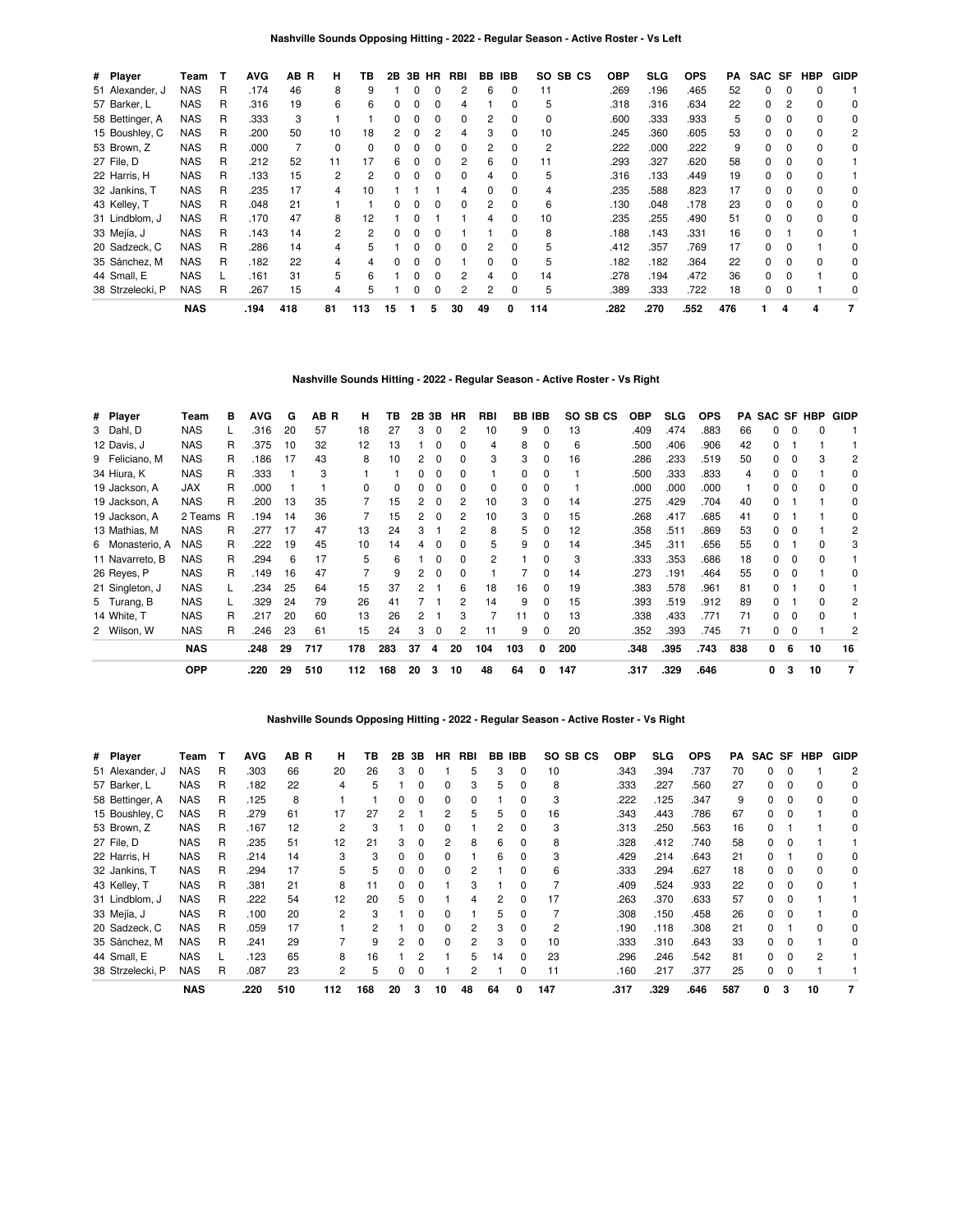| # Player        | Team       | в  | <b>AVG</b> | G  | AB  | R  | н   | ΤВ       | 2B | 3B |    | HR RBI | <b>BB IBB</b> |              | SO. | SB CS |          | <b>OBP</b> | <b>SLG</b> | <b>OPS</b> | PA  |    |          | SAC SF HBP | GIDP |
|-----------------|------------|----|------------|----|-----|----|-----|----------|----|----|----|--------|---------------|--------------|-----|-------|----------|------------|------------|------------|-----|----|----------|------------|------|
| 3 Dahl, D       | <b>NAS</b> |    | .238       | 12 | 42  |    | 10  | 12       |    |    | 0  | 3      | 8             | $\Omega$     | 11  | 0     | $\Omega$ | .360       | .286       | .646       | 50  | 0  |          |            |      |
| 12 Davis, J     | <b>NAS</b> | R  | .423       | 8  | 26  | 6  | 11  | 12       |    |    | 0  | 3      | 10            | O            | 2   | 4     | 0        | .579       | .462       | 1.041      | 38  | 0  |          |            |      |
| 9 Feliciano, M  | NAS        | R  | .216       | 11 | 37  | 4  | 8   | 10       |    | 0  |    | з      | 2             | <sup>0</sup> | 12  | 0     | 0        | .310       | .270       | .580       | 42  | 0  |          | 3          | 2    |
| 34 Hiura, K     | <b>NAS</b> | R  | .250       |    | 4   | 0  |     |          |    | 0  |    |        | 0             |              | 2   | 0     | $\Omega$ | .400       | .250       | .650       | 5   | 0  | $\Omega$ |            | 0    |
| 19 Jackson, A   | JAX        | R  | .000       |    | 4   | 0  | 0   | $\Omega$ |    |    |    | 0      | 0             |              |     | 0     | $\Omega$ | .000       | .000       | .000       | 4   | 0  | $\Omega$ | o          | 0    |
| 19 Jackson, A   | <b>NAS</b> | R  | .265       | 10 | 34  | 3  | 9   | 17       |    |    |    | 9      | 3             | 0            | 12  | 0     | $\Omega$ | .342       | .500       | .842       | 38  | 0  | $\Omega$ |            |      |
| 19 Jackson, A   | 2 Teams R  |    | .237       | 11 | 38  | 3  | 9   | 17       |    |    |    | 9      | 3             | 0            | 13  | 0     | $\Omega$ | .310       | .447       | .757       | 42  | 0  |          |            |      |
| 13 Mathias, M   | <b>NAS</b> | R  | .390       | 11 | 41  | 5  | 16  | 25       |    |    |    | 6      | 2             |              | 8   |       | 0        | .419       | .610       | 1.029      | 43  | 0  |          |            | 0    |
| 6 Monasterio, A | NAS        | R. | .176       | 11 | 34  | 3  | 6   | 8        |    |    |    | 2      |               |              | 11  | 0     | $\Omega$ | .256       | .235       | .491       | 39  | 0  |          |            | 2    |
| 11 Navarreto, B | NAS        | R  | .231       | 4  | 13  | 4  | 3   | 3        |    |    |    |        |               |              |     |       | 0        | .286       | .231       | .517       | 14  | 0  |          |            |      |
| 26 Reyes, P     | NAS        | R  | .167       | 9  | 30  | 8  | 5   |          |    |    |    |        |               |              | 6   | 0     |          | .342       | .233       | .575       | 38  | 0  |          |            | 0    |
| 21 Singleton, J | <b>NAS</b> |    | .178       | 15 | 45  |    | 8   | 21       |    |    |    | 12     | 14            | 0            | 18  |       | 0        | .367       | .467       | .834       | 60  | 0  |          |            | 0    |
| 5 Turang, B     | <b>NAS</b> |    | .311       | 15 | 61  | 5  | 19  | 26       |    |    | 0  | 12     |               |              | 14  | 0     |          | .377       | .426       | .803       | 69  | 0  |          |            | 2    |
| 14 White, T     | <b>NAS</b> | R  | .244       | 12 | 45  | 6  | 11  | 20       |    |    |    | 8      |               |              |     |       | 0        | .340       | .444       | .784       | 53  | 0  |          |            |      |
| 2 Wilson, W     | <b>NAS</b> | R  | .163       | 14 | 49  |    | 8   | 9        |    |    |    | 5      | 5             | 0            | 19  |       | 0        | .255       | .184       | .439       | 55  | 0  | $\Omega$ |            |      |
|                 | <b>NAS</b> |    | .247       | 18 | 572 | 83 | 141 | 208      | 27 | 5  | 10 | 78     | 84            | 0            | 157 | 16    | 2        | .349       | .364       | .713       | 672 | n. | 6        | 9          | 12   |
|                 | OPP        |    | .205       | 18 | 596 | 53 | 122 | 169      | 17 | 3  | 8  | 50     | 75            | 0            | 177 | 16    | 8        | .302       | .284       | .586       |     |    | 5        | 10         | 4    |

### **Nashville Sounds Pitching - 2022 - Regular Season - Active Roster - Home Games**

| # Player         | Team T     |   | w            |              | ERA  | G  | <b>GS CG SHO</b> |          |              |              | <b>GF HLD SV SVO</b> |          |              | IP    | н   | R  | ER HR |          | <b>HB</b>    | <b>BB IBB</b> |          | SO  |      |              |              | AVG WP BK GIDP | TBF |
|------------------|------------|---|--------------|--------------|------|----|------------------|----------|--------------|--------------|----------------------|----------|--------------|-------|-----|----|-------|----------|--------------|---------------|----------|-----|------|--------------|--------------|----------------|-----|
| 51 Alexander, J  | <b>NAS</b> | R | 3            |              | 1.83 | 4  | 2                | $\Omega$ |              |              | 0                    | $\Omega$ | $\Omega$     | 19.2  | 13  |    | 4     |          |              | 5             | $\Omega$ | 16  | .186 | 0            | $\Omega$     | 2              | 76  |
| 57 Barker, L     | <b>NAS</b> | R | 2            | $\Omega$     | 3.52 |    |                  | $\Omega$ | 0            |              |                      |          | 2            | 7.2   |     | 3  | 3     | - 0      | <sup>0</sup> | 4             | $\Omega$ | 8   | .241 |              | 0            |                | 34  |
| 58 Bettinger, A  | <b>NAS</b> | R | 0            | 0            | 0.00 |    |                  |          |              |              |                      | $\Omega$ | $\Omega$     | 3.0   |     |    | O.    |          | <sup>0</sup> | 3             |          | 3   | .182 |              |              |                | 14  |
| 15 Boushley, C   | <b>NAS</b> | R |              |              | 5.14 | 3  | 3                |          |              |              | 0                    | $\Omega$ | <sup>0</sup> | 14.0  | 14  |    | 8     |          |              | 5             |          | 13  | 255  |              |              |                | 61  |
| 53 Brown, Z      | <b>NAS</b> | R | 0            | 0            | 4.50 | 4  |                  |          |              |              | 0                    | $\Omega$ | <sup>0</sup> | 4.0   | 2   |    | 2     |          |              |               |          | 3   | .154 | 0            | 0            |                | 19  |
| 27 File, D       | <b>NAS</b> | R |              | 0            | 1.89 | 4  | 3                | 0        | 0            | <sup>0</sup> | <sup>o</sup>         | $\Omega$ | $\Omega$     | 19.0  | 15  |    |       |          |              |               | $\Omega$ | 14  | .211 |              | <sup>0</sup> |                | 78  |
| 22 Harris, H     | <b>NAS</b> | R |              | 0            | 0.00 | 6  | O.               | $\Omega$ | <sup>0</sup> |              |                      |          |              | 6.1   | 5   | O  | 0     | $\Omega$ | n            | Δ             | 0        | 6   | 238  | <sup>o</sup> | <sup>0</sup> | n              | 25  |
| 32 Jankins, T    | <b>NAS</b> | R | 0            |              | 2.70 | 6  |                  | $\Omega$ | 0            |              |                      | $\Omega$ | <sup>0</sup> | 6.2   | 6   |    | 2     |          |              |               | $\Omega$ | 9   | .231 |              | O            |                | 27  |
| 43 Kelley, T     | <b>NAS</b> | R |              | <sup>0</sup> | 1.08 |    |                  |          |              |              |                      | 2        |              | 8.1   | 4   |    |       |          |              | 3             |          | 11  | .138 |              |              |                | 32  |
| 31 Lindblom, J   | <b>NAS</b> | R |              |              | 2.87 | 3  | 3                | $\Omega$ | 0            | $\Omega$     | 0                    | $\Omega$ | 0            | 15.2  | 13  |    |       |          |              |               | $\Omega$ | 15  | .217 | 0            | 0            | ŋ              | 63  |
| 33 Mejía, J      | <b>NAS</b> | R | 0            | 0            | 1.23 | 6  | n.               | $\Omega$ | 0            |              |                      | $\Omega$ | <sup>0</sup> | 7.1   |     |    |       |          | <sup>0</sup> | 6             | $\Omega$ | 11  | .087 | 0            | <sup>0</sup> | <sup>0</sup>   | 30  |
| 20 Sadzeck, C    | <b>NAS</b> | R | <sup>o</sup> |              | .80  | 5  |                  | $\Omega$ | <sup>0</sup> |              |                      |          |              | 5.0   | 4   | з  |       |          | n            |               | $\Omega$ | 2   | 235  |              | <sup>0</sup> | <sup>n</sup>   | 22  |
| 35 Sánchez, M    | <b>NAS</b> | R |              |              | 1.13 |    |                  |          |              |              | 2                    | $\Omega$ | <sup>0</sup> | 8.0   | 6   |    |       |          |              | 2             | $\Omega$ | 9   | .214 |              | O            |                | 31  |
| 44 Small, E      | <b>NAS</b> |   |              |              | 2.76 | 4  |                  | $\Omega$ |              |              |                      | $\Omega$ | <sup>0</sup> | 16.1  |     |    | 5     |          |              |               | $\Omega$ | 23  | .148 |              |              |                | 74  |
| 38 Strzelecki, P | <b>NAS</b> | R |              | 0            | 2.25 |    |                  | 0        |              |              |                      | $\Omega$ | $\Omega$     | 8.0   | 4   |    | 2     |          |              |               |          | 13  | .148 | 0            | 0            |                | 31  |
|                  | <b>NAS</b> |   | 13           | 5            | 2.60 | 18 | 18               | 0        |              | 18           | 10                   | 6        |              | 163.0 | 122 | 53 | 47    | 8        | 10           | 75            | 0        | 177 | .205 |              |              | 4              | 687 |

## **Nashville Sounds Hitting - 2022 - Regular Season - Active Roster - Away Games**

| # Player        | Team       | в | <b>AVG</b> | G  | AВ  | R  | н  | ΤВ  | 2В | 3В           | HR. | RBI | BB.      | IBB      | so       | SB.          | СS       | <b>OBP</b> | <b>SLG</b> | <b>OPS</b> |     |              |          | <b>PA SAC SF HBP</b> | <b>GIDP</b> |
|-----------------|------------|---|------------|----|-----|----|----|-----|----|--------------|-----|-----|----------|----------|----------|--------------|----------|------------|------------|------------|-----|--------------|----------|----------------------|-------------|
| 3 Dahl, D       | <b>NAS</b> |   | .355       | 8  | 31  | 6  | 11 | 18  |    |              | 2   |     | 3        | 0        | 5        |              | $\Omega$ | .412       | .581       | .993       | 34  |              | 0        |                      | 0           |
| 12 Davis, J     | <b>NAS</b> | R | .250       | 2  | 8   | 0  | 2  | 2   | 0  | $\Omega$     | 0   |     |          | $\Omega$ | 4        | 0            | $\Omega$ | .250       | .250       | .500       | 8   | 0            | $\Omega$ |                      | 0           |
| 9 Feliciano, M  | <b>NAS</b> | R | .200       |    | 25  |    | 5  |     | 2  |              |     |     |          | ŋ        |          |              | $\Omega$ | .231       | .280       | .511       | 27  |              | $\Omega$ |                      |             |
| 19 Jackson, A   | <b>NAS</b> | R | .125       | 4  | 16  | 0  |    |     | 0  | 0            | 0   | З   |          | 0        | 6        | 0            | $\Omega$ | .167       | .125       | .292       | 18  |              |          |                      | 0           |
| 13 Mathias, M   | <b>NAS</b> | R | .150       |    | 20  | 2  | 3  |     |    | 0            |     | 4   | 5.       | $\Omega$ | 9        |              | $\Omega$ | .346       | .350       | .696       | 26  | <sup>o</sup> | $\Omega$ |                      | 2           |
| 6 Monasterio, A | <b>NAS</b> | R | .200       | 8  | 25  | з  | 5  |     | 2  |              | 0   | 3   | 6        | 0        |          | 5.           | 0        | .355       | .280       | .635       | 31  |              | 0        |                      |             |
| 11 Navarreto, B | <b>NAS</b> | R | .375       | 2  | 8   | 0  | 3  | 4   |    | <sup>0</sup> | 0   | 2   | $\Omega$ | $\Omega$ | $\Omega$ | <sup>0</sup> | $\Omega$ | .375       | .500       | .875       | 8   | <sup>o</sup> | $\Omega$ |                      | $\Omega$    |
| 26 Reyes, P     | <b>NAS</b> | R | .176       | 8  | 34  | 5  | 6  | 11  | 2  | 0            |     | 2   |          | $\Omega$ | 9        |              |          | .243       | .324       | .567       | 37  | <sup>0</sup> | 0        |                      | 0           |
| 21 Singleton, J | <b>NAS</b> |   | .243       | 10 | 37  | 8  | 9  | 19  | 2  |              |     |     | 6        | 0        | 9        |              | $\Omega$ | .349       | .514       | .863       | 43  | 0            | $\Omega$ |                      |             |
| 5 Turang, B     | <b>NAS</b> |   | 256        | 10 | 43  | 9  | 11 | 19  | 2  | $\Omega$     | 2   | 5   | 4        | 0        | 11       | 2            | $\Omega$ | .319       | .442       | .761       | 47  | <sup>0</sup> | $\Omega$ | <sup>0</sup>         | $\Omega$    |
| 14 White, T     | <b>NAS</b> | R | .226       | 9  | 31  | 6  |    |     |    |              | 3   | 4   |          | 0        | 10       |              | $\Omega$ | .385       | .548       | .933       | 39  | <sup>0</sup> | 0        |                      | $\Omega$    |
| 2 Wilson, W     | <b>NAS</b> | R | .407       | 10 | 27  | 12 | 11 | 22  | 2  | 0            | 3   | 8   |          | 0        |          | 2            | $\Omega$ | .529       | .815       | 1.344      | 34  | 0            | 0        |                      |             |
|                 | <b>NAS</b> |   | .240       | 11 | 366 | 57 | 88 | 154 | 19 |              | 15  | 53  | 45       | 0        | 106      | 14           |          | .327       | .421       | .748       | 417 | $\mathbf{0}$ | 2        | 3                    | -6          |
|                 | <b>OPP</b> |   | .214       | 11 | 332 | 30 | 71 | 112 | 18 |              |     | 28  | 38       | 0        | 84       | 9            | з        | .301       | .337       | .638       |     | 0            |          | 4                    | 10          |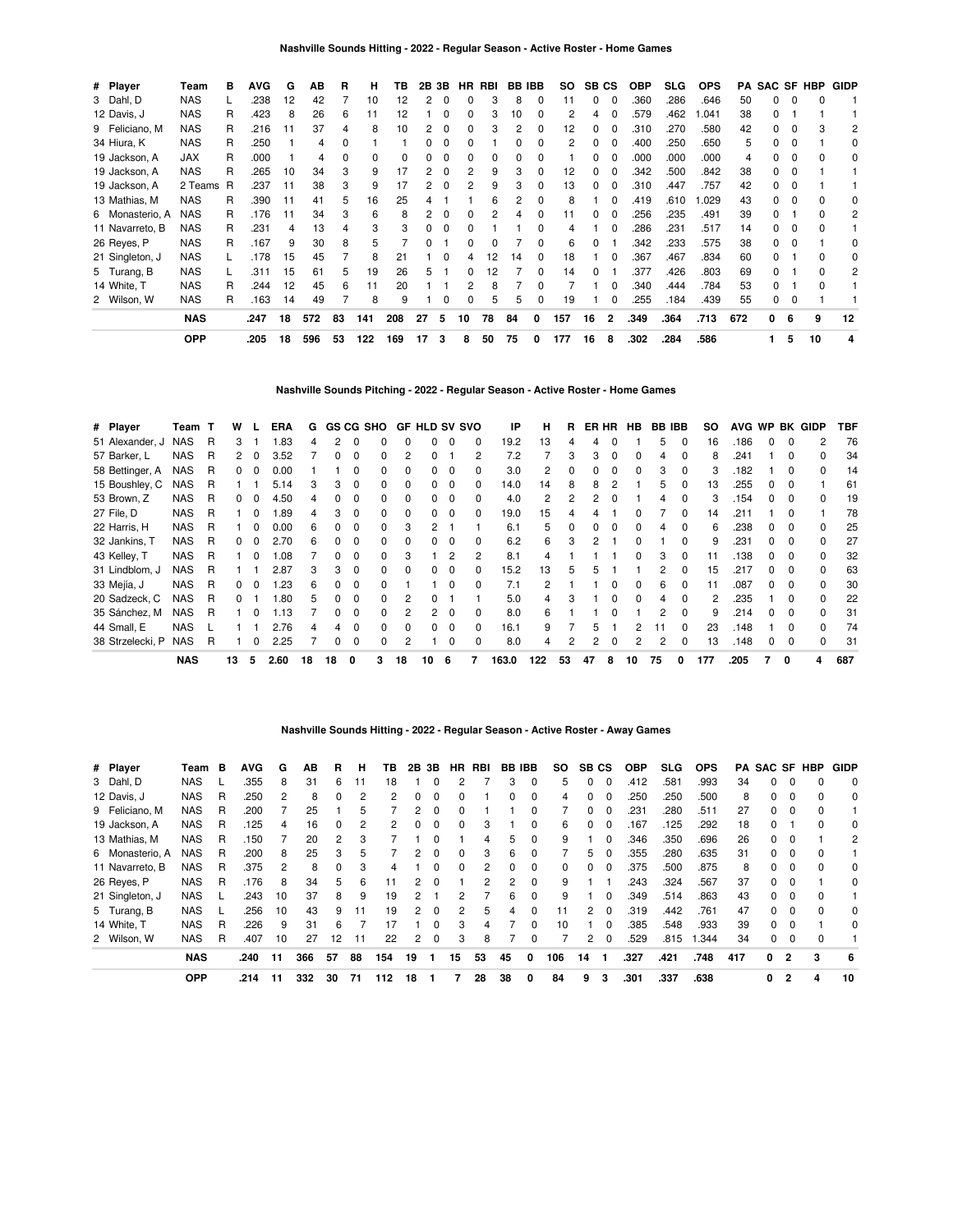| # Player         | Team       |   | w            |              | ERA  | G  |              |              | GS CG SHO      | GF       | <b>HLD SV SVO</b> |          |              | IP   | н        | R            |    |          | ER HR HB | BB.          | IBB      | so | <b>AVG</b> | <b>WP</b> |                | <b>BK GIDP</b> | TBF |
|------------------|------------|---|--------------|--------------|------|----|--------------|--------------|----------------|----------|-------------------|----------|--------------|------|----------|--------------|----|----------|----------|--------------|----------|----|------------|-----------|----------------|----------------|-----|
| 51 Alexander, J  | <b>NAS</b> | R |              |              | 4.50 | 2  | 2            | 0            |                | $\Omega$ | 0                 | $\Omega$ | 0            | 10.0 | 15       | 5.           | 5  |          |          | 4            |          | 5  | 357        |           |                |                | 46  |
| 57 Barker, L     | <b>NAS</b> | R |              |              | 5.40 | 4  |              | 0            |                |          |                   |          |              | 3.1  | 3        |              |    | 0        |          | 2            |          | 5  | .250       |           |                | 0              | 15  |
| 15 Boushley, C   | <b>NAS</b> | R |              |              | 2.45 | 3  | 3            | $\Omega$     | 0              | $\Omega$ | 0                 | $\Omega$ | $\Omega$     | 14.2 | 13       |              | 4  | 2        | O        | 3            | 0        | 13 | .232       | 0         |                |                | 59  |
| 53 Brown, Z      | <b>NAS</b> | R | 0            | <sup>0</sup> | 0.00 | 2  | 0            | 0            | <sup>0</sup>   | $\Omega$ |                   | $\Omega$ | $\Omega$     | 2.0  | $\Omega$ | <sup>0</sup> | 0  | $\Omega$ | $\Omega$ | ŋ            | $\Omega$ | 2  | .000       | O.        | - 0            | <sup>0</sup>   | 6   |
| 27 File, D       | <b>NAS</b> | R |              | ŋ            | 8.64 | 2  | 2            | 0            |                | $\Omega$ | 0                 |          | 0            | 8.1  | 8        | 8            | 8  |          |          | 5            |          | 5  | .250       |           |                |                | 38  |
| 22 Harris, H     | <b>NAS</b> | R | 0            | 0            | 0.00 | 4  | 0            | 0            |                |          |                   | 0        | $\Omega$     | 3.1  | 0        | <sup>0</sup> | 0  | 0        | n        | 6            | 0        | 2  | .000       | 0         |                |                | 15  |
| 32 Jankins, T    | <b>NAS</b> | R | $\Omega$     | <sup>0</sup> | 4.50 | 2  | <sup>0</sup> | 0            | <sup>0</sup>   | $\Omega$ |                   | $\Omega$ | $\Omega$     | 2.0  | 3        |              |    | $\Omega$ | n        | <sup>0</sup> |          |    | .375       | 0         | $\Omega$       | <sup>0</sup>   | 8   |
| 43 Kelley, T     | <b>NAS</b> | R |              |              | 0.00 | 4  |              | <sup>0</sup> |                | 2        | n                 | $\Omega$ | <sup>0</sup> | 3.0  |          |              | 0  | O        | n        | ŋ            |          | 2  | .385       |           |                |                | 13  |
| 31 Lindblom, J   | <b>NAS</b> | R | 0            |              | .59  |    | 2            | 0            | 0              | 0        | 0                 | $\Omega$ | 0            | 1.1  |          |              |    |          |          |              |          | 12 | 171        |           |                |                | 45  |
| 33 Mejía, J      | <b>NAS</b> | R | <sup>0</sup> | $\Omega$     | 0.00 | 3  | $\Omega$     | $\Omega$     | <sup>0</sup>   | $\Omega$ | 2                 | $\Omega$ | $\Omega$     | 3.1  | 2        | $\Omega$     | 0  |          |          | $\Omega$     | $\Omega$ | 4  | 182        | 0         | $\Omega$       |                | 12  |
| 20 Sadzeck, C    | <b>NAS</b> | R | 0            |              | 0.00 | 4  | <sup>0</sup> | 0            |                |          | $\mathcal{P}$     | $\Omega$ | $\Omega$     | 4.1  |          | <sup>0</sup> | 0  |          |          |              |          | 5  | .071       | n.        |                | n              | 16  |
| 35 Sánchez, M    | <b>NAS</b> | R | 2            |              | 3.00 | 5. |              | 0            |                | 2        |                   |          | 2            | 6.0  | 5        | 2            | 2  | $\Omega$ |          |              |          | 6  | .217       |           |                |                | 24  |
| 44 Small, E      | <b>NAS</b> |   |              | 0            | 0.82 | 2  | 2            | 0            | $\Omega$       | $\Omega$ | 0                 | $\Omega$ | $\Omega$     | 11.0 | 4        |              |    | O        |          |              | $\Omega$ | 14 | .114       |           | റ              |                | 43  |
| 38 Strzelecki, P | <b>NAS</b> | R | 0            | 0            | 2.70 | 3  | 0            | $\Omega$     |                |          | 0                 |          |              | 3.1  | 2        |              |    |          |          |              |          | 3  | .182       | 0         |                |                | 12  |
|                  | <b>NAS</b> |   |              | 4            | 2.84 | 11 | 11           | 0            | $\overline{2}$ | 11       | 9                 | 3        | 5            | 92.0 | 71       | 30           | 29 |          | 4        | 38           | 0        | 84 | .214       | 4         | $\overline{2}$ | 10             | 376 |

# **Nashville Sounds Hitting - Last 5 Games - Regular Season - All Players**

| # Player        | Team       | в  | AVG G AB R H TB |              |        |               |    |              |          | 2B 3B HR     | RBI | BB | IBB.         | <b>SO</b> | SB.          | CS           | <b>OBP</b> | <b>SLG</b> | <b>OPS</b> | PA   | SAC          | SF       | <b>HBP</b>   | GIDP E |                |
|-----------------|------------|----|-----------------|--------------|--------|---------------|----|--------------|----------|--------------|-----|----|--------------|-----------|--------------|--------------|------------|------------|------------|------|--------------|----------|--------------|--------|----------------|
| 7 Almonte, A    | <b>NAS</b> | S  | .333            | -5           | 21     | -6<br>-7      | 13 | 3            | $\Omega$ |              |     |    | 0            | 5         | 0            | 0            | .348       | .619       | .967       | 23   | 0            |          | 0            |        | 0 <sub>0</sub> |
| 8 Brosseau, M   | <b>NAS</b> | R. | .333            | 2            | 9      | 3             |    |              |          | $\Omega$     | 0   | 0  | 0            | 2         | $\Omega$     | 0            | .333       | .444       | .777       | 9    | 0            | $\Omega$ | 0            |        | $0\quad 0$     |
| 3 Dahl, D       | <b>NAS</b> |    | .313            | -5           | 16     | 35            | 6  |              |          | 0            | 2   | 5  | 0            |           | 0            | 0            | .476       | .375       | .851       | -21  | 0            | $\Omega$ | 0            |        | 10             |
| 12 Davis, J     | <b>NAS</b> | R  | .444            | -5           | $18$ . | 38            | 8  | $\Omega$     | 0        | 0            | 2   | 4  | <sup>0</sup> | 2         |              | 0            | .542       | .444       | .986       | -24  | 0            |          |              |        | $0\quad 0$     |
| 9 Feliciano, M  | <b>NAS</b> | R  | .188            | -5           | 16     | 1 3           |    |              |          | O            |     |    | <sup>0</sup> | 3         | <sup>0</sup> | 0            | .278       | .250       | .528       | 19   | 0            | $\Omega$ |              |        | 10             |
| 34 Hiura, K     | <b>NAS</b> | R  | .250            |              |        | 40            |    |              |          |              |     | 0  |              |           |              | O            | .400       | .250       | .650       | 5    | <sup>0</sup> |          |              |        | $0\quad 0$     |
| 19 Jackson, A   | <b>NAS</b> | R  | .158            | -5           | 19     | 3<br>$\Omega$ |    |              |          |              |     |    |              | 9         |              |              | .200       | .211       | .411       | 20   | <sup>0</sup> |          | 0            |        | 0 <sub>0</sub> |
| 13 Mathias, M   | <b>NAS</b> | R  | .235            | $\mathbf{h}$ | 17     | 4<br>4        |    |              |          |              | 6.  | 2  |              | 3         |              | ŋ            | .316       | .647       | .963       | 19   | 0            |          | 0            |        | 10             |
| 6 Monasterio, A | <b>NAS</b> | R  | .357            | -5           | 14     | 3<br>-5       |    |              |          | 0            | з   | 4  | <sup>0</sup> | 3         |              | 0            | .500       | .500       | 000.1      | 18   | 0            | $\Omega$ | 0            |        | $0\quad 0$     |
| 11 Navarreto, B | <b>NAS</b> | R  | .294            | 5            | 17     | 35            | 6  |              |          | $\Omega$     | з   |    | 0            | з         |              | 0            | .333       | .353       | .686       | -18  | 0            |          | 0            |        | 10             |
| 1 Ray, C        | <b>NAS</b> |    | .111            | 5            | 18     | - 2           | 5  |              |          |              | 2   |    | $\Omega$     | 9         |              | 0            | .158       | .278       | .436       | - 19 | 0            | $\Omega$ | U            |        | $0\quad 0$     |
| 26 Reyes, P     | <b>NAS</b> | R  | .133            | 5            | 15     | 32            |    |              | $\Omega$ | <sup>0</sup> | 0   | 4  | 0            | 5         | $\Omega$     | 2            | .350       | .133       | .483       | 20   | 0            | $\Omega$ |              |        | $0\quad 0$     |
| 21 Singleton, J | <b>NAS</b> |    | .250            | -5           |        | $12 \t2 \t3$  | 6  | <sup>0</sup> |          |              | 4   | 6  | 0            | 5         | $\Omega$     | 0            | .500       | .500       | 000.1      | -18  | 0            | $\Omega$ | 0            |        | 00             |
| 5 Turang, B     | <b>NAS</b> |    | .190            | 5            | 21     | -4            |    | 0            |          | 0            | з   | 2  | 0            | 5         | $\Omega$     | 0            | .250       | .190       | .440       | -24  | 0            |          | 0            |        | 10             |
| 14 White, T     | <b>NAS</b> | R. | .150            | .5           | 20     | 2 3           | 3  | $\Omega$     | $\Omega$ | $\Omega$     | O.  | 4  | $\Omega$     |           |              | 0            | .292       | .150       | .442       | 24   | 0            | $\Omega$ | 0            |        | $1\quad 0$     |
| 29 Whitley, G   | <b>NAS</b> | R  | .286            | 5            | 14     | 5<br>-4       | 6  |              |          | <sup>0</sup> |     | 4  | <sup>0</sup> | 6         |              | <sup>0</sup> | .444       | .429       | .873       | 18   | 0            | $\Omega$ | <sup>0</sup> |        | 00             |
| 2 Wilson, W     | <b>NAS</b> | R  | .167            | 5            | 18     | 3<br>1        |    |              |          | 0            |     | 2  | 0            | 9         | $\Omega$     | $\Omega$     | .250       | .167       | .417       | 20   | $\Omega$     | $\Omega$ | O            |        | 00             |

# **Nashville Sounds Pitching - Last 5 Games - Regular Season - All Players**

| # Player         | Team       |   | W L            | ERA G GS |     |    | CG.      | SHO          | GF           | HLD      | <b>SV</b>    | svo          | IP   | н  | R.       |   | ER HR HB |    | BB | IBB | SO. | <b>AVG</b> | <b>WP</b> | BK           | <b>GIDP</b> | TBF |
|------------------|------------|---|----------------|----------|-----|----|----------|--------------|--------------|----------|--------------|--------------|------|----|----------|---|----------|----|----|-----|-----|------------|-----------|--------------|-------------|-----|
| 51 Alexander, J  | <b>NAS</b> | R | 3 <sub>2</sub> | 3.28     | 5   | 3  | $\Omega$ | 0            | $\Omega$     | 0        | 0            | 0            | 24.2 | 26 | - 9      | 9 |          |    | 8  | 0   | 17  | .274       |           |              | 2           | 104 |
| 57 Barker, L     | <b>NAS</b> | R | 0 <sub>0</sub> | 3.60     | - 5 | 0  | 0        | <sup>n</sup> |              | 0        | <sup>0</sup> |              | 5.0  |    | 2        |   | 0        |    | З  | 0   | 5   | .222       | O.        |              |             | 22  |
| 58 Bettinger, A  | <b>NAS</b> | R | 0 <sub>0</sub> | 0.00     |     |    | ŋ        |              |              | 0        |              |              | 3.0  | 2  | - 0      |   |          |    |    | O.  | З   | .182       |           |              |             | 14  |
| 15 Boushley, C   | <b>NAS</b> | R | 3              | 2.96     | -5  | 5. | ŋ        | <sup>0</sup> |              | 0        |              | 0            | 24.1 | 22 | -8       |   |          |    | 6  | O.  | 22  | .237       | n         |              | 2           | 100 |
| 48 Brothers, R   | <b>NAS</b> |   | 0 <sub>0</sub> | 15.00    | -5  | 0  | 0        | <sup>0</sup> |              |          | <sup>0</sup> | 0            | 3.0  |    | 5        |   |          |    | 5  | U   | 4   | .417       | 2         |              |             | 18  |
| 53 Brown, Z      | <b>NAS</b> | R | 0 <sub>0</sub> | 1.80     | 5   |    | 0        | 0            |              |          | O            |              | 5.0  |    |          |   |          |    |    | U   | 5   | .000       | 0         |              |             | 20  |
| 27 File, D       | <b>NAS</b> | R | 2 <sub>0</sub> | 3.47     | -5  |    | ŋ        |              |              | 0        | 0            | 0            | 23.1 | 18 | -9       |   |          |    |    | 0   | 14  | .209       |           |              | 2           | 98  |
| 58 Hardy, M      | <b>NAS</b> | R | 0 <sub>0</sub> | 0.00     |     | 0  | 0        | 0            |              | 0        | $\Omega$     | 0            | .0   |    | - 0      |   | O.       |    |    | O.  | 2   | .400       | 0         | <sup>0</sup> |             | 5   |
| 22 Harris, H     | <b>NAS</b> | R | - 0            | 0.00     | -5  | 0  | 0        | <sup>0</sup> | 3            | 0        |              |              | 4.2  |    | $\Omega$ |   | 0        |    | հ  | 0   | 2   | .077       | 0         | $\Omega$     | 0           | 20  |
| 32 Jankins, T    | <b>NAS</b> | R | 0 <sub>0</sub> | 3.60     | -5  | 0  | 0        |              |              | 0        |              | 0            | 5.0  |    | З        |   | 0        |    |    | O.  | 5   | .333       | 0         |              |             | 21  |
| 43 Kelley, T     | <b>NAS</b> | R | 11             | 0.00     | -5  | 0  | ŋ        | <sup>0</sup> |              | 0        |              |              | 5.0  |    |          |   | n        |    |    | O.  | 5   | .250       | O.        |              |             | 22  |
| 31 Lindblom, J   | <b>NAS</b> | R |                | 2.33     | -5  | 5. | 0        | <sup>0</sup> | n            | 0        |              | 0            | 27.0 | 20 |          |   |          |    | 6  | n   | 27  | .198       | 0         |              |             | 108 |
| 33 Mejía, J      | <b>NAS</b> | R | 0 <sub>0</sub> | 0.00     | -5  | 0  | 0        | <sup>n</sup> |              | 0        | n            |              |      |    |          |   | n        |    |    | O.  | 10  | .160       | 0         |              |             | 28  |
| 47 Perdomo, A    | <b>NAS</b> |   | 0 <sub>0</sub> | 0.00     | 3   |    | ŋ        |              |              |          | O            |              |      |    |          |   |          |    |    | U   | 5   | .000       |           |              |             | 14  |
| 40 Perdomo, L    | <b>NAS</b> | R | 0 <sub>0</sub> | 3.52     | -5  |    | ŋ        | <sup>n</sup> |              | $\Omega$ | <sup>0</sup> | <sup>0</sup> | 7.2  | 6  | З        |   | 0        |    |    | O.  | 8   | .214       | n         |              |             | 30  |
| 20 Sadzeck, C    | <b>NAS</b> | R | 0 <sub>0</sub> | 1.80     | 5   | 0  | 0        | <sup>0</sup> | 2            |          |              |              | 5.0  |    |          |   | 0        |    |    | O.  | 4   | .133       | 0         | <sup>0</sup> |             | 19  |
| 35 Sánchez, M    | <b>NAS</b> | R | 2 <sub>0</sub> | 1.42     | -5  | 0  | 0        | U            | <sup>n</sup> | 0        | ŋ            |              | 6.1  | ี  |          |   | 0        | n. | 2  | 0   | 8   | .261       | O.        | U            | ŋ           | 25  |
| 44 Small, E      | <b>NAS</b> |   | 2 <sup>1</sup> | 2.35     | -5  | 5  | 0        |              |              | 0        |              | 0            | 23.0 |    | -6       |   |          |    | 16 | 0   | 31  | .139       |           |              |             | 97  |
| 38 Strzelecki, P | <b>NAS</b> | R | 10             | 3.18     | 5   | O. | 0        | <sup>0</sup> |              | 0        |              | 0            | 5.2  | 3  |          |   | 0        |    |    | O.  | 8   | .158       |           |              |             | 23  |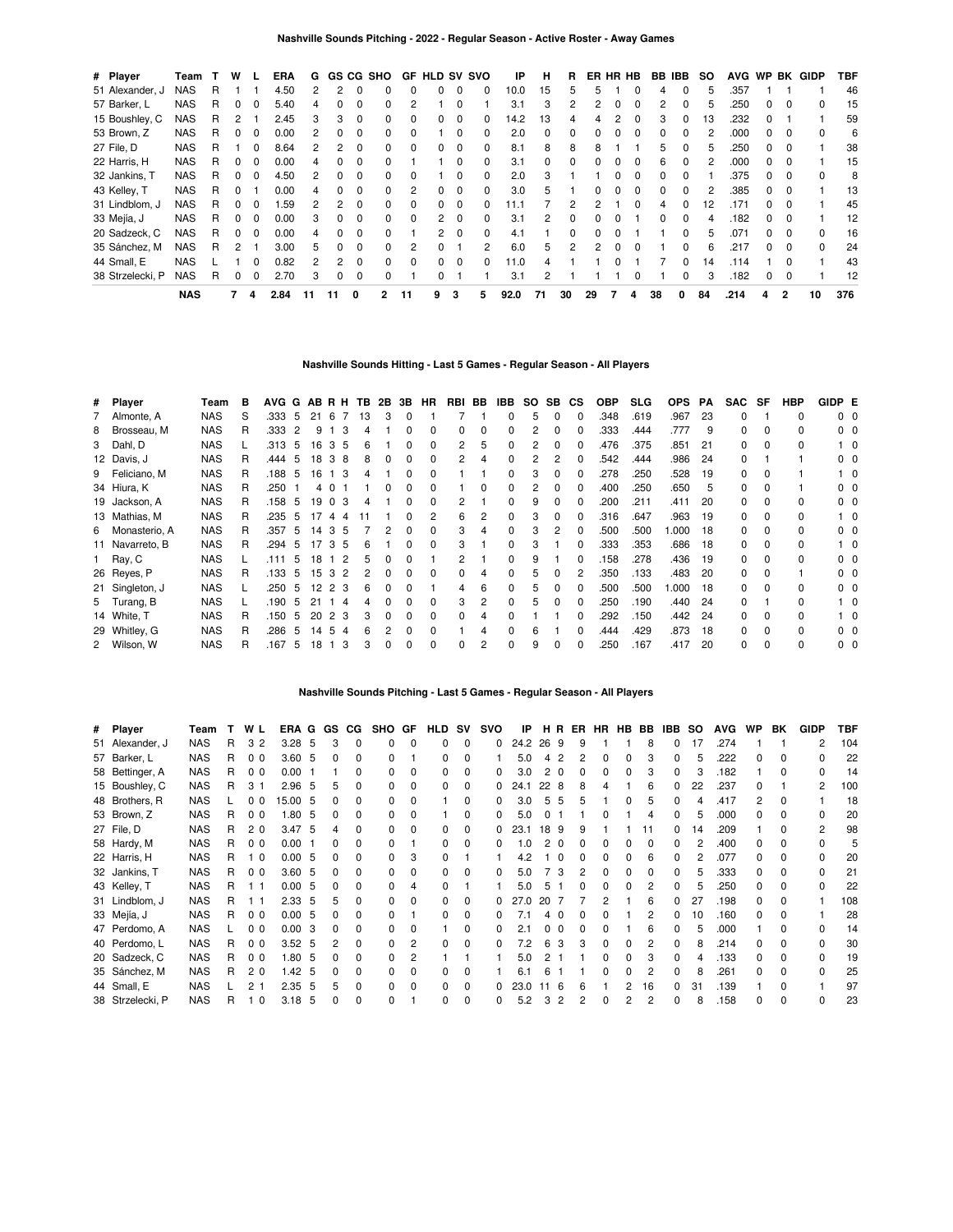| # Player        | Team       | в | AVG G   |    | ABR H |    |    |    |              | <b>TB 2B 3B HR</b> |               | RBI BB       |    | IBB          | SO. | SB.                  | <b>CS</b>    | <b>OBP</b> | <b>SLG</b> | <b>OPS</b> | PA  | SAC | SF       | <b>HBP</b>   | GIDP E |                |
|-----------------|------------|---|---------|----|-------|----|----|----|--------------|--------------------|---------------|--------------|----|--------------|-----|----------------------|--------------|------------|------------|------------|-----|-----|----------|--------------|--------|----------------|
| 3 Dahl, D       | <b>NAS</b> |   | .286 10 |    | 35 5  |    | 10 |    |              | 0                  | $\Omega$      | 3            |    | 0            | 5   | $\Omega$             | <sup>0</sup> | .405       | .314       | .719       | 42  | 0   | $\Omega$ | 0            |        | $1\quad 0$     |
| 12 Davis, J     | <b>NAS</b> |   | .382    | 10 | 34    | 6  | 13 | 14 |              | 0                  | $\Omega$      | 4            | 10 | <sup>0</sup> | 6   |                      |              | 522        | .412       | .934       | 46  | 0   |          |              |        | $1\quad$ 0     |
| 9 Feliciano, M  | <b>NAS</b> | R | .222    | 10 | 36    | 2  | 8  | 12 | 4            | 0                  | $\Omega$      | $\mathbf{2}$ |    | 0            | 10  | 0                    |              | .282       | .333       | .615       | 40  | 0   | $\Omega$ | 2            |        | 2 <sub>0</sub> |
| 34 Hiura, K     | <b>NAS</b> | R | .250    |    |       | 40 |    |    | 0            | 0                  | $\Omega$      |              | 0  | <sup>0</sup> | 2   | 0                    |              | .400       | .250       | .650       | 5   | 0   | $\Omega$ |              |        | 0 <sub>0</sub> |
| 19 Jackson, A   | <b>NAS</b> | R | .278 10 |    | 36    | 3  | 10 | 18 | 2            | 0                  | $\mathcal{P}$ | 12           | 3  | 0            | 13  | <sup>0</sup>         |              | .325       | .500       | .825       | 40  | 0   |          | 0            |        | $1\quad$ 0     |
| 13 Mathias, M   | <b>NAS</b> | R | .294    | 10 | 34    | -6 | 10 | 19 | 3            | 0                  | 2             |              | 5  | 0            | 5   |                      |              | .385       | .559       | .944       | 39  | 0   | $\Omega$ | <sup>0</sup> |        | 2 <sub>0</sub> |
| 6 Monasterio, A | <b>NAS</b> |   | .200    | 10 | 30    | 4  | 6  | 8  |              | 0                  | $\Omega$      | 3            | -6 | $\Omega$     | 10  | $\mathcal{P} \equiv$ |              | .333       | .267       | .600       | -36 | 0   | $\Omega$ | 0            |        | 0 <sub>0</sub> |
| 11 Navarreto, B | <b>NAS</b> | R | .286    | -6 | 21    | Δ  | 6  |    |              | 0                  | $\Omega$      | 3            |    | $\Omega$     | 4   |                      |              | .318       | .333       | .651       | -22 | 0   | $\Omega$ | <sup>0</sup> |        | $1\quad$ 0     |
| 26 Reyes, P     | <b>NAS</b> | R | .171    | 10 | 35    | 6  | 6  | 6  | <sup>0</sup> | <sup>0</sup>       | $\Omega$      |              | 6  | <sup>0</sup> | 8   |                      | 2            | .310       | .171       | .481       | 42  | 0   | 0        |              |        | 0 <sub>0</sub> |
| 21 Singleton, J | <b>NAS</b> |   | .250    | 10 | 28    |    |    |    |              | 0                  | 3             | 9            | 12 | 0            | 10  | <sup>0</sup>         |              | .475       | .607       | 0.082      | 40  | 0   | $\Omega$ | 0            |        | $1\quad 0$     |
| 5 Turang, B     | <b>NAS</b> |   | .268    | 10 | 41    | 6  | 11 | 19 | 2            | <sup>0</sup>       | $\mathcal{P}$ |              | 5  | 0            | 11  |                      |              | .340       | .463       | .803       | 47  | 0   |          | 0            |        | $1\quad 0$     |
| 14 White. T     | <b>NAS</b> | R | .154    | 10 | 39    | 5  | 6  | 9  | ŋ            | <sup>0</sup>       |               |              |    | $\Omega$     | 8   |                      |              | .283       | .231       | .514       | 46  | 0   | $\Omega$ | <sup>0</sup> |        | $1\quad$ 0     |
| 2 Wilson, W     | NAS        |   | .265    | 10 | 34    |    | 9  | 16 |              | 0                  | 2             | 5            | 4  | 0            | 15  |                      |              | .359       | .471       | .830       | 39  | 0   | $\Omega$ |              |        | 0 <sub>0</sub> |

## **Nashville Sounds Pitching - Last 10 Games - Regular Season - Active Roster**

| # Player         | Team       |   | W L            | ERA  | G  | GS.          | CG       | SHO GF       |              | <b>HLD</b>   | <b>SV</b> | svo                  | IP      | н  | R             | ER           | HR            | HB.          | BB            | IBB          | <b>SO</b> | <b>AVG</b> | <b>WP</b>    | BK           | <b>GIDP</b> | <b>TBF</b> |
|------------------|------------|---|----------------|------|----|--------------|----------|--------------|--------------|--------------|-----------|----------------------|---------|----|---------------|--------------|---------------|--------------|---------------|--------------|-----------|------------|--------------|--------------|-------------|------------|
| 51 Alexander, J  | <b>NAS</b> | R | 4 2            | 2.73 | 6  | 4            | $\Omega$ | 0            | $\Omega$     | 0            | $\Omega$  | 0                    | 29.2    | 28 | -9            | 9            |               |              | 9             | 0            | 21        | .250       |              |              | 3           | 122        |
| 57 Barker, L     | <b>NAS</b> | R | $\Omega$       | 2.70 | 10 | 0            | $\Omega$ | $\Omega$     | 3            |              |           | 2                    | 10.0    |    | 3             | 3            | $\Omega$      | 0            | 5             | 0            | 13        | .194       | 0            | 0            | 0           | 42         |
| 58 Bettinger, A  | <b>NAS</b> | R | 0 <sub>0</sub> | 0.00 |    |              | $\Omega$ | <sup>0</sup> | 0            | $\Omega$     | $\Omega$  | <sup>0</sup>         | 3.0     | 2  | - 0           | <sup>0</sup> | $\Omega$      | $\Omega$     | 3             | 0            | 3         | .182       |              | $\Omega$     | 0           | 14         |
| 15 Boushley, C   | <b>NAS</b> | R | 3 2            | 3.77 | 6  | 6            | $\Omega$ | $\Omega$     | $\Omega$     | 0            | $\Omega$  | <sup>0</sup>         | 28.2 27 |    | -12           | 12           | 4             |              | 8             | 0            | 26        | .243       | 0            |              | 2           | 120        |
| 53 Brown, Z      | <b>NAS</b> | R | 0 <sub>0</sub> | 3.00 | 6  | 0            | $\Omega$ | $\Omega$     | 0            |              | $\Omega$  | 0                    | 6.0     | 2  | $\mathcal{P}$ | 2            | $\Omega$      |              | 4             | 0            | 5         | .105       | <sup>o</sup> | 0            |             | 25         |
| 27 File, D       | <b>NAS</b> | R | 20             | 3.95 | 6  | 5            | $\Omega$ | <sup>0</sup> | $\Omega$     | $\Omega$     | $\Omega$  | 0                    | 27.1    | 23 | 12            | 12           | $\mathcal{P}$ |              | 12            | 0            | 19        | .223       |              | 0            | 2           | 116        |
| 22 Harris, H     | <b>NAS</b> | R | $\Omega$       | 0.00 | 10 | 0            | $\Omega$ | O.           | 4            | 3            |           |                      | 9.2     | 5  |               | <sup>0</sup> | <sup>0</sup>  | <sup>0</sup> | 10            | 0            | 8         | 172        | <sup>o</sup> | <sup>0</sup> |             | 40         |
| 32 Jankins, T    | <b>NAS</b> | R | 0 <sub>0</sub> | 3.12 | 8  | 0            | $\Omega$ | 0            | 0            |              | 0         | 0                    | 8.2     | 9  | 4             | 3            |               | 0            |               | 0            | 10        | .265       | 0            |              | ŋ           | 35         |
| 43 Kelley, T     | <b>NAS</b> | R | -1             | 0.87 | 10 | $\Omega$     | $\Omega$ | <sup>0</sup> | 5            | $\Omega$     | 2         | $\mathcal{P} \equiv$ | 10.1    | 8  |               |              |               | $\Omega$     | $\mathcal{P}$ | 0            | 12        | .211       | <sup>o</sup> | $\Omega$     |             | 40         |
| 31 Lindblom, J   | <b>NAS</b> | R |                | 2.33 | 5  | 5            | $\Omega$ | O.           | $\Omega$     | 0            | $\Omega$  | <sup>0</sup>         | 27.0    | 20 |               |              | 2             |              | 6             | 0            | 27        | .198       | <sup>o</sup> | <sup>0</sup> |             | 108        |
| 33 Mejía, J      | <b>NAS</b> | R | 0 <sub>0</sub> | 0.84 | 9  | 0            | $\Omega$ | <sup>o</sup> |              | 3            | $\Omega$  | <sup>0</sup>         | 10.2    | 4  |               |              | <sup>0</sup>  |              | 6             | 0            | 15        | .118       | <sup>o</sup> | 0            |             | 42         |
| 20 Sadzeck, C    | <b>NAS</b> | R | 0 <sub>1</sub> | 0.96 | 9  | $\Omega$     | $\Omega$ | $\Omega$     | 3            | 2            |           |                      | 9.1     | 5. | 3             |              | $\Omega$      |              | 5             | <sup>0</sup> |           | .161       |              | <sup>0</sup> | 0           | 38         |
| 35 Sánchez, M    | <b>NAS</b> | R | 3 <sub>1</sub> | .50  | 10 | <sup>0</sup> | $\Omega$ | O.           | 4            | 0            |           | 2                    | 12.0    | 9  |               | 2            | $\Omega$      |              | 2             | 0            | 12        | .209       | <sup>o</sup> | $\Omega$     | U           | 46         |
| 44 Small, E      | <b>NAS</b> |   | 21             | .98  | 6  | 6            | $\Omega$ | <sup>0</sup> | <sup>0</sup> | <sup>0</sup> | $\Omega$  | <sup>0</sup>         | 27.1    | 13 | -8            | 6            |               | 3            | 18            | <sup>0</sup> | 37        | .135       | 2            | <sup>0</sup> |             | 117        |
| 38 Strzelecki, P | <b>NAS</b> | R | $\Omega$       | 2.38 | 10 | 0            | $\Omega$ | 0            | 3            |              |           |                      | 11 1    | 6  |               | 3            |               | 2            | 3             | 0            | 16        | .158       | <sup>o</sup> | $\Omega$     |             | 43         |

# **Josh Lindblom - Pitching - Game Log - 2022 - Regular Season**

| Date    | GM # Team Opp |         |                         |                |                                |  |          |                 |            |                          |                     |                   |      |          |   |               |                | W L ERA GGS CG SHO SV SVO IP H R ER HR HB BB IBB SO WHIP AVG AB WP BK GIDP TBF |      |     |            |            |                |             | NP-S        |
|---------|---------------|---------|-------------------------|----------------|--------------------------------|--|----------|-----------------|------------|--------------------------|---------------------|-------------------|------|----------|---|---------------|----------------|--------------------------------------------------------------------------------|------|-----|------------|------------|----------------|-------------|-------------|
| 4/9/22  |               | NAS     | DUR.                    | 1 0            | 0.00                           |  | 0        |                 | $0\quad 0$ | $\Omega$                 | 5.0                 |                   | 2000 | $\Omega$ | 2 | $\Omega$      | 4              | 0.80                                                                           | .118 | 17  |            | $0\quad 0$ | $\Omega$       | - 19        | $81 - 51$   |
| 4/15/22 |               |         | NAS @GWN 0 0 0.87 1 1 0 |                |                                |  |          |                 | $0\quad 0$ | $\overline{\phantom{0}}$ | 5.1                 |                   |      |          |   | 5 1 1 0 0 2 0 | $\overline{4}$ | 1.06                                                                           | .184 | -21 | $0\quad 0$ |            | $^{\circ}$     | - 23        | 84 - 60     |
| 4/21/22 |               | NAS CLT |                         | 0 <sub>1</sub> | 2.35 1 1 0                     |  |          |                 |            | $0\quad 0\quad 0$        |                     | 5.0 6 3 3 0 0 0 0 |      |          |   |               | 8              | 1.11                                                                           | .220 | -21 | $0\quad 0$ |            |                | $0\quad 21$ | 72 - 51     |
| 4/27/22 |               |         | NAS @STP                | $0\quad 0$     | 2.11 1 1 0                     |  |          |                 | $0\quad 0$ | $\overline{\mathbf{0}}$  | 6.0                 |                   |      |          |   | 2 1 1 1 0 2 0 |                | 8 0.98                                                                         | .190 |     | 20 0 0     |            |                | 22          | 76 - 52     |
| April   |               | NAS     |                         |                | 1 1 2.11 4 4 0                 |  |          | $0\quad 0$      |            |                          |                     |                   |      |          |   |               |                | 0 21.1 15 5 5 1 0 6 0 24 0.98                                                  | .190 | 79  | 00         |            | $\blacksquare$ | 85          | $313 - 214$ |
| Date    | GM#Team Opp   |         |                         |                |                                |  |          |                 |            |                          |                     |                   |      |          |   |               |                | W L ERA GGS CG SHO SV SVO IP H R ER HR HB BB IBB SO WHIP AVG AB WP BK GIDP TBF |      |     |            |            |                |             | NP-S        |
| 5/4/22  |               | NAS     | NOR.                    | 0 O            | 2.33                           |  | $\Omega$ |                 | $0\quad 0$ | $\Omega$                 |                     | 5.2 5 2 2 1 1 0   |      |          |   | $\Omega$      | - 3            | 0.96                                                                           | .198 |     | 22 0 0     |            | $\Omega$       | -23         | $92 - 53$   |
| Mav     |               | NAS     |                         |                | 0 0 3.18 1 1 0                 |  |          |                 | $0\quad 0$ | $\mathbf{0}$             |                     |                   |      |          |   |               |                | 5.2 5 2 2 1 1 0 0 3 0.88 .227                                                  |      |     | 22 0 0     |            | $^{\circ}$     | -23         | $92 - 53$   |
| Total   |               | NAS     | AAA                     |                | $2.33 \quad 5 \quad 5 \quad 0$ |  |          | $0\quad 0\quad$ |            | $\mathbf{0}$             | 27.0 20 7 7 2 1 6 0 |                   |      |          |   |               | - 27           | 0.96                                                                           | .198 | 101 | 0          | 0          |                | 108         | 405 - 267   |

### **Josh Lindblom - Pitching - Stat Splits - 2022 - Regular Season**

| <b>Split</b>              | Team       | W L            | ERA G GS CG   |                |   |          | <b>SHO SV</b> |          | IP.            |               |                |          |              |          |               | H R ER HR HB BB IBB SO |     | <b>WHIP</b> | <b>AVG</b> | AB. | <b>WP</b>    | BK           | <b>GIDP</b> | TBF | NP-S        |
|---------------------------|------------|----------------|---------------|----------------|---|----------|---------------|----------|----------------|---------------|----------------|----------|--------------|----------|---------------|------------------------|-----|-------------|------------|-----|--------------|--------------|-------------|-----|-------------|
| Home Games                | <b>NAS</b> |                | 2.87          | -3             | 3 | $\Omega$ | $\Omega$      | $\Omega$ | 15.2 13 5      |               |                | 5        |              |          | 2             | $\Omega$               | 15  | 0.96        | .217       | 60  | $\Omega$     | $\Omega$     | 0           | 63  | $245 - 155$ |
| <b>Away Games</b>         | <b>NAS</b> | 00             | .59           | 2              |   | $\Omega$ | 0             |          | 11.1           |               | 72             |          |              | 0        | 4             | 0                      | 12  | 0.97        | .171       | 41  | $\Omega$     | <sup>0</sup> |             | 45  | 160 - 112   |
| Day Games                 | <b>NAS</b> | 0 <sub>0</sub> | .50           |                |   | $\Omega$ | $\Omega$      | $\Omega$ | 6.0            |               |                |          |              | 0        | 2             | $\Omega$               | -8  | 0.67        | .100       | 20  | 0            | $\Omega$     |             | 22  | $76 - 52$   |
| Night Games               | <b>NAS</b> | 11             | 2.57          | 4              |   | $\Omega$ | 0             | $\Omega$ | 21.0 18 6      |               |                | 6        |              |          | 4             | $\Omega$               | 19  | .05         | .222       | 81  | 0            | $\Omega$     | 0           | 86  | $329 - 215$ |
| On Grass                  | <b>NAS</b> | 11             | $2.33\quad 5$ |                | 5 | $\Omega$ | $\Omega$      |          | 0, 27.0, 20, 7 |               |                |          | 2            |          | 6             | $\Omega$               | 27  | 0.96        | .198       | 101 | 0            | $\Omega$     |             | 108 | 405 - 267   |
| April                     | <b>NAS</b> | ∣ 1            | 2.11          | 4              | 4 | $\Omega$ | <sup>0</sup>  | $\Omega$ | 21.1 15 5      |               |                | 5        |              | 0        | 6             | $\Omega$               | 24  | 0.98        | .190       | 79  | $\Omega$     | $\Omega$     |             | 85  | $313 - 214$ |
| May                       | <b>NAS</b> | 0 <sub>0</sub> | 3.18          |                |   | $\Omega$ | $\Omega$      | $\Omega$ | 5.2            | 5             | $\mathcal{P}$  | 2        |              |          | <sup>0</sup>  | $\Omega$               | 3   | 0.88        | .227       | 22  | $\Omega$     | $\Omega$     | 0           | 23  | $92 - 53$   |
| On Wednesdays             | <b>NAS</b> | 0 <sub>0</sub> | 2.31          | $\overline{2}$ | 2 | $\Omega$ | <sup>0</sup>  |          | 11.2           |               | 73             | 3        |              |          | 2             | $\Omega$               | 11  | 0.77        | .167       | 42  | $\Omega$     | $\Omega$     |             | 45  | $168 - 105$ |
| On Thursdavs              | <b>NAS</b> | 0 <sub>1</sub> | 5.40          |                |   | $\Omega$ | $\Omega$      | $\Omega$ | 5.0            |               | 63             | 3        | $\Omega$     | $\Omega$ | $\Omega$      | $\Omega$               | 8   | .20         | .286       | 21  | <sup>0</sup> | $\Omega$     | 0           | 21  | $72 - 51$   |
| On Fridays                | <b>NAS</b> | 0 <sub>0</sub> | .69           |                |   | $\Omega$ | <sup>0</sup>  |          | 5.1            |               | 5 <sub>1</sub> |          | 0            | 0        | $\mathcal{P}$ | $\Omega$               | 4   | .31         | .238       | 21  | $\Omega$     | $\Omega$     | 0           | 23  | $84 - 60$   |
| On Saturdays              | <b>NAS</b> | 0              | 0.00          |                |   | $\Omega$ | $\Omega$      | $\Omega$ | 5.0            | $\mathcal{P}$ | $\Omega$       | $\Omega$ | <sup>0</sup> | 0        | 2             | $\Omega$               | 4   | 0.80        | .118       | 17  | $\Omega$     | $\Omega$     | 0           | 19  | $81 - 51$   |
| In games following a win  | <b>NAS</b> | 11             | 2.35          | -3             | 3 | $\Omega$ | <sup>0</sup>  | 0        | 15.1           | 13 4          |                | 4        | 0            | 0        | 4             | $\Omega$               | 16  | .11         | .220       | 59  | $\Omega$     | $\Omega$     | $\Omega$    | 63  | $237 - 162$ |
| In games following a loss | <b>NAS</b> | 0 <sub>0</sub> | 2.31          | $\mathcal{P}$  | 2 | $\Omega$ | $\Omega$      | $\Omega$ | 11.2           |               | -3             | 3        | 2            |          | 2             | $\Omega$               | 11  | 0.77        | .167       | 42  | $\Omega$     | $\Omega$     |             | 45  | $168 - 105$ |
| Starter                   | <b>NAS</b> |                | $2.33\quad 5$ |                | 5 | $\Omega$ | 0             |          | 027.0207       |               |                |          |              |          | 6             | $\Omega$               | -27 | 0.96        | .198       | 101 | $\Omega$     | $\Omega$     |             | 108 | $405 - 267$ |